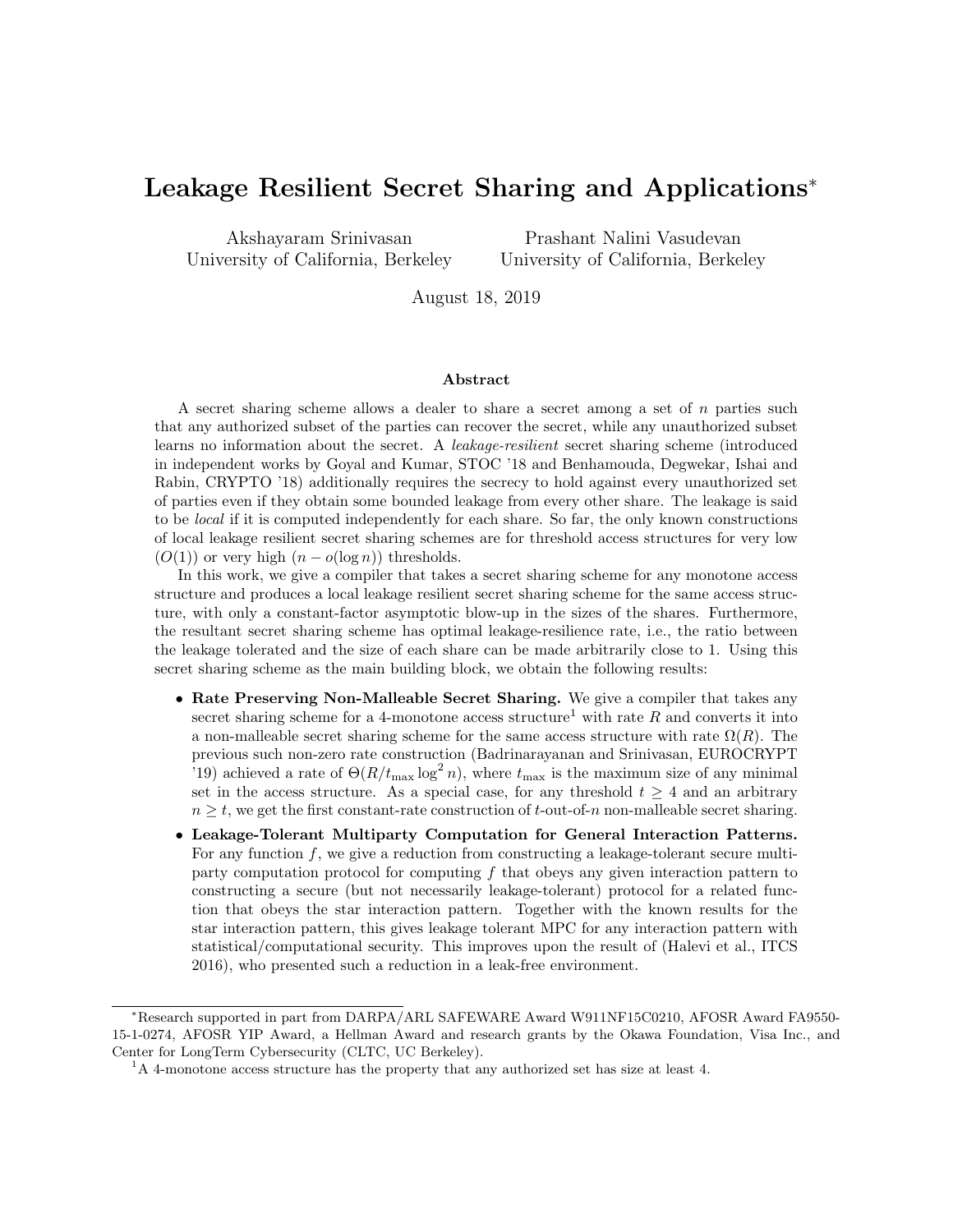# Contents

| $\mathbf{1}$ | Introduction                                          |                                                                                | 3              |
|--------------|-------------------------------------------------------|--------------------------------------------------------------------------------|----------------|
|              | 1.1                                                   |                                                                                | $\overline{4}$ |
|              |                                                       | Application 1: Rate-Preserving Non-Malleable Secret Sharing.<br>1.1.1          | 6              |
|              |                                                       | Application 2: Leakage-Tolerant MPC for General Interaction Patterns.<br>1.1.2 | $\overline{7}$ |
|              | 1.2                                                   |                                                                                | 9              |
| $\bf{2}$     | Preliminaries<br>11                                   |                                                                                |                |
|              | 2.1                                                   |                                                                                | 12             |
| 3            | 13<br>Leakage Resilient Secret Sharing Scheme         |                                                                                |                |
|              | 3.1                                                   |                                                                                | 13             |
|              |                                                       | 3.1.1                                                                          | 14             |
|              |                                                       | 3.1.2                                                                          | 16             |
|              | 3.2                                                   |                                                                                |                |
| 4            | Rate Preserving Non-Malleable Secret Sharing<br>21    |                                                                                |                |
|              | 4.1                                                   |                                                                                | 22             |
|              | 4.2                                                   |                                                                                |                |
|              | 4.3                                                   |                                                                                |                |
| $\bf{5}$     | Leakage Tolerant MPC for General Interaction Patterns |                                                                                | 27             |
|              | 5.1                                                   |                                                                                | 27             |
|              | 5.2                                                   | Definition: Leakage Tolerant MPC for an Interaction Pattern                    | 29             |
|              | 5.3                                                   |                                                                                | 30             |
|              | 5.4                                                   |                                                                                | 36             |
|              |                                                       | A Background: Non-Malleable Codes                                              | 41             |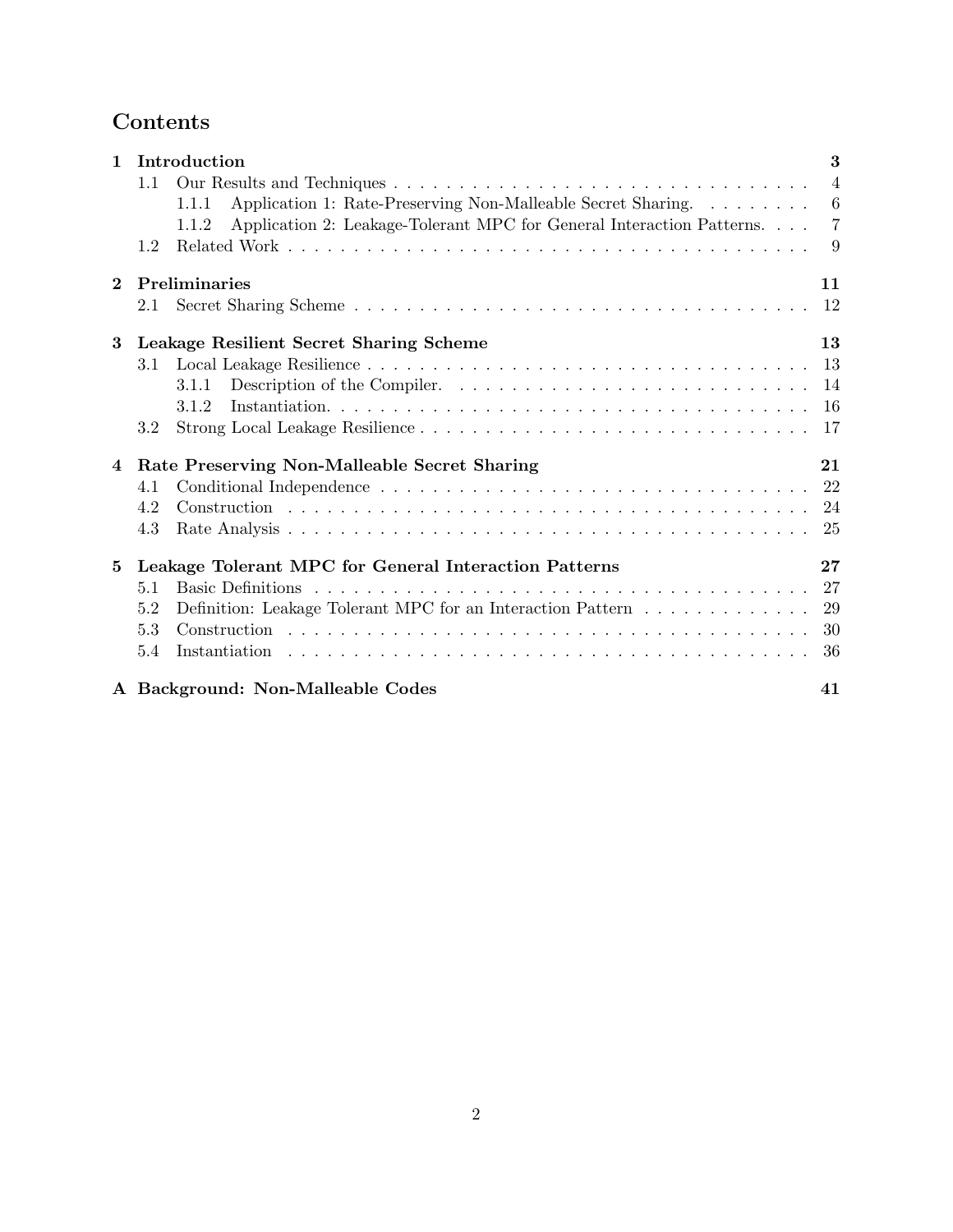### <span id="page-2-0"></span>1 Introduction

Secret sharing [\[Sha79,](#page-40-1) [Bla79\]](#page-37-0) is a fundamental cryptographic primitive that allows a secret to be shared among a set of parties in such a way that only certain authorized subsets of parties can recover the secret by pooling their shares together; while any subset of parties that is not authorized do not learn anything about the secret from their shares. Secret sharing has had widespread applications across cryptography, ranging from secure multiparty computation [\[GMW87,](#page-39-0)[BGW88,](#page-37-1) [CCD88\]](#page-37-2) and threshold cryptographic systems [\[DF90,](#page-38-0) [Fra90,](#page-38-1) [DDFY94\]](#page-37-3) to leakage resilient circuit compilers [\[ISW03,](#page-39-1)[FRR](#page-38-2)+10,[Rot12\]](#page-40-2)

While sufficient in idealized settings, in several practically relevant scenarios (as illustrated by the recent Meltdown and Spectre attacks [\[LSG](#page-40-3)+18[,KGG](#page-39-2)+18], for instance), it is not satisfactory to assume that the set of unauthorized parties have no information at all about the remaining shares. They could, for instance, have access to some side-channel on the devices storing the other shares that leaks some information about them, and we would like for the secret to still remain hidden in this case. Such leakage-resilience has been widely studied in the past as a desirable property in various settings and cryptographic primitives [\[MR04,](#page-40-4)[DP08,](#page-38-3)[AGV09,](#page-36-0)[NS09,](#page-40-5) . . . ]. In this paper, we study leakage-resilience in secret sharing – we ask that the secret remain hidden from unauthorized subsets of parties even if they have access to some small amount of information about the shares of the remaining parties.

The Leakage Model. A secret sharing scheme consist of a sharing algorithm, which takes a secret and shares it into a set of shares, and a reconstruction algorithm, which takes some subset of these shares and reconstructs the secret from it. In this work, we do not deal with the leakage from the machines that run these procedures. Instead, the leakage that we care about is that which could happen from the machines that these shares are stored on after they have been generated, and the sharing and reconstruction are assumed to be leak-free.

More specifically, we are interested in local leakage resilience, which means that secrets are hidden from an adversary that works as follows. First, it specifies an unauthorized subset of parties, and for each of the remaining parties, it specifies a leakage function that takes its share as input, performs an arbitrary (possibly inefficient) computation and outputs a small pre-determined number of bits. Once the shares are generated, the adversary is given all the shares of the unauthorized subset, and the output of the corresponding leakage function applied to each of the remaining shares. This form of leakage-resilience for secret sharing was formalized in recent work by Goyal and Kumar [\[GK18a\]](#page-39-3), and Benhamouda, Degwekar, Ishai and Rabin [\[BDIR18\]](#page-36-1).

This leakage model may be seen as an adaptation of the "memory attacks" model introduced by Akavia, Goldwasser, and Vaikuntanathan [\[AGV09\]](#page-36-0) to the context of secret sharing. In this model, the basic axiom is that everything that is stored in the memory is subject to leakage, and the only restriction is that the leakage function must be shrinking. This model was introduced as an alternative to the well-studied "Only Computational Leaks" (OCL) model [\[MR04\]](#page-40-4) (which we do not consider in this work) in order to capture known real-world attacks that were not captured by the OCL model. A notable example of such an attack is the cold-boot attack by Halderman et al. [\[HSH](#page-39-4)+09], which showed measures to leak a significant fraction of the bits of a secret if it was ever stored in a part of memory which could be accessed by an adversary (e.g. DRAM). The definition of leakage-resilience for secret sharing that we work with is intended (as was the memory attacks model) to protect against such attacks on the machines that store the shares after they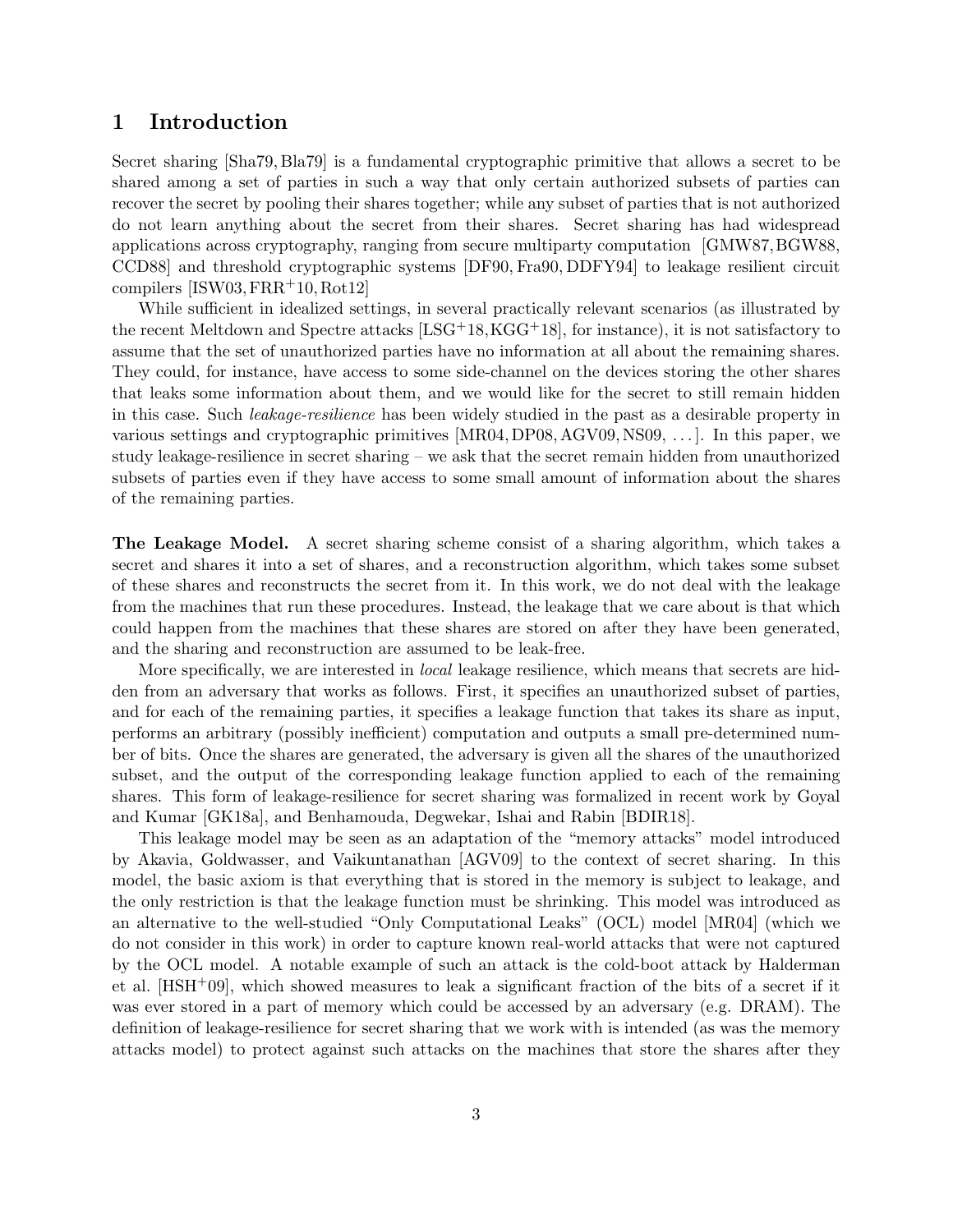have been generated.

Goyal and Kumar, and Benhamouda et al, showed constructions of leakage-resilient threshold secret sharing schemes (where subsets above a certain size are authorized) for certain thresholds. They then showed how such schemes could be used to construct leakage-resilient multi-party computation protocols and non-malleable secret sharing schemes. Given the prevalence of secret-sharing in cryptographic constructions and the importance of resilience to leakage, one may reasonably expect many more applications of leakage-resilient secret sharing to be discovered in the future.

In this work, we are interested in constructing local leakage resilient secret sharing schemes for a larger class of access structures<sup>[2](#page-3-1)</sup> (and in particular for all thresholds). Beyond showing feasibility, our focus is on optimizing the following parameters of our schemes:

- the rate, which is the ratio of the size of the secret to the size of a share, and,
- the *leakage-resilience rate*, which is the ratio of the number of bits of leakage tolerated per share to the size of a share.

We present a construction of leakage-resilient secret sharing that is near-optimal in terms of the above parameters, and show applications of our construction to constructing constant-rate non-malleable secret sharing schemes and leakage-tolerant multi-party computation protocols.

#### <span id="page-3-0"></span>1.1 Our Results and Techniques

Our primary result is a transformation that converts a secret sharing scheme for any access structure A into a local leakage resilient secret sharing scheme for A whose rate is only a small constant factor less than that of the original scheme, and which has an optimal leakage-resilience rate of 1.

Informal Theorem 1.1 There is a compiler that, given a secret sharing scheme for a monotone access structure A with rate R, produces a secret sharing scheme for A that has rate  $R/3.01$  and is local leakage resilient with leakage-resilience rate tending to 1.

In particular, for any  $t \leq n$ , starting from t-out-of-n Shamir secret sharing [\[Sha79\]](#page-40-1) gives us a t-out-of-n threshold secret sharing scheme with rate  $1/3.01$  and leakage-resilience rate 1. The only constructions of local leakage resilient secret sharing known before our work were for threshold access structures with either very small or very large thresholds. Goyal and Kumar [\[GK18a\]](#page-39-3) presented a construction for  $t = 2$ , which had both rate and leakage-resilience rate  $\Theta(1/n)$ . This was extended to any constant t by Badrinarayanan and Srinivasan [\[BS19\]](#page-37-4), with rate  $\Theta(1/\log(n))$ and leakage-resilience rate  $\Theta(1/n \log(n))$ . Benhamouda et al. [\[BDIR18\]](#page-36-1) showed that t-out-of-n Shamir secret sharing over certain fields is local leakage-resilient if  $t = n - o(n)$ , and this has rate 1 and leakage-resilience rate roughly 1/4.

Outline of our Compiler. We will now briefly describe the functioning of our compiler for the case of a t-out-of-n threshold secret sharing scheme, for simplicity. It makes use of a strong seeded randomness extractor Ext, which is an algorithm that takes two inputs – a seed s and a source  $w$ – and whose output  $Ext(s, w)$  is close to being uniformly random if s is chosen at random and w has sufficient min-entropy. The extractor being "strong" means that the output remains close to uniform even if the seed is given.

<span id="page-3-1"></span><sup>&</sup>lt;sup>2</sup>The access structure of a secret sharing scheme is what we call the set of authorized subsets of parties.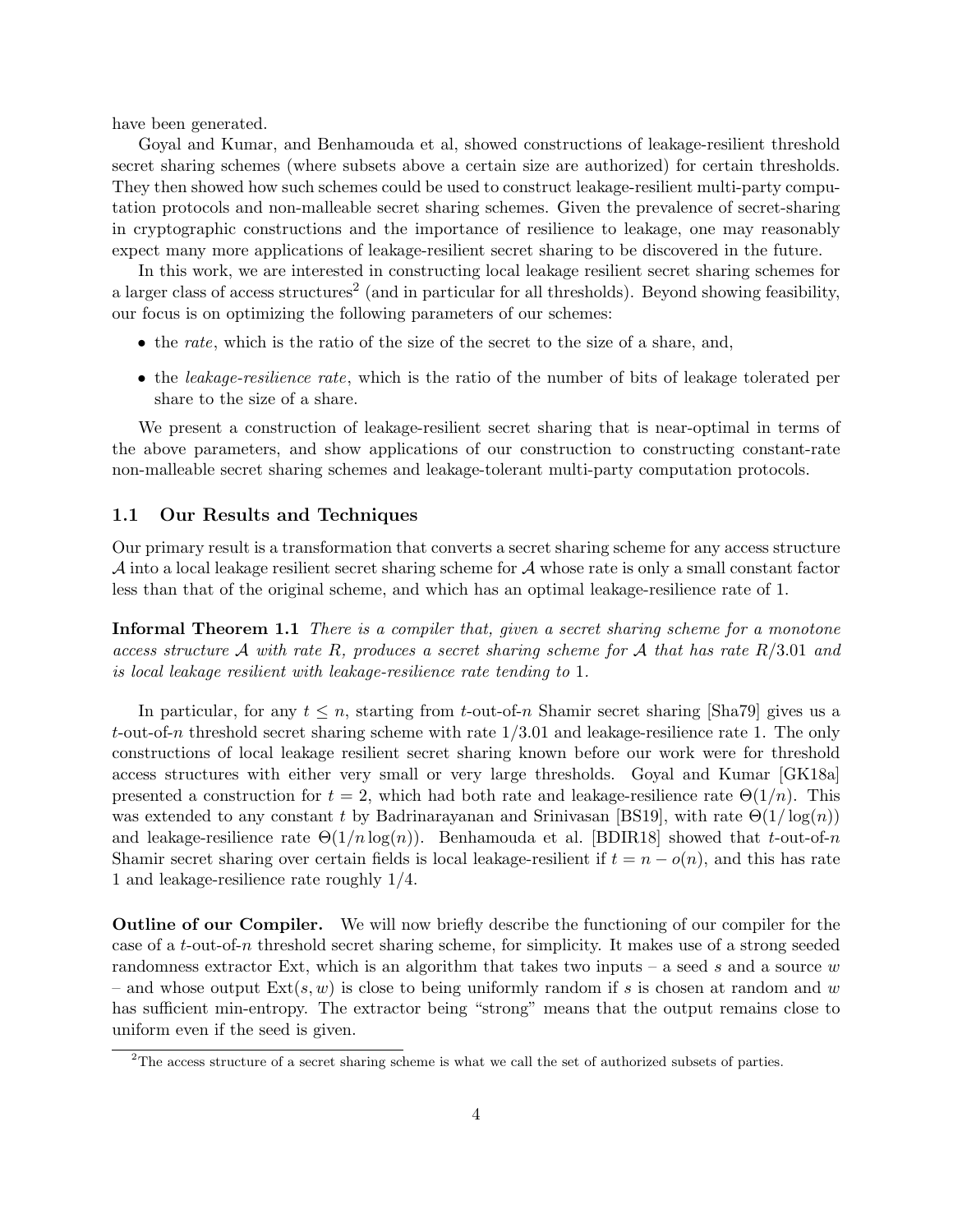We take any threshold secret sharing scheme (such as Shamir's [\[Sha79\]](#page-40-1)), and share our secret m with it to obtain the set of shares  $(Sh_1, \ldots, Sh_n)$ . We first choose a uniform seed s, and for each  $i \in [n]$ , we choose a uniformly random "source"  $w_i$  (all of appropriate lengths), and mask  $Sh_i$  using  $\text{Ext}(s, w_i)$ . That is, we compute  $\text{Sh}'_i = \text{Sh}_i \oplus \text{Ext}(s, w_i)$ . We then secret share s using a 2-out-of-n secret sharing scheme to get the set of shares  $S_1, \ldots, S_n$ . The share corresponding to party i in our scheme is now set to  $(w_i, Sh'_i, S_i)$ .

Given t such shares, to recover the secret, we first reconstruct the seed from any two  $S_i$ 's and then unmask  $\mathsf{Sh}'_i$  by XORing with  $\text{Ext}(s, w_i)$  to obtain  $\mathsf{Sh}_i$ . We then use the reconstruction procedure of the underlying secret sharing to recover the message.

The correctness and privacy of the constructed scheme are straightforward to check. To argue the local leakage resilience of this construction, we go over a set of  $n - t + 1$  hybrids where in each hybrid, we will replace one  $\mathsf{Sh}_i$  with the all 0's string. Once we have replaced  $n-t+1$  such shares with the 0's string, we can then rely on the secrecy of the underlying secret sharing scheme to show that the message is perfectly hidden. Thus, it is now sufficient to show that any two adjacent hybrids in the above argument are statistically close. To argue that the adjacent hybrids, say  $\mathsf{Hyb}_i$ and  $Hyb_{i+1}$ , are statistically close, we rely on the randomness property of the extractor. The key here is that as long as the leakage from the source  $w_i$  is much smaller than its length, it still has enough entropy for the output of the extractor on  $w<sub>i</sub>$  to be statistically close to random. This allows us to argue that  $Ext(s, w_i)$  acts as a one-time pad and thus, we can replace  $Sh_i$  with the all 0's string without an adversary being able to tell.

However, in order to make the argument work, we must ensure that the leakage from the source is independent of the seed (which is required for the extractor to work). This is where we will be using the fact that the seed is secret shared using a 2-out-of- $n$  secret sharing scheme. Intuitively, this ensures that a local leakage function has no idea what the seed is, and so cannot leak anything about  $w_i$  that depends on the seed. In our reduction, we fix the share  $S_i$  to be independent of the seed and then leak from the source  $w_i$ . Once the seed is known<sup>[3](#page-4-0)</sup>, we can sample the other shares  $(S_1, \ldots, S_{i-1}, S_{i+1}, \ldots, S_n)$  as a valid 2-out-of-n secret sharing of s that is consistent with the fixed share  $S_i$ . This allows us to argue that the leakage on  $w_i$  is independent of the seed. There is a small caveat here that the masked value  $\mathsf{Sh}'_i$  is dependent on the seed and hence we cannot argue independence of the leakage on the source and the seed. However, we use a simple trick of masking  $\textsf{Sh}'_i$  by another one-time pad and then secret share the one-time pad key along with the seed s and use this argue that this masked value is independent of the seed.

This construction described above has several useful properties. The most significant one is that the transformation is rather simple and only incurs a very small overhead when compared to the original secret sharing scheme. In particular, the rate of the resultant leakage resilient secret sharing has only a small constant factor loss when compared to the initial secret sharing scheme. Also, we can sample the seed s of the extractor once and use it for sharing multiple secrets.<sup>[4](#page-4-1)</sup> The second advantage is that it easily generalizes to all monotone access structures, basically, the only difference is that we use a secret sharing scheme for this access structure to obtain the set of shares  $(\text{Sh}_1, \ldots, \text{Sh}_n)$ , and the rest of the steps are exactly the same as before. The third advantage is that the resultant secret sharing scheme has optimal leakage-resilience rate, i.e., the ratio between the number of bits of leakage tolerated and size of the share tends to 1 as the amount of leakage

<span id="page-4-1"></span><span id="page-4-0"></span><sup>&</sup>lt;sup>3</sup>As the extractor is a strong seeded extractor,  $Ext(s, w_i)$  is statistically close to uniform even given the seed.

<sup>&</sup>lt;sup>4</sup>For the security of this modification to go through, we need the adversary to specify all the secrets and leakage functions upfront – it cannot adaptively choose the secrets and leakage functions depending on the previous leakage.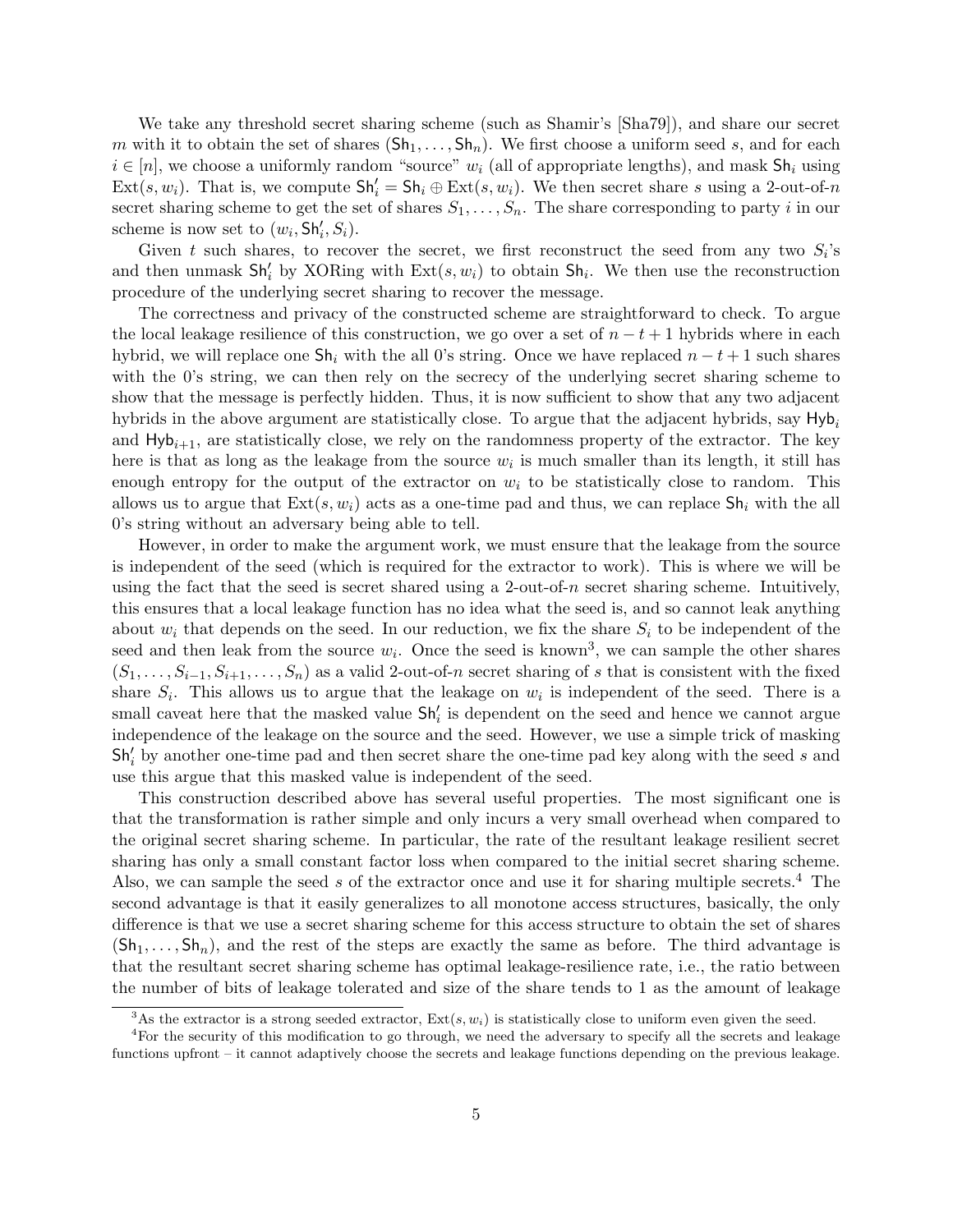that the scheme is designed to handle increases. Finally, if we use the inner product two-source extractor of Chor and Goldreich [\[CG88\]](#page-37-5) as the underlying extractor and the Shamir secret sharing scheme, then the sharing procedure is a linear function of the secret and a quadratic function of the randomness, and this can be implemented very efficiently.

Stronger Leakage-Resilience. We also extend our construction to satisfy a stronger notion of leakage resilience, which we describe next. In the earlier definition of local leakage, the leakage functions that are applied on the shares of honest parties are required to be specified independently of the shares that are completely revealed to the adversary. In our stronger definition, these leakage functions are allowed to depend on some number of the adversary's shares.

In particular, we construct  $t$ -out-of-n threshold secret sharing schemes that are resilient to such stronger leakage where the adversary is given  $(t-1)$  shares, and the leakage functions applied on the honest party's shares are allowed to depend on  $(t-2)$  of these shares. This construction, which is in fact a simple modification of our earlier one, has worse rate, but still has optimal leakage-resilience rate. Referring temporarily to the above as  $(t-2, t-1)$ -strong local leakage, we have the following.

<span id="page-5-2"></span>**Informal Theorem 1.2** For any  $t \leq n$ , there is a t-out-of-n threshold secret sharing scheme that is resilient against  $(t-2,t-1)$ -strong local leakage, has rate  $\Omega(1/n)$ , and leakage-resilience rate tending to 1.

It is easy to check that this definition is impossible to achieve for a t-out-of-n threshold secret sharing scheme if we allow the leakage functions to depend on all  $(t-1)$  of the adversary's shares, as the leakage function on any honest party's share can use the  $(t-1)$  shares along with this share to reconstruct the secret and leak a few bits of the secret. Later in this section, we will describe an application of this strong leakage resilient secret sharing scheme in constructing leakage tolerant MPC for general interaction patterns.

#### <span id="page-5-0"></span>1.1.1 Application 1: Rate-Preserving Non-Malleable Secret Sharing.

Non-malleable secret sharing schemes, introduced by Goyal and Kumar [\[GK18a\]](#page-39-3), are secret sharing schemes where it is not possible to tamper with the shares of a secret  $s$  (in certain limited ways) so as to convert them to shares corresponding to a different secret  $\tilde{s}$  that is related to s (such as  $s + 1$ ) or s with the first bit flipped). We are interested in security against an adversary that tampers each share independent of the others (called individual tampering). Such an adversary works as follows. Initially, it specifies n "tampering functions"  $f_1, \ldots, f_n$  and an authorized set. A secret s is then shared into  $(\textsf{Sh}_1, \ldots, \textsf{Sh}_n)$  and the shares are tampered to get  $\textsf{Sh}_i \leftarrow f_i(\textsf{Sh}_i)$ . The requirement now is that if the above specified authorized set of parties try to reconstruct the secret using the shares  $\{Sh_i\}$ , the resulting secret  $\tilde{s}$  is either the same as s or something completely independent.

In this setting, Goyal and Kumar presented a construction of a non-malleable  $t$ -out-of-n threshold secret sharing scheme, and in a later paper [\[GK18b\]](#page-39-5) extended this to general access structures. Their constructions, however, had an asymptotic rate of zero.

Badrinarayanan and Srinivasan [\[BS19\]](#page-37-4) gave a rate-efficient compiler that takes any secret sharing scheme for a 4-monotone[5](#page-5-1) access structure and outputs a non-malleable secret sharing scheme for the same access structure. The main tool used in their compiler was a local leakage resilient threshold secret sharing scheme. The loss in the rate of the resulting non-malleable secret sharing

<span id="page-5-1"></span> $5k$ -monotone means that all authorized sets in the access structure are of size at least k.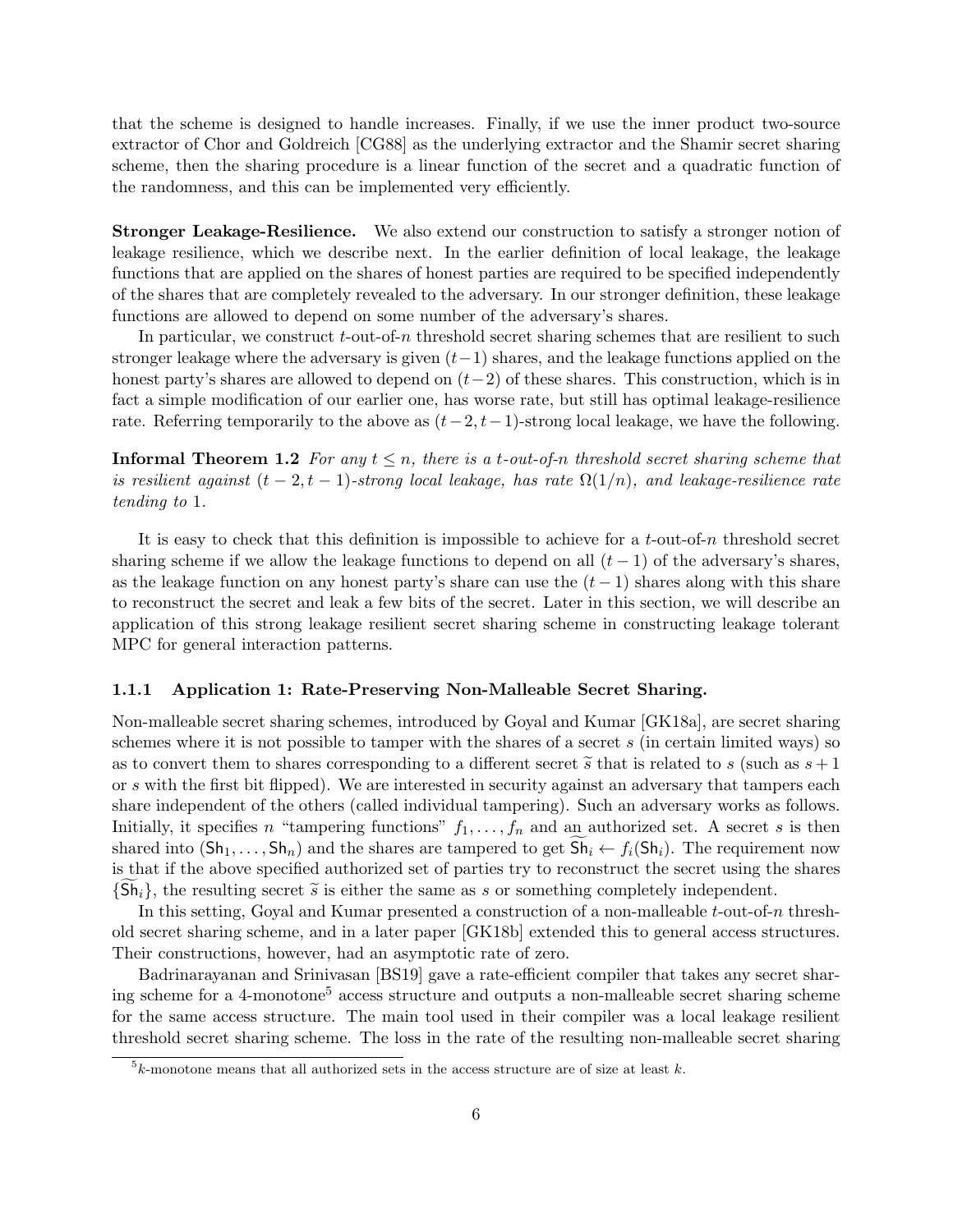scheme depended on the parameters of the underlying local leakage resilient secret sharing. In particular, to have only a constant loss in the rate, it was important to have a local leakage resilient threshold secret sharing scheme that had a constant rate and a constant leakage-resilience rate. We plug in our leakage resilient secret sharing scheme that has both these features with the compiler of Badrinarayanan and Srinivasan to obtain a rate-preserving compiler for non-malleable secret sharing.

Informal Theorem 1.3 There is a compiler that, given a secret sharing scheme for a 4-monotone access structure A with rate R, produces a secret sharing scheme for A that has rate  $\Omega(R)$  and is non-malleable against individual tampering.

#### <span id="page-6-0"></span>1.1.2 Application 2: Leakage-Tolerant MPC for General Interaction Patterns.

Next, we provide an application of our constructions to secure multi-party computation (MPC), an area where secret sharing is rather pervasive. In particular, we study MPC protocols obeying a specified interaction pattern.

**Background.** An interaction pattern (introduced by Halevi et al  $[HIJ^+16]$ ) generalizes the communication graph of a standard MPC protocol. It is defined as a directed graph which specifies the sequence of messages that have to be sent during the execution of a MPC protocol – its vertices correspond to the messages, and edges indicate dependencies between messages. We illustrate by example with the ring interaction pattern. Here, the first message is sent by the party  $P_1$  to the party  $P_2$  and depending on this message,  $P_2$  sends a message to  $P_3$  and so on. Finally, the party  $P_n$  sends a message to  $P_1$  who computes the output based on this message. The directed graph corresponding to this has  $(n+1)$  nodes, one corresponding to each message and one for the output, and the graph is a single directed path that goes from the first message to the last and then to the output node. To give another example, a standard 2-round MPC protocol with n parties can be represented by an interaction pattern graph with two sets of  $\binom{n}{2}$  $n_2$ ) nodes, representing the messages sent by each party to every other party in the two rounds. The edges then go from the nodes corresponding to first-round messages to second-round messages, according to the protocol.

Given an interaction pattern specified by such a directed graph, the main goal is to understand which functions can be computed securely by a protocol following this pattern. It is known that without any form of correlated randomness setup, even simple functions such as majority cannot be computed with any meaningful form of security for certain interaction patterns  $[**BGI**+14]$ . It is also known from a sequence of works  $[HLP11, GGG+14, BGI+14]$  $[HLP11, GGG+14, BGI+14]$  $[HLP11, GGG+14, BGI+14]$  $[HLP11, GGG+14, BGI+14]$  $[HLP11, GGG+14, BGI+14]$  that standard notions of security in MPC that guarantee that only the output is leaked are impossible to achieve for certain interaction patterns. To see this, consider the star interaction pattern [\[FKN94\]](#page-38-5) where there is a special party called the evaluator and every other party sends a single message to the evaluator who then computes the output. In this interaction pattern, if the evaluator colludes with some subset of the parties, then it is easy to see that the colluding parties can learn the entire residual function resulting from fixing the honest parties' inputs to the function being computed.

In other interaction patterns, the residual function that the colluding parties are able to learn may be different. In general, Halevi et al.  $[HIJ^+16]$  classify the parties' inputs into fixed and free – every honest party's input is fixed, and so is a corrupted party's input if there exists a path from a message sent by the corrupted party to the output that passes through at least one honest party's message. The inputs of the remaining corrupted parties are free. To capture the inherent security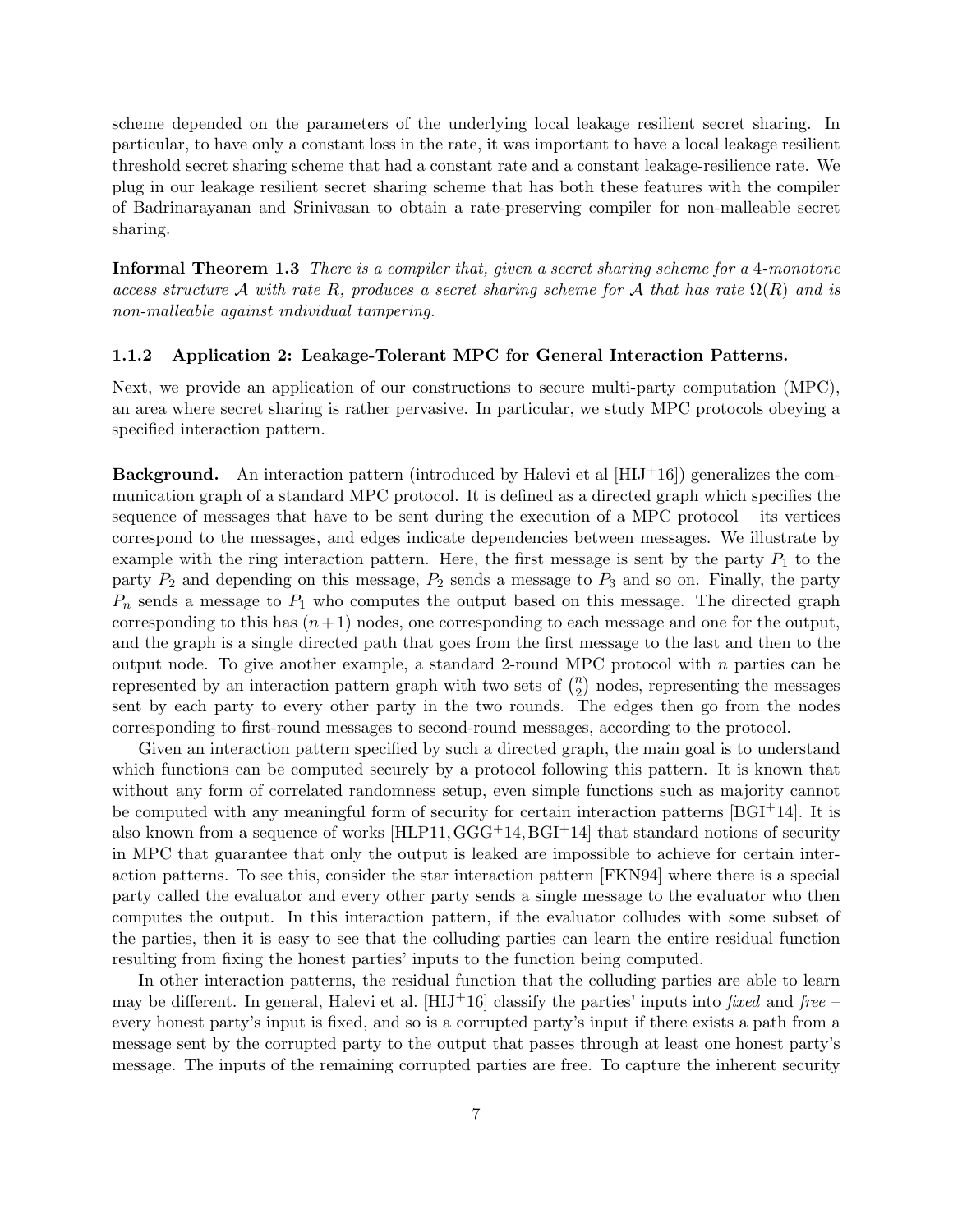loss in certain interaction patterns, Halevi et al. allow the adversary to learn the residual function with the above set of fixed inputs, and say a protocol that is compliant with an interaction pattern is secure if it hides everything other than this residual function.

Defining Leakage Tolerance. We extend the above definition of security to also account for possible leakage from the states of honest parties. Specifically, we define the notion of leakage tolerance for an MPC protocol that is compliant with an interaction pattern along the same lines as that of leakage tolerant MPC [\[GJS11,](#page-38-6) [BCH12\]](#page-36-2). In the setting of leakage tolerance, as in the standard setting, we consider an adversary who corrupts an arbitrary subset of parties and can see their entire views. But in addition to this, the adversary also obtains bounded leakage on the complete internal state – that includes the correlated randomness, the input, the secret randomness, and the entire view of the protocol – of every honest party. The only process that we assume happens in a leak-free manner is the correlated randomness generation phase which is anyway independent of the actual inputs of the parties. After this leak-free randomness generation, every bit of an honest party's secret state including its input is subject to leakage. Here, the adversary can potentially learn bounded information about the honest party's input since it has access to all of the honest parties' secret state. We would like to guarantee that nothing beyond such bounded information about the inputs and the residual function is actually leaked to the adversary – note that this is the best possible security we can hope for in this setting. Technically, we account for this leakage by allowing the simulator to learn the same amount of information about the honest parties' inputs.

What makes the task of providing such security non-trivial is that, unlike a standard MPC simulator who is allowed to cheat in generating the protocol messages, a simulator in the leakage tolerance setting cannot deviate from the protocol specification. This is because any deviation can be caught by the adversary by leveraging the leakage on the secret state of the honest party. At first sight, the task of designing such a simulator seems impossible as we require the simulator to generate the correct protocol messages based only the output (or more generally, based on the residual function). However, notice that the leakage functions are local to the honest party's view. Hence, the simulator must follow the protocol correctly at the local level but must somehow cheat at the global level, i.e., in generating the joint distribution of the protocol messages. To make this task even more demanding, we do not wish to use any computational assumptions and only make use of information theoretic tools to achieve leakage tolerance.

**Our Results.** In this setting, we upgrade one of the results of Halevi et al  $[HIJ^+16]$  to have the additional guarantee of leakage tolerance. They showed that the star interaction pattern described earlier is complete for obtaining MPC for general interaction patterns – given a secure protocol for a function  $f$  that is compliant with the star interaction pattern, they showed how to construct a secure protocol for  $f$  compliant with any other interaction pattern. In this work, we show that star interaction pattern is complete for obtaining leakage-tolerant MPC for general interaction patterns. Specifically, we obtain the following.

**Informal Theorem 1.4** There is a compiler that, given a function  $f: \{0,1\}^n \to \{0,1\}$ , an interaction pattern  $I$ , and a secure protocol for f compliant with the star interaction pattern, produces a secure protocol (with a leak-free setup phase producing correlated randomness) for f compliant with  $I$  that is leakage tolerant.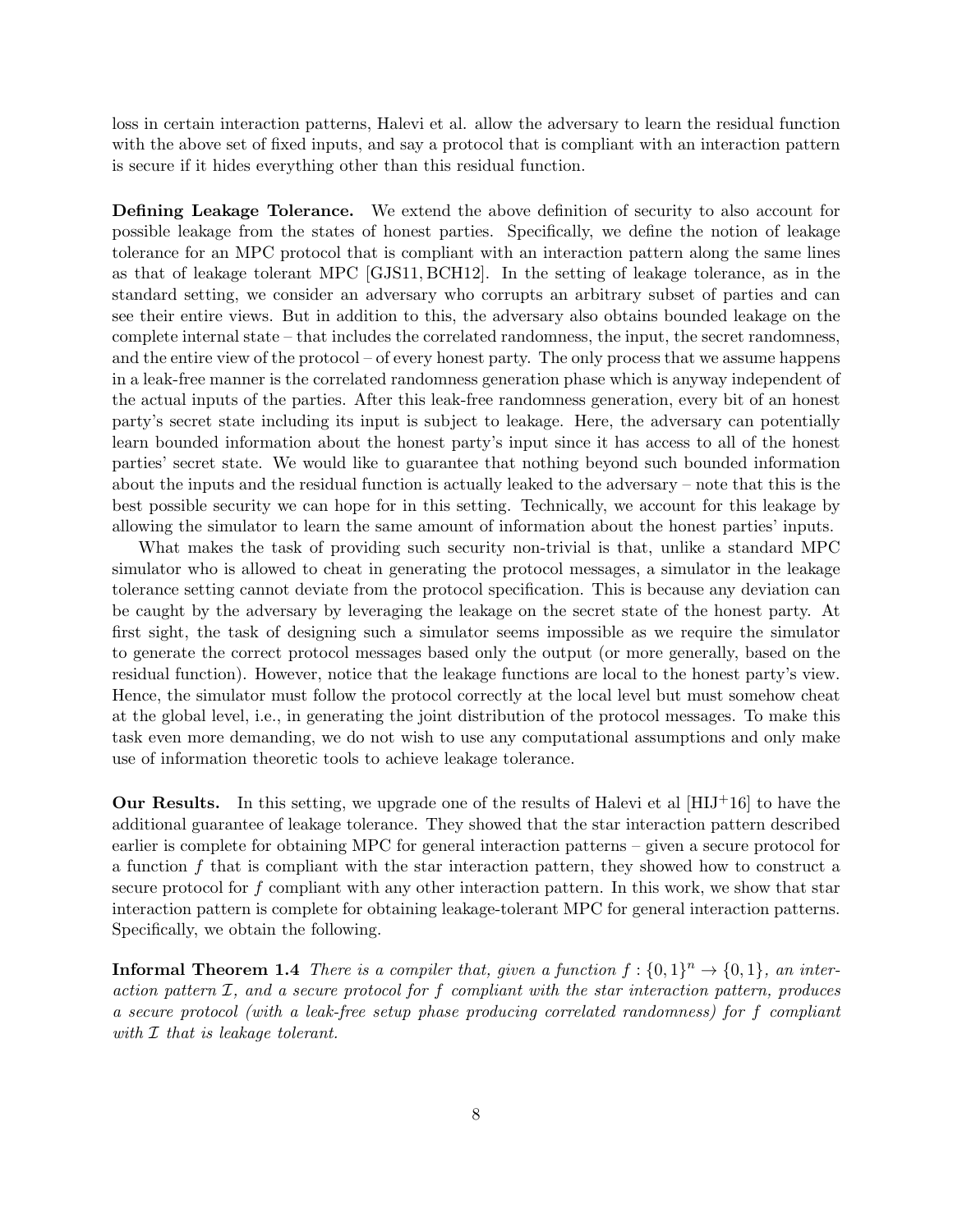Using the known protocols for the star interaction pattern  $[BGI<sup>+</sup>14, BKR17, GGG<sup>+</sup>14]$  $[BGI<sup>+</sup>14, BKR17, GGG<sup>+</sup>14]$  $[BGI<sup>+</sup>14, BKR17, GGG<sup>+</sup>14]$  $[BGI<sup>+</sup>14, BKR17, GGG<sup>+</sup>14]$  $[BGI<sup>+</sup>14, BKR17, GGG<sup>+</sup>14]$ , we obtain the following corollaries for any interaction pattern  $\mathcal I$  and function  $f: \{0,1\}^n \to \{0,1\}$ :

- An I-compliant protocol for f with statistical leakage tolerance against upto  $(n 1)$  passive corruptions, with communication exponential in  $n$ .
- An efficient I-compliant protocol for  $f \in NC^1$  with statistical leakage tolerance against a constant number of passive corruptions.
- Assuming the existence of one-way functions, and that  $f$  is computable by a polynomial-sized circuit, an efficient  $\mathcal{I}$ -compliant protocol for f with computational leakage tolerance against a constant number of passive corruptions.
- Assuming the existence of indistinguishability obfuscation and one-way functions, and that f is computable by a polynomial-sized circuit, an efficient  $\mathcal I$ -compliant protocol for f with computational leakage tolerance against upto  $(n - 1)$  passive corruptions.

Our actual construction also covers functions where each party has multiple bits as input and the function can output multiple bits (see Theorem [5.8\)](#page-30-0). The compiler we use is the same as that of Halevi et al, except for using a leakage-resilient secret sharing scheme where theirs uses additive secret sharing. However, the proof of leakage tolerance is quite involved and, in fact, it turns out that standard local leakage resilience is insufficient for this purpose and we require strong leakage resilience. We now provide some intuition on why this is the case. In the Halevi et al's construction, some set of secrets are shared among all the parties in the correlated randomness generation phase. The messages sent during the execution of the protocol comprise of a subset of a party's shares. So, a party's secret state not only includes its own shares, but also the shares received from the other parties. Thus, the leakage function on an honest party's internal state is not local as it gets to see a subset of the other parties' shares. Thus, we need a secret sharing scheme satisfying the stronger notion of leakage resilience, where the leakage on the honest party's share can potentially depend on the shares of corrupted parties. For this purpose, we make use of the secret sharing scheme described in Informal Theorem [1.2.](#page-5-2)

#### <span id="page-8-0"></span>1.2 Related Work

In a concurrent and independent work, Aggarwal et al. [\[ADN](#page-36-3)+18] also construct leakage-resilient secret sharing schemes for any access structure from any secret sharing scheme for that access structure. Their transformation incurs a  $O(1/n)$ -factor loss in the rate and achieves a leakage-resilience rate of  $(1 - c)$  for a small constant c. In comparison, our transformation has a constant-factor loss in the rate and achieves a leakage-resilience rate of 1. They use their techniques and results to construct non-malleable secret sharing for 3-monotone access structures with an asymptotic rate of 0, and threshold signatures that are resilient to leakage and mauling attacks. In comparison, our compiler for non-malleable secret sharing is rate-preserving, but works only for 4-monotone access structures. Their work also considers the stronger model of concurrent tampering and gives positive results in this model as well.

In another concurrent and independent work, Kumar et al. [\[KMS18\]](#page-40-6) also consider the problem of obtaining leakage-resilient secret sharing schemes in a stronger leakage model. In particular, they consider a leakage model where every bit of the leakage can depend on an adaptively chosen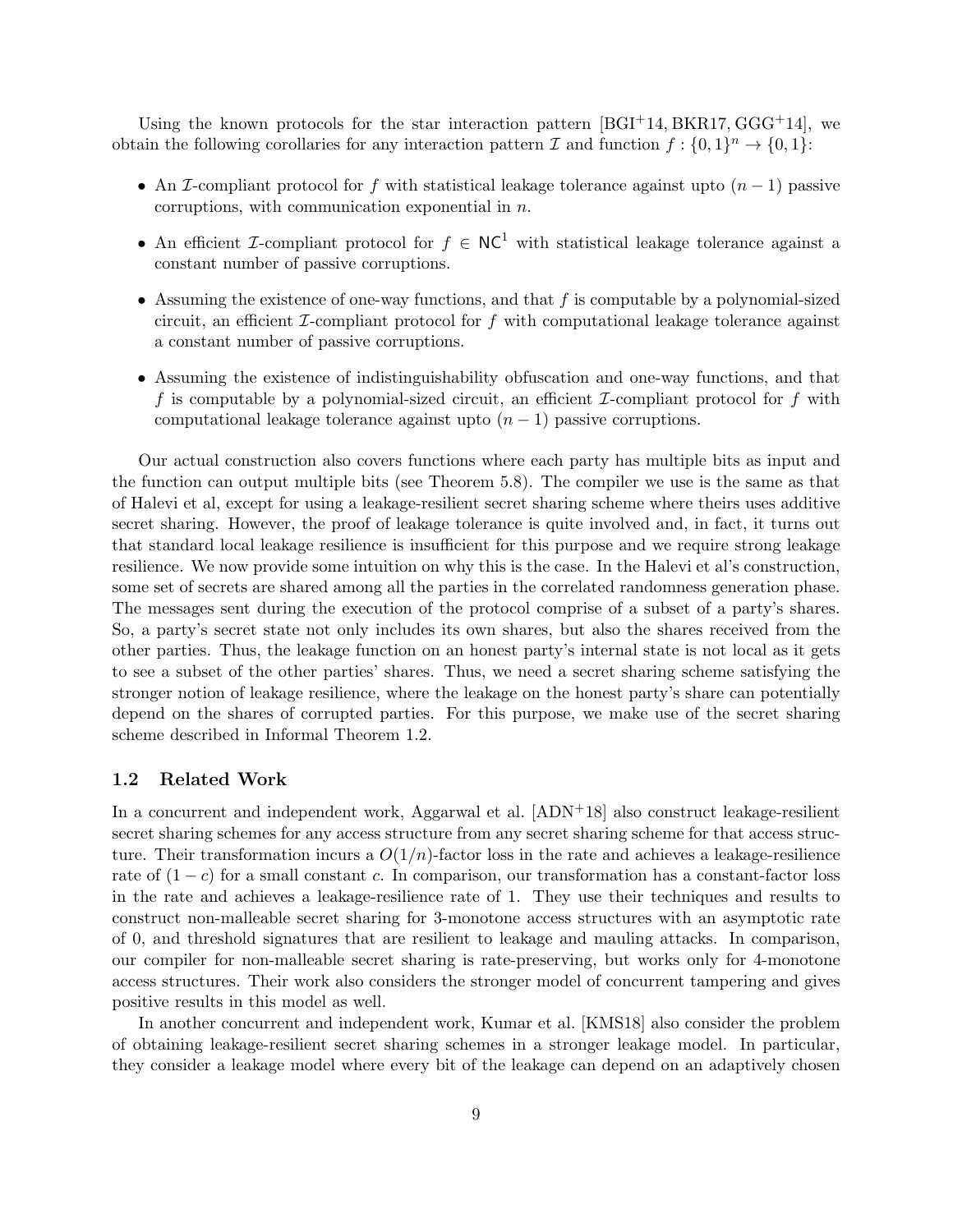set of  $O(\log n)$  shares. They give constructions of such secret sharing schemes for general access structures via a connection to problems that have large communication complexity. The rate and the leakage-resilience rate of the construction are both  $\Theta(1/\text{poly}(n))$ . As an application, they construct a leakage-resilient non-malleable secret sharing scheme where the tampering function can obtain bounded, adaptive leakage from each share. In comparison, our strong leakage-resilient secret sharing scheme works against local leakage with a single level of adaptivity, where the leakage on each honest party's share could depend on at most  $(t-2)$  shares in a t-out-of-n threshold scheme; our scheme has rate  $\Omega(1/n)$  and a leakage-resilience rate of 1.

Apart from these, most closely related to our work are the papers by Goyal and Kumar on nonmalleable secret sharing [\[GK18a,](#page-39-3)[GK18b\]](#page-39-5), Benhamouda et al on leakage-resilient secret sharing and MPC [\[BDIR18\]](#page-36-1), and Badrinarayanan and Srinivasan on non-malleable secret sharing with non-zero rate [\[BS19\]](#page-37-4).

Local leakage resilient secret sharing (in the sense in which we use this term) was first studied by Goyal and Kumar [\[GK18a\]](#page-39-3) and Benhamouda et al [\[BDIR18\]](#page-36-1) (independently of each other). [\[GK18a\]](#page-39-3) constructed a local leakage resilient 2-out-of- $n$  threshold secret sharing scheme with rate and leakage-resilience rate both  $\Theta(1/n)$ . They used this as a building block to construct non-malleable threshold secret sharing schemes secure against individual and joint tampering (where the adversary is allowed to jointly tamper sets of shares). A later paper also by Goyal and Kumar [\[GK18b\]](#page-39-5) extended this to a compiler that adds non-malleability to a secret sharing scheme for any access structure. The non-malleable schemes resulting from both of these works, however, had rate tending to 0. Badrinarayanan and Srinivasan [\[BS19\]](#page-37-4) later presented a compiler that converts any rate R secret sharing scheme to a non-malleable one for the same access struture with rate  $\Theta(R/t_{\text{max}} \log^2 n)$ , where  $t_{\text{max}}$  is the maximum size of any minimal set in the access structure. In the process, they constructed local leakage resilient  $t$ -out-of-n secret sharing schemes for a constant  $t$  that had rate  $\Theta(1/\log(n))$  and leakage-resilience rate  $\Theta(1/n \log(n))$ .

Benhamouda et al [\[BDIR18\]](#page-36-1) were interested in studying the leakage-resilience of existing secret sharing schemes and MPC protocols. Inspired by the results of Guruswami and Wootters [\[GW16\]](#page-39-8) that implied the possibility of recovering the secret from single-bit local leakage of Shamir shares over small characteristic fields, they investigated the leakage resilience of Shamir secret sharing over larger characteristic fields. They showed that, for large enough characteristic and large enough number of parties n, this scheme is leakage-resilient (with leakage-resilience rate close to  $1/4$ ) as long as the threshold is large (at least  $n-o(\log(n))$ ). They used this fact to show leakage-resilience of the GMW protocol [\[GMW87\]](#page-39-0) (using Beaver's triples), and to show an impossibility result for multi-party share conversion.

Boyle et al. [\[BGK14\]](#page-37-8) define and construct leakage-resilient verifiable secret sharing schemes where the sharing and reconstruction are performed by interactive protocols (as opposed to just algorithms). They also show that a modification of the Shamir secret sharing scheme satisfies a weaker notion of leakage-resilience than the one we consider here, where it is only required that a random secret retain sufficient entropy given the leakage on the shares.

Dziembowski and Pietrzak [\[DP07\]](#page-38-7) construct secret sharing schemes (that they call intrusionresilient) that are resilient to adaptive leakage where the adversary is allowed to iteratively ask for leakage from different shares. Their reconstruction procedure is also interactive, however, requiring as many rounds of interaction as the adaptivity of the leakage tolerated.

Leakage-resilience of secure multiparty computation has been studied in the past in various settings [\[BGJK12,](#page-37-9) [GIM](#page-38-8)<sup>+</sup>16, [DHP11\]](#page-38-9). More broadly, leakage-resilience of various cryptographic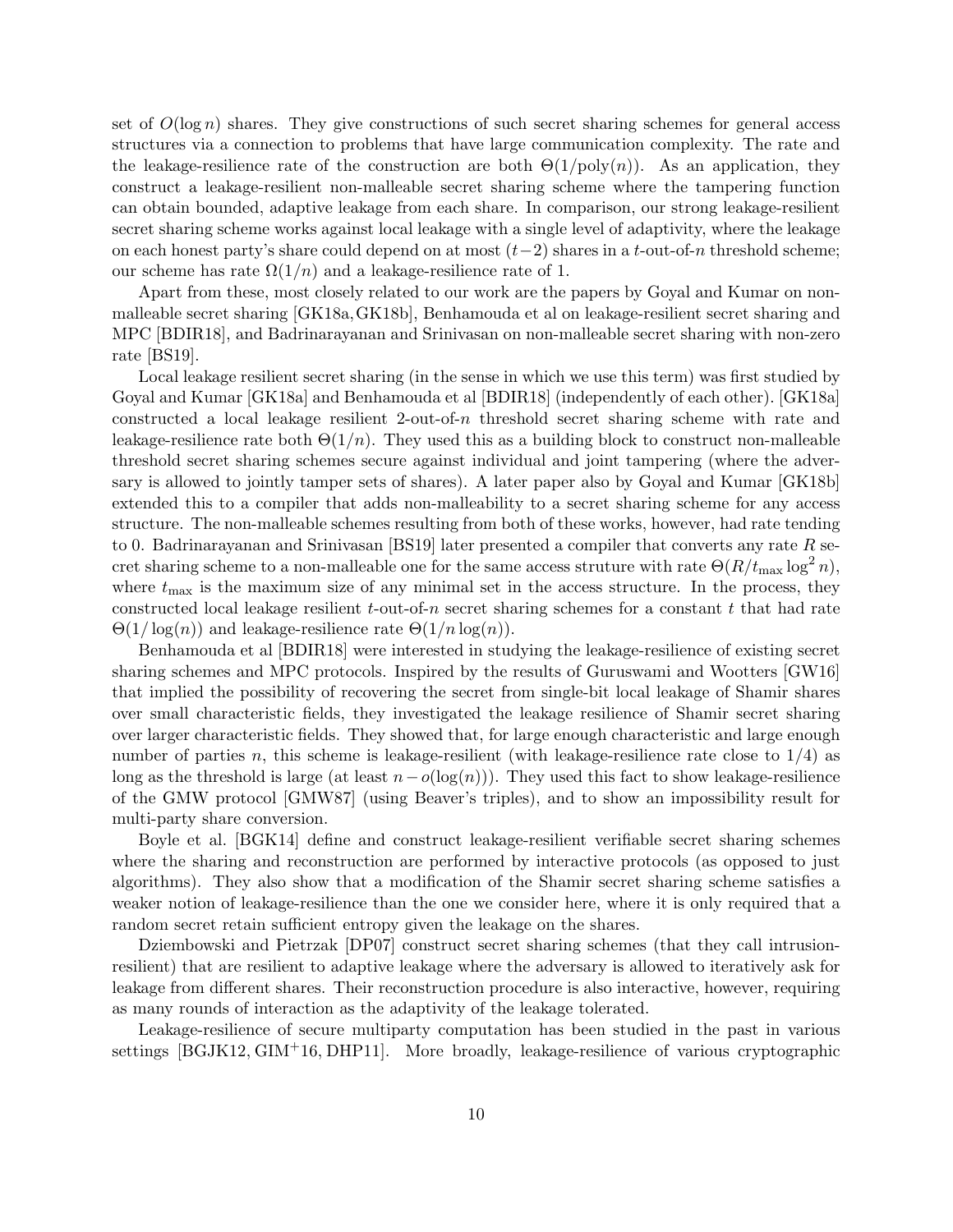primitives have been quite widely studied – we refer the reader to the survey by Alwen et al [\[ADW09\]](#page-36-4) and the references therein. The notion of leakage tolerance was introduced by Garg et al [\[GJS11\]](#page-38-6) and Bitansky et al [\[BCH12\]](#page-36-2), and has been the subject of many papers since [\[BCG](#page-36-5)+11[,BGJ](#page-37-10)+13[,BDL14\]](#page-36-6).

Secure multiparty computation with general interaction patterns was first studied by Halevi et al  $[HIJ^+16]$ , who showed a reduction from general interaction patterns to the star pattern (which is what we base our reduction on). For any interaction pattern, they then showed an inefficient information-theoretically secure protocol for general functions, and an efficient one for symmetric functions; they also showed a computationally secure protocol for general functions assuming the existence of indistinguishability obfuscation and one-way functions, and for symmetric functions under an assumption about multilinear maps.

Subsequent Work. Subsequent to our work, Nielsen and Simkin [\[NS19\]](#page-40-7) showed a lower bound on the share size of leakage resilient secret sharing schemes that satisfies the property that  $\hat{t}$  shares completely determine the other  $n - \hat{t}$  shares. In particular, they showed that the size of the shares of such schemes for threshold access structures with threshold t must be at least  $\ell(n - t)/t^2$  where  $\ell$ is the size of the leakage tolerated. This in particular, shows that Shamir secret sharing cannot be leakage resilient for thresholds  $o(n)$  when leaking, say,  $1/4$ -th of the share size. On the other hand, it does not apply to schemes like ours where each share contains some randomness independent of the other shares and is not determined even given all the other shares.

### <span id="page-10-0"></span>2 Preliminaries

Notation. We use capital letters to denote distributions and their support, and corresponding lowercase letters to denote a sample from the same. Let [n] denote the set  $\{1, 2, \ldots, n\}$  and  $U_r$ denote the uniform distribution over  $\{0,1\}^r$ . For a finite set S, we denote  $x \stackrel{\$}{\leftarrow} S$  as sampling x uniformly at random from the set S. For any  $i \in [n]$ , let  $x_i$  denote the symbol at the *i*-th co-ordinate of x, and for any  $T \subseteq [n]$ , let  $x_T \in \{0,1\}^{|T|}$  denote the projection of x to the co-ordinates indexed by  $T$ . We write  $\circ$  to denote concatenation.

Standard definitions of min-entropy and statistical distance are given below.

**Definition 2.1 (Min-entropy)** The min-entropy of a source  $X$  is defined to be

$$
H_{\infty}(X) = \min_{s \in \text{support}(X)} \{ \log(1/\Pr[X=s]) \}
$$

A  $(n, k)$ -source is a distribution on  $\{0, 1\}^n$  with min-entropy k.

**Definition 2.2 (Statistical distance)** Let  $D_1$  and  $D_2$  be two distributions on a set S. The statistical distance between  $D_1$  and  $D_2$  is defined to be:

$$
|D_1 - D_2| = \max_{T \subseteq S} |D_1(T) - D_2(T)| = \frac{1}{2} \sum_{s \in S} |Pr[D_1 = s] - Pr[D_2 = s]|
$$

 $D_1$  is  $\varepsilon$ -close to  $D_2$  if  $|D_1 - D_2| \leq \varepsilon$ .

We will use the notation  $D_1 \approx_{\varepsilon} D_2$  to denote that the statistical distance between  $D_1$  and  $D_2$ is at most  $\varepsilon$ .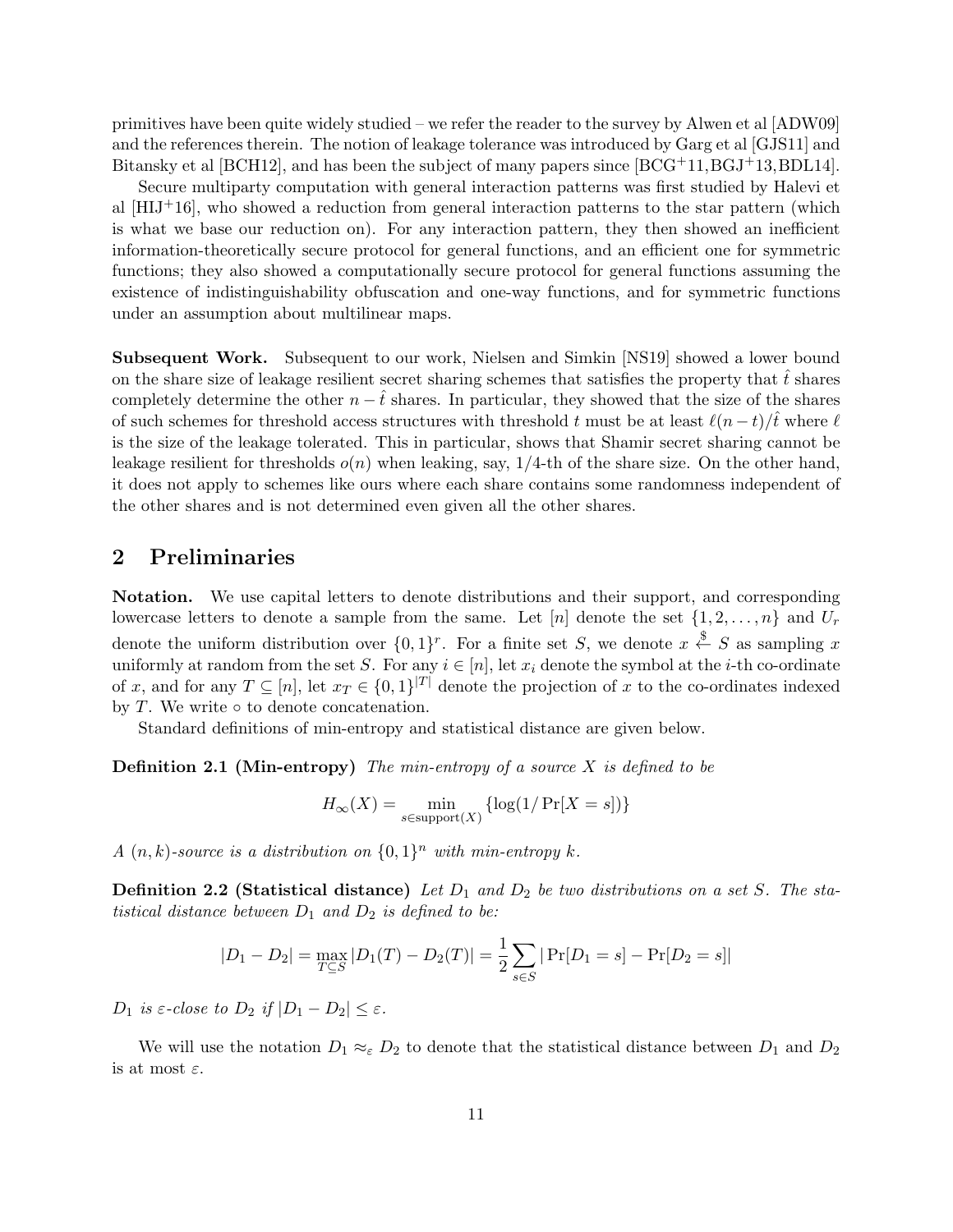**Lemma 2.3 (Triangle Inequality)** If  $D_1 \approx_{\varepsilon_1} D_2$  and  $D_2 \approx_{\varepsilon_2} D_3$  then  $D_1 \approx_{\varepsilon_1 + \varepsilon_2} D_3$ .

We now recall the definition of (average) conditional min-entropy [\[DORS08\]](#page-38-10).

Definition 2.4 ( [\[DORS08\]](#page-38-10)) The average conditional min-entropy is defined as

$$
\widetilde{H}_{\infty}(X|W) = \log \left( E_{w \leftarrow W} \left[ \max_{x} \Pr[X = x|W = w] \right] \right) = -\log E \left[ 2^{-H_{\infty}(X|W=w)} \right]
$$

We recall some results on conditional min-entropy from [\[DORS08\]](#page-38-10).

**Lemma 2.5 (** [\[DORS08\]](#page-38-10)) If a random variable B can take at most  $\ell$  values, then  $H_{\infty}(A|B) \ge$  $H_{\infty}(A) - \log \ell.$ 

Seeded Extractors. We now recall the definition of a strong seeded extractor [\[NZ96\]](#page-40-8).

**Definition 2.6 (Strong seeded extractor)** A function Ext :  $\{0,1\}^n \times \{0,1\}^d$   $\rightarrow$   $\{0,1\}^m$  is called a strong seeded extractor for min-entropy k and error  $\varepsilon$  if for any  $(n, k)$ -source X and an independent uniformly random string  $U_d$ , we have

<span id="page-11-2"></span>
$$
|\text{Ext}(X, U_d) \circ U_d - U_m \circ U_d| < \varepsilon,
$$

where  $U_m$  is independent of  $U_d$ . Further if the function  $Ext(\cdot, u)$  is a linear function over  $\mathbb{F}_2$  for every  $u \in \{0,1\}^d$ , then Ext is called a linear seeded extractor.

An average case seeded extractor is similar to a strong seeded extractor, except it requires that if a source X has average case conditional min-entropy given another random variable  $Z$  (that is,  $H_{\infty}(X|Z) \geq k$ ) then the output of the extractor is uniform even when Z is given. We recall the following lemma from [\[DORS08\]](#page-38-10) which states that every strong seeded extractor is also an average-case strong extractor. Prashant: Edited this paragraph.

**Lemma 2.7** ( [\[DORS08\]](#page-38-10)) For any  $\delta > 0$ , if Ext is a  $(k, \varepsilon)$ -strong seeded extractor then it is also  $a(k+\log(\frac{1}{\delta}))$  $(\frac{1}{\delta})$ ,  $\varepsilon + \delta$ ) average case strong extractor.

#### <span id="page-11-0"></span>2.1 Secret Sharing Scheme

We first give the definition of a k-monotone access structure, then define a sharing function and finally define a secret sharing scheme.

<span id="page-11-1"></span>**Definition 2.8** (k-Monotone Access Structure) An access structure A is said to be monotone if for any set  $S \in \mathcal{A}$ , any superset of S is also in A. We will call a monotone access structure A as k-monotone if for any  $S \in \mathcal{A}, |S| \geq k$ .

**Definition 2.9 (Sharing Function [\[Bei11\]](#page-36-7))** Let  $[n] = \{1, 2, ..., n\}$  be a set of identities of n parties. Let  $M$  be the domain of secrets. A sharing function Share is a randomized mapping from M to  $S_1 \times S_2 \times \ldots \times S_n$ , where  $S_i$  is called the domain of shares of party with identity i. A dealer distributes a secret  $m \in \mathcal{M}$  by computing the vector  $\text{Share}(m) = (\mathsf{S}_1, \ldots, \mathsf{S}_n)$ , and privately communicating each share  $S_i$  to the party i. For a set  $T \subseteq [n]$ , we denote  $\text{Share}(m)_T$  to be a restriction of  $\text{Share}(m)$  to its T entries.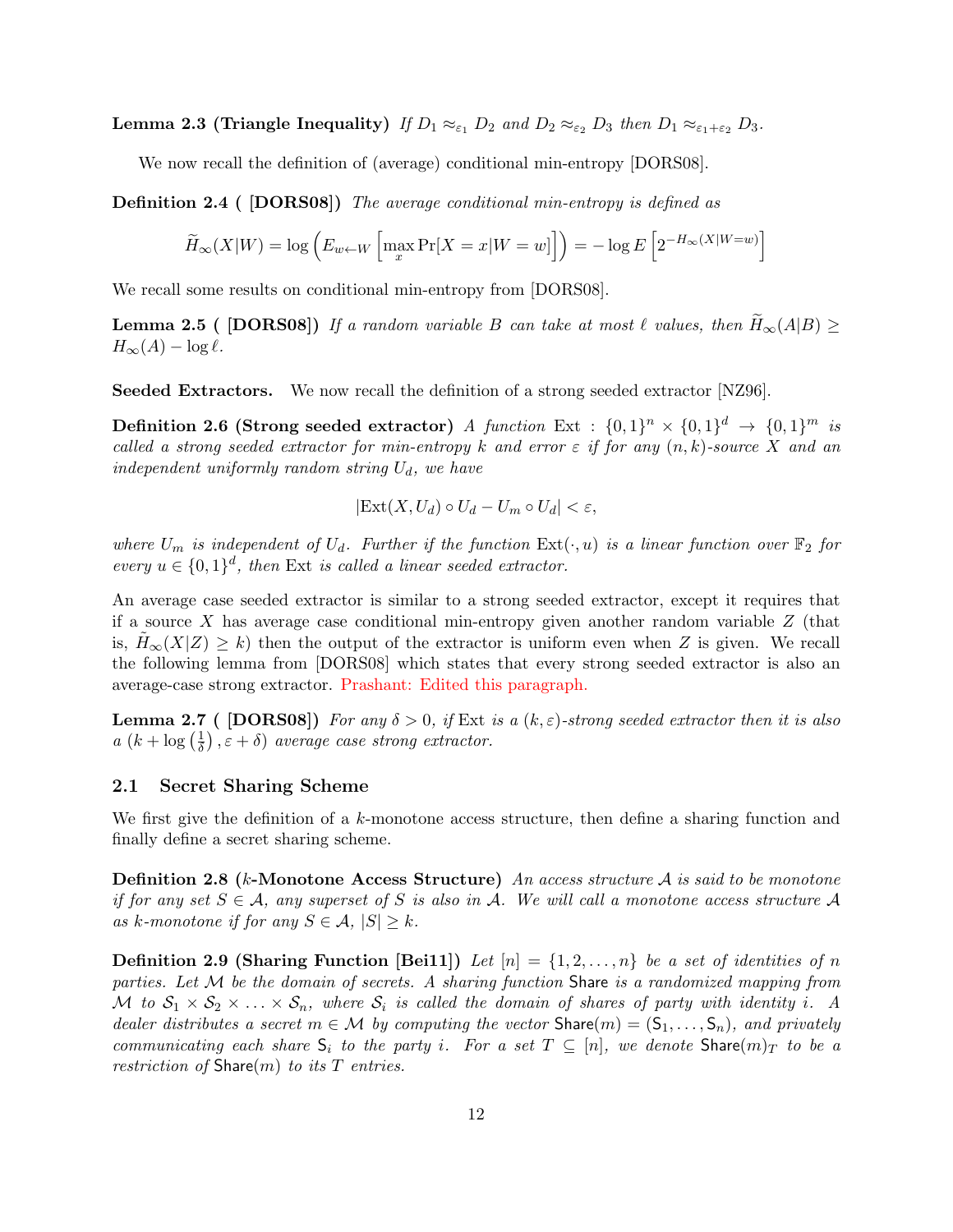**Definition 2.10**  $((\mathcal{A}, n, \varepsilon_c, \varepsilon_s)$ -Secret Sharing Scheme [\[Bei11\]](#page-36-7)) Let M be a finite set of secrets, where  $|\mathcal{M}| \geq 2$ . Let  $[n] = \{1, 2, ..., n\}$  be a set of identities (indices) of n parties. A sharing function Share with domain of secrets M is a  $(A, n, \varepsilon_c, \varepsilon_s)$ -secret sharing scheme with respect to monotone access structure  $A$  if the following two properties hold :

• Correctness: The secret can be reconstructed by any set of parties that are part of the access structure A. That is, for any set  $T \in \mathcal{A}$ , there exists a deterministic reconstruction function Rec :  $\otimes_{i \in T} S_i \to M$  such that for every  $m \in M$ ,

 $Pr[Rec(Share(m)_T) = m] = 1 - \varepsilon_c$ 

where the probability is over the randomness of the Share function. We will slightly abuse the notation and denote Rec as the reconstruction procedure that takes in  $T \in \mathcal{A}$  and Share $(m)$ <sup>T</sup> as input and outputs the secret.

• Statistical Privacy: Any collusion of parties not part of the access structure should have "almost" no information about the underlying secret. More formally, for any unauthorized set  $U \subseteq [n]$  such that  $U \notin \mathcal{A}$ , and for every pair of secrets  $m_0, m_1 \in M$ , for any distinguisher D with output in  $\{0,1\}$ , the following holds :

$$
|\Pr[D(\text{Share}(m_0)_U) = 1] - \Pr[D(\text{Share}(m_1)_U) = 1]| \le \varepsilon_s
$$

We define the rate of the secret sharing scheme as  $\lim_{|m|\to\infty} \frac{|m|}{\max_{i\in[n]} |S|}$  $\overline{\max_{i\in[n]}|\mathsf{Share}(m)_i|}$ 

**Remark 2.11 (Threshold Secret Sharing Scheme)** For ease of notation, we will denote a tout-of-n threshold secret sharing scheme as  $(t, n, \varepsilon_c, \varepsilon_s)$ -secret sharing scheme.

### <span id="page-12-0"></span>3 Leakage Resilient Secret Sharing Scheme

In this section, we will define and construct a leakage resilient secret sharing scheme against a class of local leakage functions. We first recall the definition of a leakage resilient secret sharing scheme from [\[GK18a\]](#page-39-3).

<span id="page-12-2"></span>Definition 3.1 (Leakage Resilient Secret Sharing [\[GK18a\]](#page-39-3)) An  $(A, n, \varepsilon_c, \varepsilon_s)$  secret sharing scheme (Share, Rec) for message space M is said to be  $\varepsilon$ -leakage resilient against a leakage family F if for all functions  $f \in \mathcal{F}$  and for any two messages  $m_0, m_1 \in \mathcal{M}$ :

$$
|f(\mathsf{Share}(m_0))-f(\mathsf{Share}(m_1))|\leq \varepsilon
$$

#### <span id="page-12-1"></span>3.1 Local Leakage Resilience

In this subsection, we will transform any secret sharing scheme to a leakage resilient secret sharing scheme against the local leakage function family. We first recall the definition of this function family.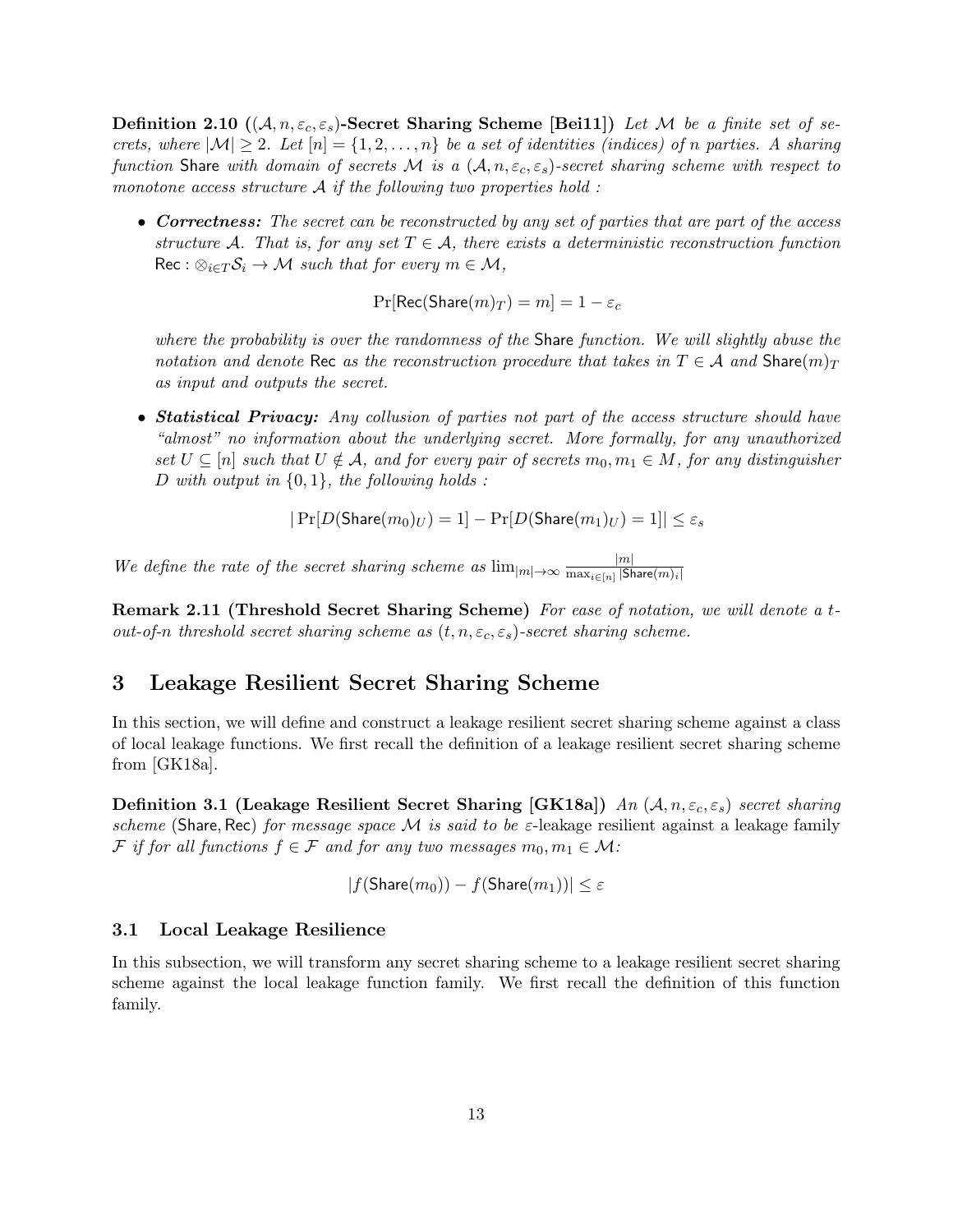**Local Leakage Function Family.** Let  $(S_1 \times S_2 \dots \times S_n)$  be the domain of shares for some secret sharing scheme, and  $A$  be an access structure. The corresponding local leakage function family is given by  $\mathcal{F}_{\mathcal{A},\mu} = \{f_{K,\vec{\tau}} : K \subseteq [n], K \notin \mathcal{A}, \tau_i : \mathcal{S}_i \to \{0,1\}^{\mu}\}\$  where  $f_{K,\vec{\tau}}$  on input (share<sub>1</sub>,..., share<sub>n</sub>) outputs share<sub>i</sub> for each  $i \in K$  in the clear and outputs  $\tau_i(\text{share}_i)$  for every  $i \in [n] \setminus K$ .

Following [\[BDIR18\]](#page-36-1), we will call secret sharing schemes resilient to  $\mathcal{F}_{\mathcal{A},\vec{\tau}}$  as local leakage resilient secret sharing. We will define the leakage-resilience rate of such a secret sharing scheme to be  $\lim_{\mu \to \infty} \frac{\mu}{\max_{i \in [m]} }$  $\frac{\mu}{\max_{i\in[n]}\log|\mathcal{S}_i|}.$ 

**Remark 3.2** We remark that Definition [3.1](#page-12-2) is satisfiable against the leakage function class  $\mathcal{F}_{A,\mu}$ (for any  $\mu > 0$ ) only if the access structure is 2-monotone (see Definition [2.8\)](#page-11-1). Hence, in the rest of the paper, we will concentrate on 2-monotone access structures.

#### <span id="page-13-0"></span>3.1.1 Description of the Compiler.

We will give a compiler that takes any  $(A, n, \varepsilon_c, \varepsilon_s)$  secret sharing scheme for any 2-monotone A and outputs a local leakage resilient secret sharing scheme for  $A$ . We give the description of the compiler in Figure [1.](#page-14-0)

**Overview.** The sharing function does the following. On input a secret  $m$ , it first shares  $m$  using the underlying secret sharing scheme for the access structure A to get the set of shares  $(Sh_1, \ldots,$  $\mathsf{Sh}_n$ ). It chooses a uniform seed s and for each  $i \in [n]$ , chooses a uniform source  $w_i$  for the underlying strong seeded extractor Ext. For each  $i \in [n]$ , it masks  $\mathsf{Sh}_i$  using the output of the extractor on the source  $w_i$  using the seed s to obtain the masked shares  $\mathsf{Sh}'_i$ . It then chooses a uniform string r and computes  $S_i' = Sh_i' \oplus r$ . It shares  $(s, r)$  using a 2-out-of-n Shamir secret sharing scheme to obtain the set of shares  $(S_1, \ldots, S_n)$ . The share corresponding to party *i* is the triple share<sub>i</sub> =  $(w_i, S'_i, S_i)$ . The reconstruction function first obtains  $(s, r)$  from the  $S_i$ 's. Notice that since A is 2-monotone each authorized set has at least two shares and we can reconstruct  $(s, r)$  from any authorized set of shares. It then computes  $\mathsf{Sh}_i = S'_i \oplus r \oplus \text{Ext}(w_i, s)$ . It finally reconstructs m from the  $\mathsf{Sh}_i$ 's.

<span id="page-13-1"></span>**Theorem 3.3** Consider any 2-monotone access structure A and  $\mu \in \mathbb{N}$  and a secret domain M with secrets of length m. Suppose for some  $\eta, d, \rho \in \mathbb{N}$  and  $\varepsilon_c, \varepsilon_s, \varepsilon \in [0,1)$ , the following exist:

- A  $(A, n, \varepsilon_c, \varepsilon_s)$  secret sharing scheme for the secret domain M with share length  $\rho$ .
- A  $(\eta \mu, \varepsilon)$ -average-case strong seeded extractor Ext :  $\{0,1\}^{\eta} \times \{0,1\}^d \rightarrow \{0,1\}^{\rho}$ .

Then, the construction in Figure [1,](#page-14-0) when instantiated with these, is a  $(A, n, \varepsilon_c, \varepsilon_s)$  secret sharing scheme for M that is  $2(\varepsilon_s + n \cdot \varepsilon)$ -leakage resilient against  $\mathcal{F}_{\mathcal{A},\mu}$ . It has share size  $(\eta + 2\rho + d)$ .

**Proof** We note that correctness follows directly from the correctness of (Share, Rec) and that of Shamir's secret sharing. We will now argue leakage resilience and privacy will follow directly from this argument.

**Leakage Resilience.** Let us fix a function  $f_{K,\vec{\tau}} \in \mathcal{F}_{\mathcal{A},\mu}$  where  $K \notin \mathcal{A}$ . Recall that  $f_{K,\vec{\tau}}$  on input (share<sub>1</sub>, . . . , share<sub>n</sub>) will output share<sub>i</sub> in the clear for every  $i \in K$  and for all other i, it will output  $\tau_i(\text{share}_i)$ . We need to show that for any two secrets  $m, m' \in \mathcal{M}$ :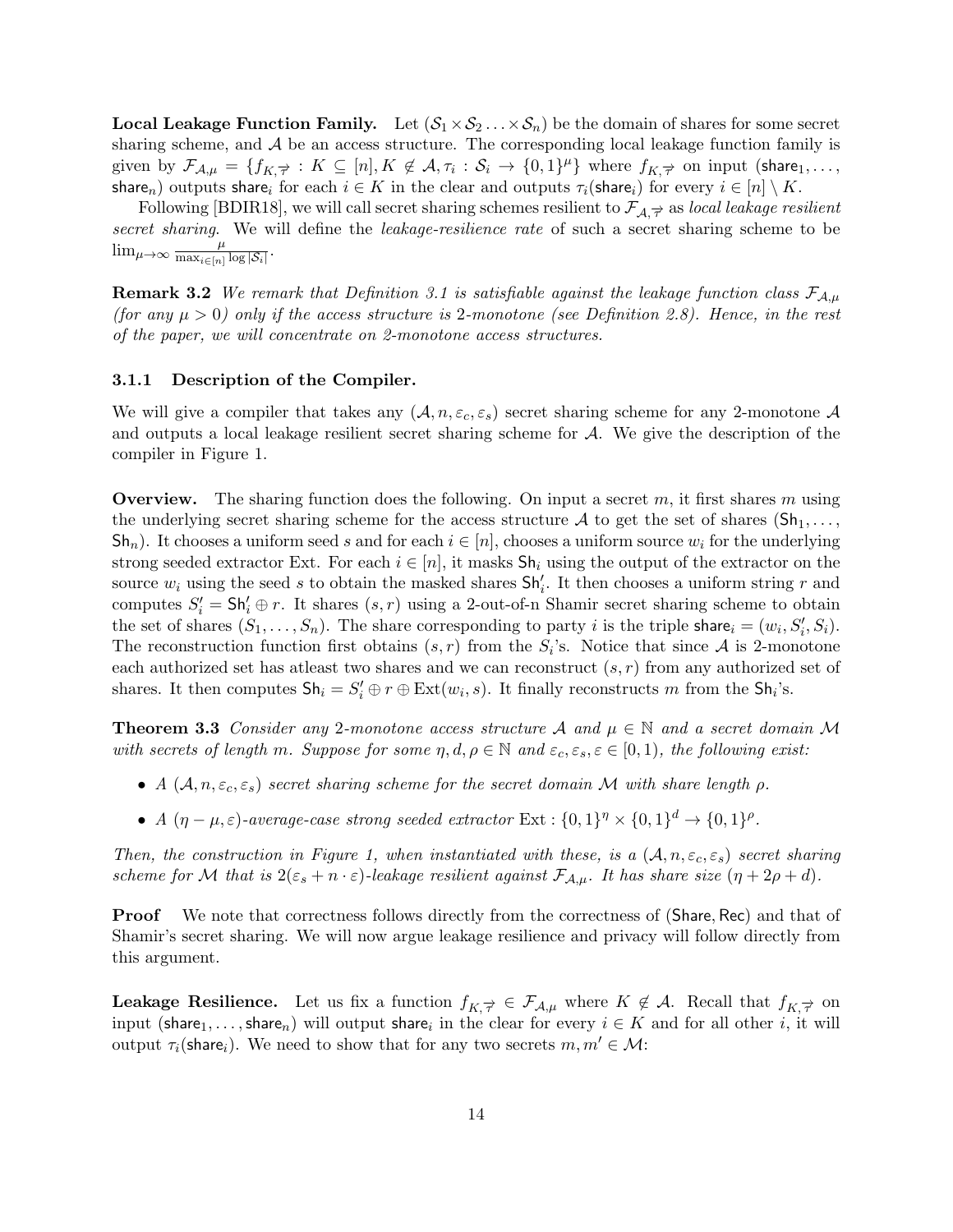Let (Share, Rec) be a  $(A, n, \varepsilon_c, \varepsilon_s)$  secret sharing scheme for sharing secrets from M with share size equal to  $\rho$  bits. Let  $(Share_{(2,n)}, Rec_{(2,n)})$  be a 2-out-of-n Shamir Secret sharing. Let Ext :  $\{0,1\}^{\eta} \times \{0,1\}^d \to \{0,1\}^{\rho}$  be a  $(\eta - \mu, \varepsilon)$ -average-case, strong seeded extractor. LRShare : To share a secret  $m \in \mathcal{M}$ : 1. Run Share(m) to obtain the shares  $(Sh_1, \ldots, Sh_n)$ . 2. Choose a uniform seed  $s \stackrel{\$}{\leftarrow} \{0,1\}^d$  and a masking string  $r \stackrel{\$}{\leftarrow} \{0,1\}^{\rho}$ . 3. For each  $i \in [n]$  do: (a) Choose  $w_i \overset{\$}{\leftarrow} \{0,1\}^{\eta}$ . (b) Set  $\mathsf{Sh}'_i = \mathsf{Sh}_i \oplus \mathrm{Ext}(w_i,s)$ . 4. Run  $\textsf{Share}_{(2,n)}(s,r)$  to obtain  $S_1,\ldots,S_n.$ 5. Output share<sub>i</sub> as  $(w_i, Sh'_i \oplus r, S_i)$ . LRRec : Given the shares share<sub>j1</sub>, share<sub>j2</sub>, . . . , share<sub>je</sub> where  $K = \{j_1, \ldots, j_k\} \in A$  do: 1. For each  $i \in K$ , parse share<sub>i</sub> as  $(w_i, S'_i, S_i)$ . 2. Run  $\mathsf{Rec}_{(2,n)}(S_{j_1},S_{j_2})$  to recover  $(s,r)$ 3. For each  $i \in K$  do: (a) Compute  $\mathsf{Sh}_i' = S_i' \oplus r$ . (b) Recover  $\mathsf{Sh}_i$  by computing  $\mathsf{Sh}'_i \oplus \mathrm{Ext}(w_i,s)$ . 4. Run  $\mathsf{Rec}(\mathsf{Sh}_{j_1}, \ldots, \mathsf{Sh}_{j_k})$  to recover the secret  $m$ .

<span id="page-14-0"></span>Figure 1: Local Leakage-Resilient Secret Sharing

$$
|f_{K,\overrightarrow{\tau}}(\textsf{LRShare}(m)) - f_{K,\overrightarrow{\tau}}(\textsf{LRShare}(m'))| \leq 2(\varepsilon_s + n \cdot \varepsilon)
$$

The proof strategy is as follows. We start with the distribution wherein we will output  $f_{K,\vec{\tau}}(\text{Share}(m))$ . Then, for each  $i \notin K$ , we will choose  $R_i$  randomly from  $\{0,1\}^{\rho}$  and run the function  $\tau_i$  with input  $(w_i, R_i \oplus r, S_i)$  instead of  $(w_i, \mathsf{Sh}'_i \oplus r, S_i)$ . We will show that the output of  $f_{K,\vec{\tau}}$  on the modified input is statistically close to the real world leakage by relying on the extractor property. Once we have replaced all  $\mathsf{Sh}_i$  with a random string for  $i \notin K$ , we can rely on the privacy of secret sharing scheme (Share, Rec) to argue that the message is statistically hidden given the leakage. We will now formalize this argument.

Let us consider some total ordering  $\prec$  of the elements in the set  $[n]\setminus K$ . We define a sequence of hybrids  $\mathsf{Hyb}_i$  for every  $i \in [n] \setminus K$  where we use the modified sharing procedure LRShare'<sub>i</sub> described below.

Description of  $\mathsf{LRShare}_i'$  :

1. Run Share(*m*) to obtain the shares  $(Sh_1, \ldots, Sh_n)$ .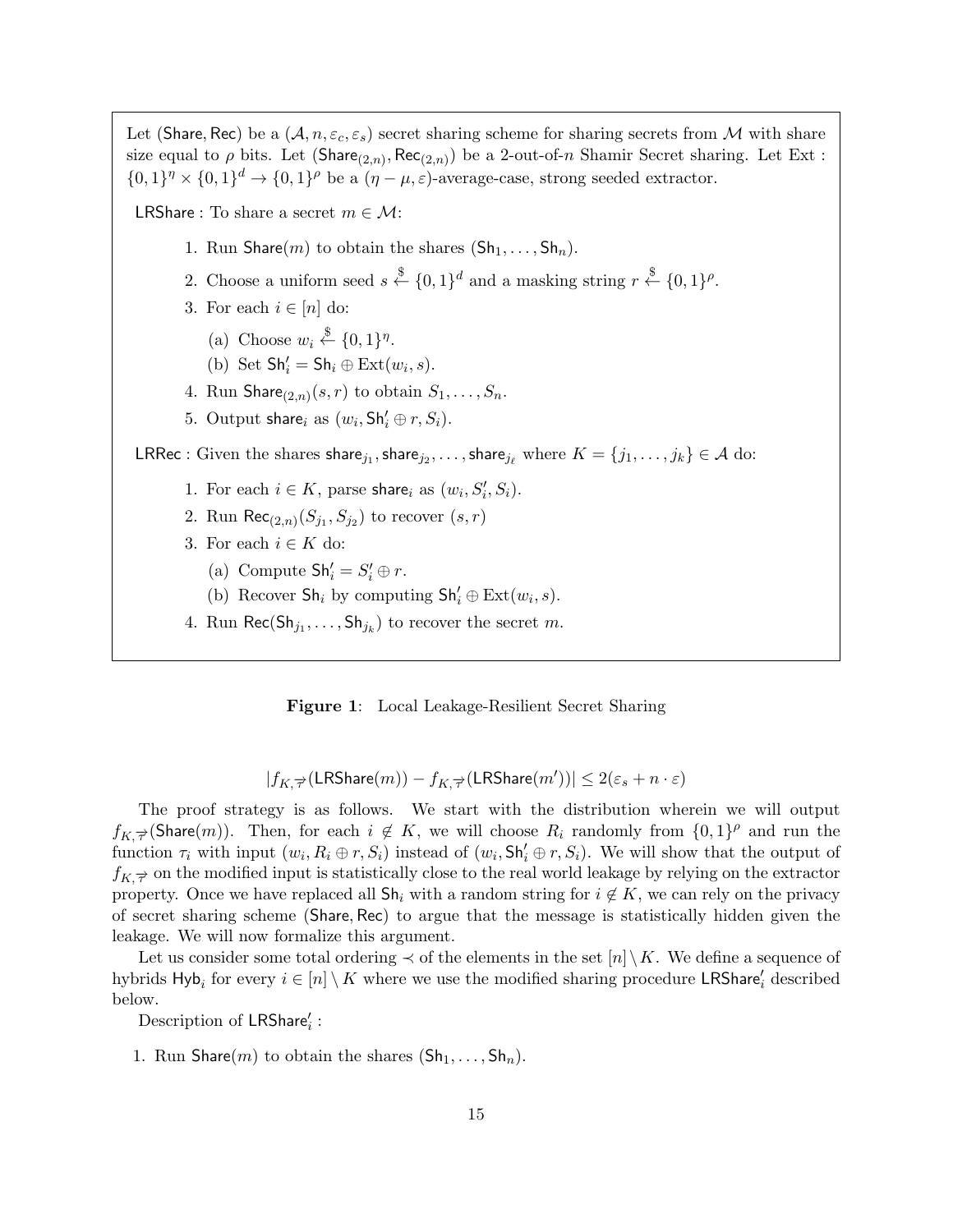- 2. Choose a uniform seed  $s \stackrel{\$}{\leftarrow} \{0,1\}^d$  and a masking element  $r \stackrel{\$}{\leftarrow} \{0,1\}^{\rho}$ .
- 3. For each  $j \in [n]$  do:
	- (a) Choose  $w_j \overset{\$}{\leftarrow} \{0,1\}^{\eta}$ .

(b) Choose  $\mathsf{Sh}'_j \leftarrow \{0,1\}^\rho$  if  $j \in [n] \setminus K$  and  $j \prec i$ . Else, set  $\mathsf{Sh}'_j = \mathsf{Sh}_j \oplus \mathrm{Ext}(w_j, s)$ .

- 4. Run  $\textsf{Share}_{(2,n)}(s,r)$  to obtain  $S_1,\ldots,S_n.$
- 5. Output share<sub>i</sub> as  $(w_i, Sh'_i \oplus r, S_i)$ .

The output of  $Hy{\bf b}_i$  is  $f_{K,\overrightarrow{\tau}}(\mathsf{share}_1,\ldots,\mathsf{share}_n)$ . Let  $\ell=|[n]\setminus K|$  and let  $i_1$  be the first element and  $i_\ell$  to be the last element in  $[n] \setminus K$  as per the ordering  $\prec$ . Notice that in  $Hyb_{i_1}$ , the distribution of the shares given as input to  $f_{K,\vec{\tau}}$  is identical to a valid secret sharing of m. We first prove the following claim.

**Claim 3.4** For every  $i, i' \in [n] \setminus K$  such that i' is the successor of i as per the ordering  $\prec$ , we have  $\mathsf{Hyb}_{i'} \approx_{\varepsilon} \mathsf{Hyb}_i.$ 

**Proof** Assume for the sake of contradiction that the statistical distance between  $\text{Hyb}_{i'}$  and  $\text{Hyb}_{i}$ is greater than  $\varepsilon$ . We will use this to break the property of the strong, average-case seeded extractor Ext. The reduction is described below.

The reduction runs Share $(m)$  to obtain  $(\textsf{Sh}_1,\ldots,\textsf{Sh}_n)$ . It then chooses a random string  $r_i \overset{\$}{\leftarrow}$  $\{0,1\}^p$  and a random Shamir share  $S_i$ . It then defines a function  $f_{r_i,S_i}: \{0,1\}^p \to \{0,1\}^{\mu}$  as follows: on input  $w_i$ , run  $\tau_i(w_i, r_i, S_i)$  and output whatever it outputs. Note that since the output length of  $f_{r_i, S_i}$  is  $\mu$  bits, it follows from Lemma [2.5](#page-11-2) that for a randomly chosen  $w_i \stackrel{\$}{\leftarrow} \{0,1\}^{\eta}$ ,  $H_{\infty}(w_i|f_{r_i,S_i}(w_i)) \geq \eta - \mu$ . The reduction receives from the extractor challenger  $(s, f_{r_i,S_i}(w_i), R_i)$ where either  $R_i = \text{Ext}(w_i, s)$  or  $R_i$  is chosen uniformly at random. It sets  $\text{Sh}'_i = \text{Sh}_i \oplus R_i$  and sets  $r = r_i \oplus Sh'_i$ . It then generates Shamir secret sharing of  $(s, r)$  such that it is consistent with the share  $S_i$  to obtain  $S_1, \ldots, S_n$ . For every other  $j \neq i$ , it chooses  $w_j \stackrel{\$}{\leftarrow} \{0,1\}^{\eta}$ , and chooses  $\mathsf{Sh}'_j \stackrel{\$}{\leftarrow} \{0,1\}^{\rho}$ if  $j \prec i$  and  $j \in [n] \setminus K$ ; else, it sets  $\mathsf{Sh}'_j = \mathsf{Sh}_j \oplus \mathrm{Ext}(w_j, s)$ . For every  $k \in K$ , the reduction outputs  $(w_k, \mathsf{Sh}'_k \oplus r, S_k)$  and for every other  $j \in [n] \setminus K \cup \{i\}$ , it outputs  $\tau_j(w_j, \mathsf{Sh}'_j \oplus r, S_j)$ . For  $j = i$ , it outputs  $f_{r_i, S_i}(w_i)$ .

Notice that if  $R_i$  is  $Ext(w_i, s)$  then the output of the reduction is identical to  $H_yb_i$ . Else, it is identical to Hyb<sub>i</sub>. Thus, the statistical distance between  $Hyb_{i'}$  and  $Hyb_i$  is more than  $\varepsilon$  implies that this reduction can break the extractor property which is a contradiction. **In the Second State** 

By repeated application of Claim [4.4,](#page-23-1) we infer that  $Hyb_{i_1} \approx_{\ell \varepsilon} Hyb_{i_\ell}$ . We note that  $Hyb_{i_\ell}$  is  $\varepsilon_s$ close to another distribution D where  $(Sh_1, \ldots, Sh_n)$  are generated as Share $(0)$  instead of Share $(m)$ and this follows directly from the privacy property of the (Share, Rec). The proof of the theorem now follows from observing that  $\mathcal{D} \approx_{\varepsilon_s+\ell\varepsilon} f_{K,\overrightarrow{\tau}}(\mathsf{LRShare}(m')).$ 

ш

#### <span id="page-15-0"></span>3.1.2 Instantiation.

<span id="page-15-1"></span>Next we demonstrate an instantiation of Theorem [3.3](#page-13-1) with the state-of-the-art explicit construction of strong seeded extractors from the work of Guruswami, Umans and Vadhan [\[GUV09\]](#page-39-9).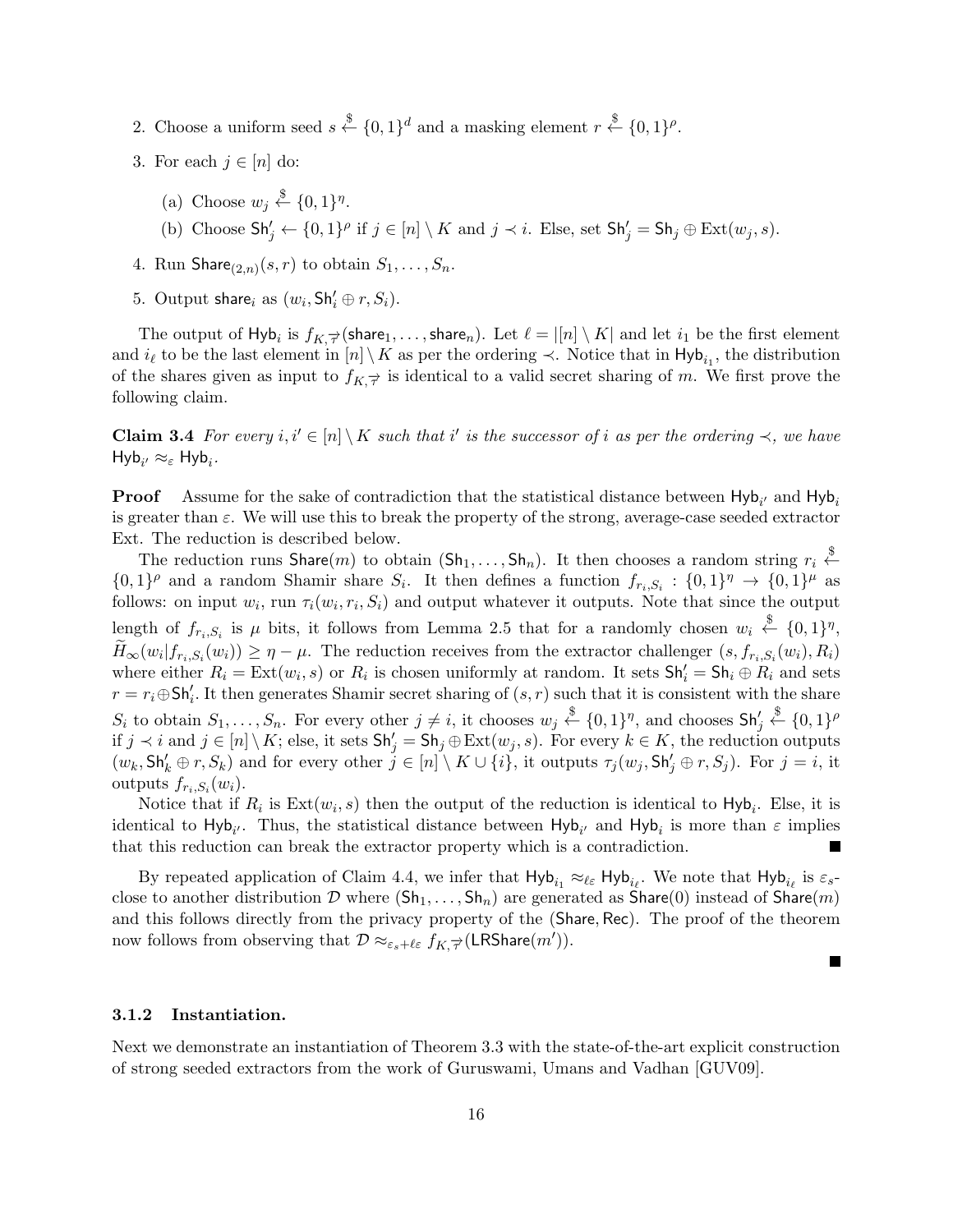**Theorem 3.5 ( [\[GUV09\]](#page-39-9))** For any constant  $\alpha > 0$ , and all integers  $n, k > 0$  there exists a polynomial time computable  $(k,\varepsilon)$ -strong seeded extractor Ext :  $\{0,1\}^n \times \{0,1\}^d \to \{0,1\}^m$  with  $d = O(\log n + \log(\frac{1}{\varepsilon}))$  and  $m = (1 - \alpha)k$ .

We now instantiate our scheme with the following building blocks:

- Let (Share, Rec) be a secret sharing scheme for a 2-monotone access structure  $A$  for sharing m-bit messages with rate R.
- We use the Guruswami, Umans and Vadhan [\[GUV09\]](#page-39-9) strong seeded extractor (refer Theo-rem [3.5\)](#page-15-1). We set  $n = 1.01m/R + \log(1/\varepsilon) + \mu$  and  $d = O(\log n + \log(1/\varepsilon))$  and from Theo-rem [3.5](#page-15-1) and from [\[DORS08\]](#page-38-10), it follows that Ext is a  $(1.01m/R + \log(1/\varepsilon), 2\varepsilon)$  average-case. strong seeded extractor.

Thus, (using terminology from Figure [1\)](#page-14-0) we get  $|\mathsf{share}_i| = |w_i| + |\mathsf{Sh}_i| + |S_i| = n + m/R + (m/R +$  $d$ ) = 3.01m/R +  $\mu$  + O(log m + log  $\mu$  + log 1/ $\varepsilon$ ).

Corollary 3.6 If there exists a secret sharing scheme for a 2-monotone access structure with rate R, then there exists an  $\varepsilon$ -local leakage resilient secret sharing for A against  $\mathcal{F}_{\mathcal{A},\mu}$  for some negligible  $\varepsilon$  with rate  $R/3.01$  and leakage-resilience rate 1.

For the special case of threshold secret sharing scheme for which we know constructions with rate 1 [\[Sha79\]](#page-40-1), we obtain the following corollary, where  $\mathcal{F}_{(t,n),\mu}$  denotes the local leakage function family corresponding to the t-out-of-n threshold access structure.

**Corollary 3.7** For any  $n, t, \mu \in \mathbb{N}$  such that  $t \leq n$ , and  $\varepsilon \in (0, 1)$ , there is a t-out-of-n threshold secret sharing scheme that is  $(2n\varepsilon)$ -leakage resilient against  $\mathcal{F}_{(t,n),\mu}$ , and has rate  $\Omega(1)$ , and leakageresilience rate 1.

#### <span id="page-16-0"></span>3.2 Strong Local Leakage Resilience

In this subsection, we consider a stronger notion of leakage resilience for secret sharing, in which the leakage on the "honest" shares is allowed to depend arbitrarily on the "corrupted" shares – this is meant to capture a scenario where an adversary first learns the shares of  $t$  of the  $n$  parties, and then specifies leakage functions that are applied to the remaining  $(n-t)$  shares, the outputs of which are then given to the adversary. This corresponds to leakage resilience against the function family described below.

Our motivation for studying this specific strengthening of local leakage resilience is an application to constructing leakage-tolerant MPC protocols where local leakage resilience turns out to be insufficient (see Section [5\)](#page-26-0). For simplicity, we will describe our results (and definitions) in this subsection only for threshold access structures (which suffices for our MPC construciton), but they can be generalized to all access structures in a straightforward manner.

**Semi-Local Leakage Function Family.** Let  $(S_1 \times \cdots \times S_n)$  be the domain of shares for some secret sharing scheme, and  $t, t' \in [n]$  and  $\mu$  be natural numbers. A semi-local leakage function family is parametrized by three numbers  $t$  (the adaptivity threshold),  $t'$  (the corruption threshold), and  $\mu$  (the amount of leakage), such that  $t \leq t'$ . The family  $\mathcal{H}_{t,t',\mu}$  consists of functions  $\{h_{T,T',\vec{\tau}}\},$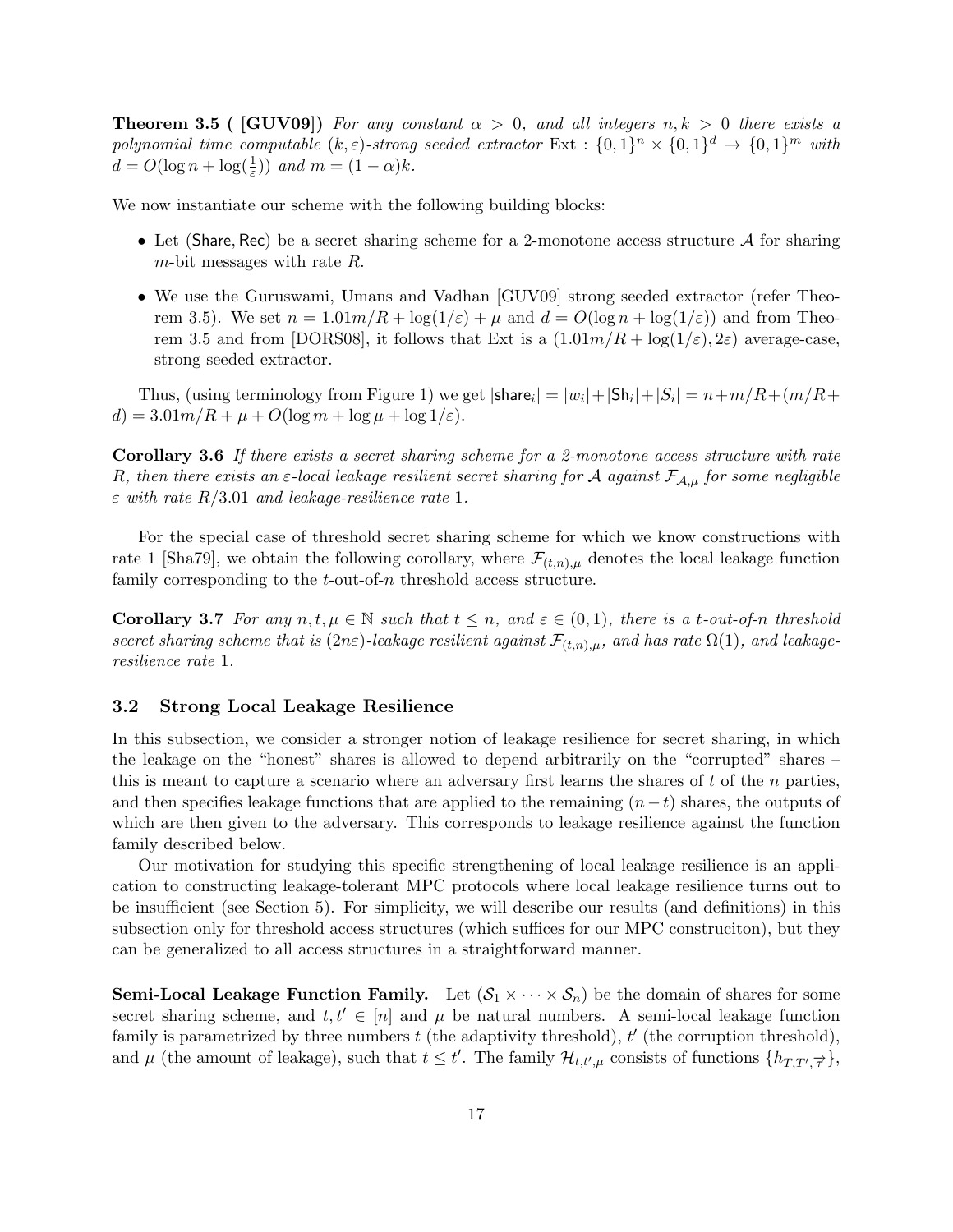where the subsets  $T \subseteq T' \subseteq [n]$  are such that  $|T| = t$  and  $|T'| = t'$ ; and for  $i \in [n] \setminus T'$ , the function  $\tau_i$  takes inputs from  $(\mathcal{S}_{i_1} \times \cdots \times \mathcal{S}_{i_t}) \times \mathcal{S}_i$  (where  $T = \{i_1, \ldots, i_t\}$ ), and outputs  $\mu$  bits. The function  $h_{T,T',\vec{\tau}},$  when given input (share<sub>1</sub>,...,share<sub>n</sub>), outputs share<sub>i</sub> for each  $i \in T'$ , and  $\tau_i((\textsf{share}_{i_1}, \ldots, \textsf{share}_{i_t}), \textsf{share}_i) \text{ for } i \notin T'.$ 

A secret sharing scheme resilient to leakage by such function families is said to be strongly local leakage resilient.

Game-based Definition. Strong local leakage resilience of a secret sharing scheme (LRShare, LRRec) may alternatively, and perhaps more naturally, be defined as the inability of the adversary to guess the bit b correctly in the following game:

- 1. The adversary selects the sets  $T \subseteq T' \subseteq [n]$  such that  $|T| = t$  and  $|T'| = t'$ . It then picks messages  $m_0, m_1 \in \mathcal{M}$ , and sends all of these to the challenger.
- 2. The challenger picks a random bit b and computes (share $_1, \ldots,$ share $_n$ )  $\leftarrow$  LRShare $(m_b)$ . It sends share  $\tau$  to the adversary.
- 3. The adversary now chooses a local leakage function  $f(T^{\prime}\Upsilon)_{,\mu}$  that operates on the  $(n t)$ shares (share<sub>i</sub>)<sub>i∉T</sub>. It sends this to the challenger.
- 4. The challenger sends the leakage  $f_{(T'\Upsilon),\mu}((\text{share}_i)_{i\not\in T}).$
- 5. The adversary outputs a guess  $b'$  for  $b$ .

We require that  $Pr[b = b'] = 1/2 + negl(m)$ . To see that these two definitions are equivalent, note that the task of the adversary in the game is essentially to specify a function from  $\mathcal{H}_{t,t',\mu}$  – any function  $h_{T,T',\vec{\tau}}$  in this class is specified by sets  $T \subseteq T'$ , outputs the shares in T' in the clear and also leaks some information about the honest parties' shares depending on the shares in T. And what the adversary gets from the challenger is precisely the output of this function applied to the shares.

We show that a modification of the construction from Section [3.1.1](#page-13-0) can achieve strong local leakage resilience. This is presented in Figure [2.](#page-18-0)

<span id="page-17-0"></span>**Theorem 3.8** Consider any  $n, t, \mu \in \mathbb{N}$  such that  $t \leq n$  and a secret domain M. Suppose for some  $\eta, d, R \in \mathbb{N}$  and  $\varepsilon \in [0, 1)$ , the following exist:

- A perfect t-out-of-n threshold secret sharing scheme with share size ρ for secrets in M.
- A  $(\eta \mu, \varepsilon)$ -average-case strong seeded extractor Ext :  $\{0,1\}^{\eta} \times \{0,1\}^d \rightarrow \{0,1\}^{\rho}$ .

Then, the construction in Figure [2,](#page-18-0) when instantiated with these, is a t-out-of-n threshold secret sharing scheme for M that is (2nε)-leakage resilient against  $\mathcal{H}_{(t-2),(t-1),\mu}$ . It has share size ( $\eta$  +  $\rho + d + n\rho$ ).

Using the same instantiations as in Section [3.1.2,](#page-15-0) we get the following.

**Corollary 3.9** For any  $n, t, \mu \in \mathbb{N}$  such that  $t \leq n$ , and  $\varepsilon \in [0,1]$ , there is a t-out-of-n threshold secret sharing scheme that is  $(2n\varepsilon)$ -leakage resilient against  $\mathcal{H}_{(t-2),(t-1),\mu}$ , and has rate  $\Omega(1/n)$ , and leakage-resilience rate 1.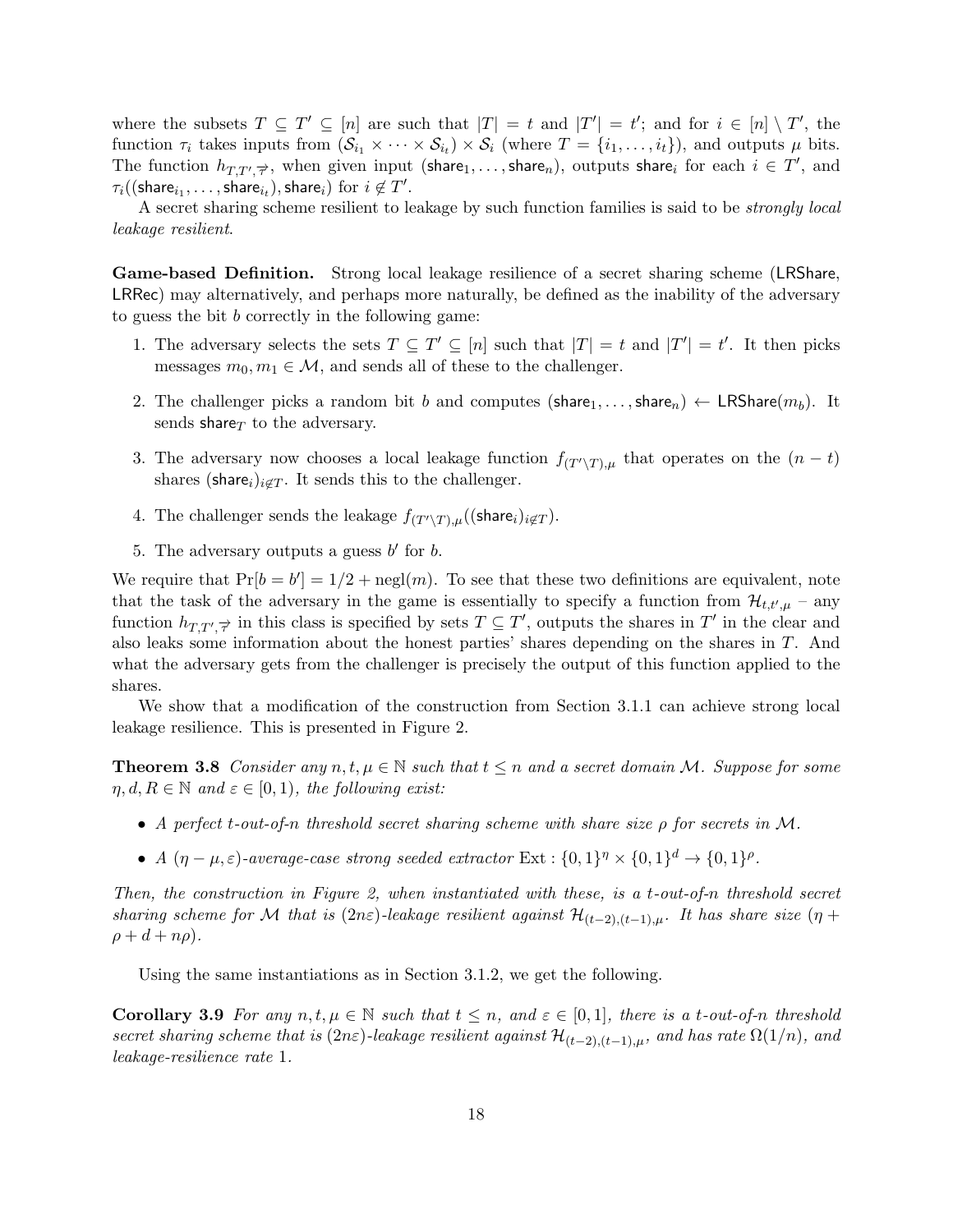Let  $(Share_{(t,n)}, Rec_{(t,n)})$  represent a t-out-of-n threshold secret sharing scheme for secrets in an unspecified domain; let  $\rho$  be the bit-length of each share under this scheme when the secret is from the secret domain M. Let  $\eta$  and d be such that there is a  $(k, \varepsilon)$ -average-case strong seeded extractor Ext :  $\{0,1\}^{\eta} \times \{0,1\}^d \to \{0,1\}^{\rho}$  that outputs  $\rho$  bits, where  $k = (\eta - \mu)$ . **LRShare** : To share a secret  $m \in \mathcal{M}$ : 1. Run Share $(t,n)(m)$  to obtain the shares  $(\textsf{Sh}_1,\ldots,\textsf{Sh}_n)$ . 2. Choose a uniform seed  $s \stackrel{\$}{\leftarrow} \{0,1\}^d$ . 3. For each  $i \in [n]$  do: (a) Choose  $w_i \overset{\$}{\leftarrow} \{0,1\}^{\eta}$ . (b) Choose a masking string  $r_i \stackrel{\$}{\leftarrow} \{0,1\}^{\rho}$ . (c) Set  $\mathsf{Sh}'_i = \mathsf{Sh}_i \oplus \mathrm{Ext}(w_i,s) \oplus r_i.$ (d) Run Share $(t,n)(r_i)$  to obtain  $r_{(i,1)}, \ldots, r_{(i,n)}$ . 4. Run  $\mathsf{Share}_{(t,n)}(s)$  to obtain  $S_1,\ldots,S_n.$ 5. Output share<sub>i</sub> as  $(w_i, Sh'_i, S_i, (r_{(1,i)}, \ldots, r_{(n,i)})).$ LRRec : Given any set of  $t$  shares share $_{i_1}$ , share $_{i_2}, \ldots$ , share $_{i_t}$ , do: 1. For each  $i_j$ , parse share $i_j$  as  $(w_{i_j}, S'_{i_j}, S_{i_j}, (r_{(1,i_j)}, \ldots, r_{(n,i_j)})).$ 2. Run  $\mathsf{Rec}_{(t,n)}(S_{i_1},\ldots,S_{i_t})$  to recover s. 3. For each  $i_j$ , do: (a) Run Rec<sub>(t,n)</sub> $(r_{(i_j,i_1)},\ldots,r_{(i_j,i_t)})$  to recover  $r_{i_j}$ . (b) Recover  $\textsf{Sh}_{i_j}$  by computing  $S'_{i_j} \oplus \text{Ext}(w_{i_j}, s) \oplus r_{i_j}.$ 4. Run  $\mathsf{Rec}(\mathsf{Sh}_{i_1},\ldots,\mathsf{Sh}_{i_t})$  to recover the secret  $m$ .

<span id="page-18-0"></span>Figure 2: Strongly Local Leakage-Resilient Secret Sharing

We prove Theorem [3.8](#page-17-0) along the same lines as Theorem [3.3.](#page-13-1)

**Proof of Theorem [3.8:](#page-17-0)** Correctness of the scheme in Figure [2](#page-18-0) follows immediately from the correctness of the underlying threshold secret sharing scheme. Privacy also follows from the privacy of the underlying scheme by the observation that information about  $\mathsf{Sh}_i$  is present only in the  $i^{\text{th}}$ share. The size of each share may also be verified by inspection. In the remainder of the proof, we argue leakage resilience against  $\mathcal{H}_{(t-2),(t-1),\mu}$ .

Fix a function  $h_{T,T', \vec{\tau}} \in \mathcal{H}_{(t-2),(t-1),\mu}$ . Recall that  $h_{T,T', \vec{\tau}}$  on input (share $_1,\ldots,$ share $_n)$  will output share<sub>i</sub> for every  $i \in T'$  and for all other i, it will output  $\tau_i(\textsf{share}_T, \textsf{share}_i)$ . We need to show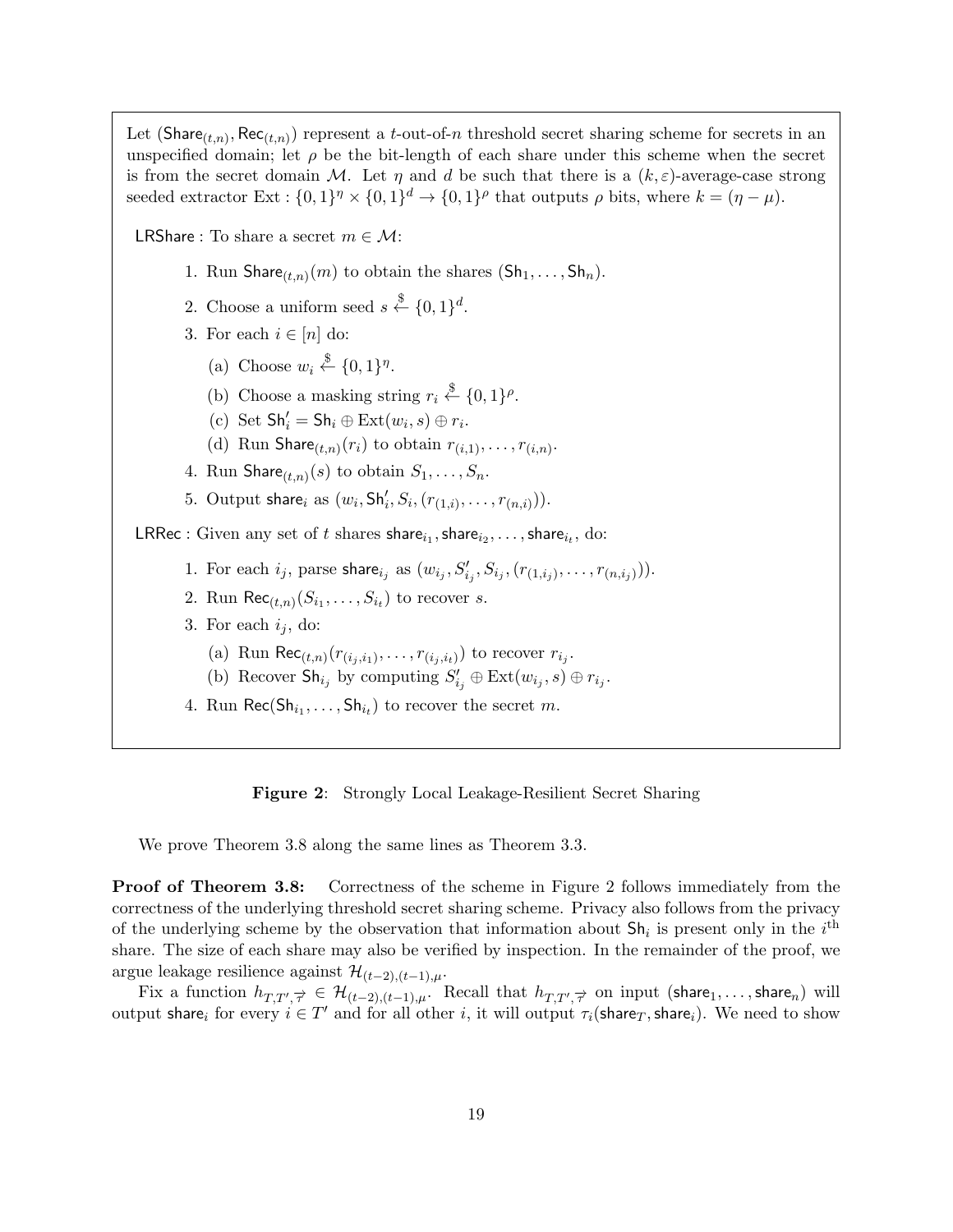that for any two secrets  $m, m' \in \mathcal{M}$ :

$$
|h_{T,T',\overrightarrow{\tau}}(\mathsf{LRShare}(m))-h_{T,T',\overrightarrow{\tau}}(\mathsf{LRShare}(m'))| \leq 2n\varepsilon
$$

The proof strategy is as follows. We construct a sequence of hybrid sharing procedures  $LRShare<sub>0</sub>$ , ..., LRShare<sub>n</sub>, where LRShare<sub>0</sub> $(m)$  is the same as LRShare $(m)$ , and the output of LRShare<sub>n</sub> $(m)$ contains no information about m. We will then show that the distributions of the output of  $h_{T,T',\vec{\tau}}$ when run on the shares produced by two consecutive hybrids have statistical distance at most  $\varepsilon$ .

For each  $i \notin T'$ , in the *i*<sup>th</sup> hybrid, we will replace the  $(Sh_i \oplus Ext(w_i, s) \oplus r_i)$  in the *i*<sup>th</sup> share of the previous hybrid with a random string of appropriate length. We will show that the output of  $h_{T,T',\vec{\tau}}$  in either case is statistically close by relying on the properties of the extractor. Once we have replaced all  $\mathsf{Sh}_i$ 's with random strings for all  $i \notin \mathcal{T}'$ , we can rely on the privacy of the secret sharing scheme (Share, Rec) to argue that the message is statistically hidden given the leakage. We will now formalize this argument.

Let us consider some total ordering  $\prec$  of the elements in the set  $[n] \setminus T'$ . We define a sequence of hybrid distributions for every  $i \in [0, n]$  where we use the modified sharing procedure LRShare<sub>i</sub> described below. (We use notation that was set up in Figure [2.](#page-18-0))

LRShare<sub>i</sub>: On input a secret  $m \in \mathcal{M}$ :

- 1. Run Share $(t,n)(m)$  to obtain the shares  $(\textsf{Sh}_1,\ldots,\textsf{Sh}_n)$ .
- 2. Choose a uniform seed  $s \stackrel{\$}{\leftarrow} \{0,1\}^d$ .
- 3. For each  $j \in [n]$  do:
	- (a) Choose  $w_j \overset{\$}{\leftarrow} \{0,1\}^{\eta}$ .
	- (b) Choose a masking string  $r_j \stackrel{\$}{\leftarrow} \{0,1\}^{\rho}$ .
	- (c) If  $j \in [n] \setminus T$  and  $j \prec i$  or  $j = i$ , choose  $\mathsf{Sh}'_j \leftarrow \{0, 1\}^{\rho}$ .
	- (d) Else, set  $\mathsf{Sh}'_j = \mathsf{Sh}_j \oplus \mathrm{Ext}(w_j, s) \oplus r_j$ .
	- (e) Run Share $(t,n)(r_j)$  to obtain  $r_{(j,1)},\ldots,r_{(j,n)}$ .
- 4. Run Share $(t, n)(s)$  to obtain  $S_1, \ldots, S_n$ .
- 5. Output share<sub>i</sub> as  $(w_i, Sh'_i, S_i, (r_{(1,i)}, \ldots, r_{(n,i)})).$

For any secret  $m \in \mathcal{M}$ , the hybrid  $Hyb_i^m$  is defined as the distribution of  $h_{T,T',\vec{\tau}}$  (share<sub>1</sub>, ...,  ${\sf share}_n),$  where the shares are obtained from LRShare $_i(m).$  Notice that in  ${\sf Hyb}_0^m,$  the distribution of the shares given as input to  $h_{T,T',\vec{\tau}}$  is identical to a valid secret sharing of m. We now prove the following claim.

**Claim 3.10** For any  $m \in \mathcal{M}$  and every  $i, i' \in [0, n] \setminus T'$  such that i' is the successor of i under the ordering  $\prec$ , we have  $\text{Hyb}_{i'}^m \approx_{\varepsilon} \text{Hyb}_{i}^m$ .

**Proof** Assume for the sake of contradiction that the statistical distance between  $Hyb_{i'}^m$  and  $Hyb_i^m$ is greater than  $\varepsilon$ . We will use this to break the property of the strong, average-case seeded extractor Ext. The reduction is described below.

The reduction's task it to specify a leakage function  $h$  such that the distributions of the form  $(s, h(w), z)$  where z is either  $Ext(w, s)$  or a random string, are statistically far. It will pick  $\ell$  in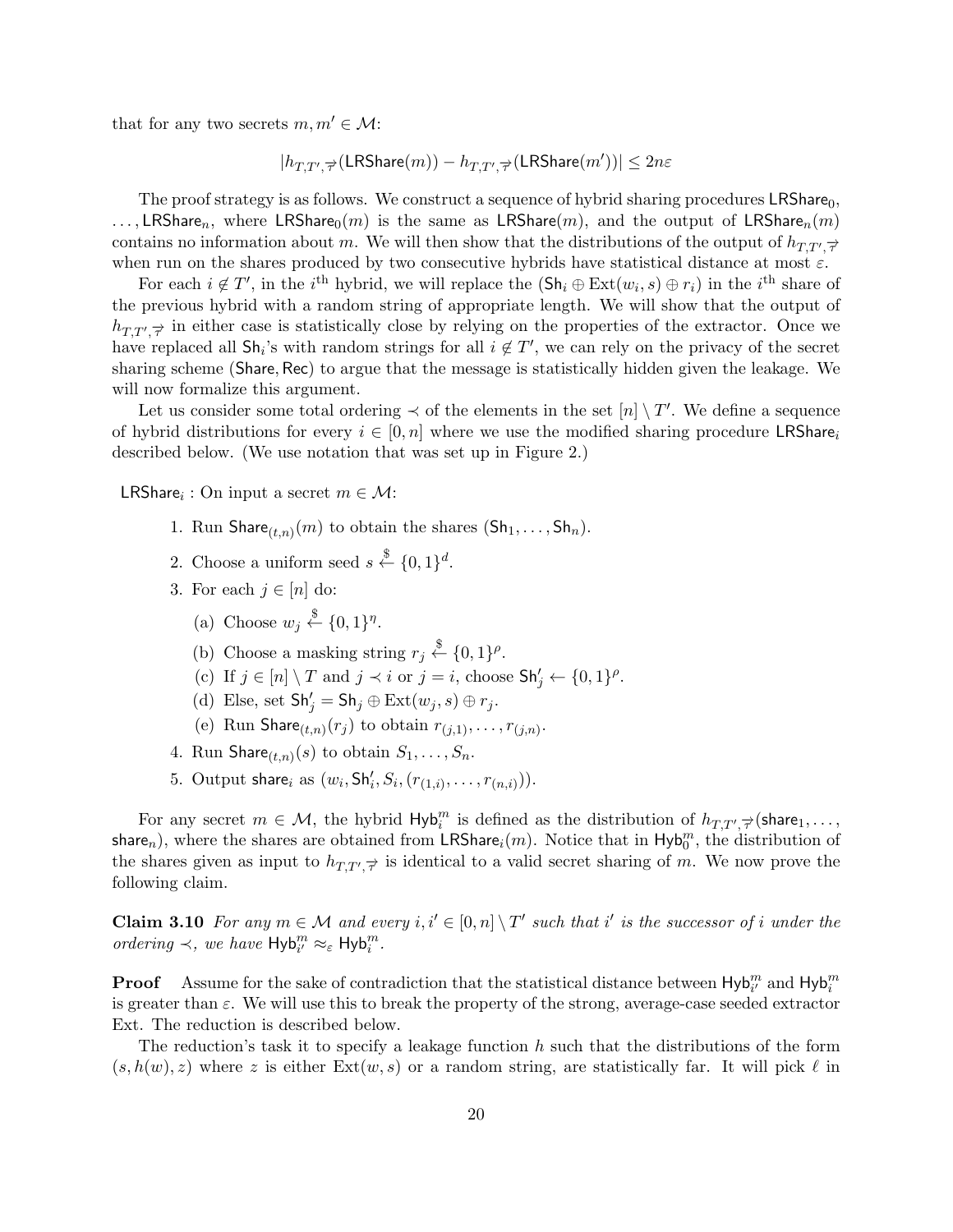such a way that it can use the "challenge"  $(s, \ell(w), z)$  to sample a distribution that is the same as  $\text{Hyb}_{i}^{m}$  if z is an extractor output, and the same as  $\text{Hyb}_{i'}^{m}$  if z is a random string.

Initially, the reduction sets the shares share for  $j \in T$  to be completely random – it picks  $w_j$ ,  $\mathsf{Sh}'_j$ ,  $S_j$  and  $r_{(\cdot,j)}$ 's uniformly at random from the appropriate domains, and sets share $j = (w_j, \mathsf{Sh}'_j, \mathsf{Sh}'_j)$  $S_j$ ,  $(r_{(1,j)},\ldots,r_{(n,j)}')$ ). Then, for i', it picks  $\mathsf{Sh}'_{i'}$ ,  $S_{i'}$  and the  $r_{(\cdot,i')}$ 's at random. It then defines the leakage function  $\ell : \{0,1\}^{\eta} \to \{0,1\}^{\mu}$  that, on input w, outputs  $\tau_{i'}$  (share  $T$ ,  $(w, Sh'_{i'}, S_{i'}, (r_{(\cdot,i')}))$ ).

The reduction now receives an extractor challenge  $(s, \ell(w), z)$  where either  $z = \text{Ext}(w, s)$  or z is chosen uniformly at random. It will then set things up so that w is being implicitly used as  $w_{i'}$ in a hybrid sharing scheme, and z in place of  $\text{Ext}(w_i, s)$ .

To do so, it first runs  $\mathsf{Share}_{(t,n)}(m)$  to obtain  $(\mathsf{Sh}_1,\ldots,\mathsf{Sh}_n)$ . For each  $j \in T$ , it sets  $r_j$  to be  $\mathsf{Sh}'_j \oplus \mathsf{Sh}_j \oplus \mathrm{Ext}(w_j, s)$ . For i', it sets  $r_{i'}$  to be  $\mathsf{Sh}'_{i'} \oplus \mathsf{Sh}_{i'} \oplus z$ . If  $j \notin T' \cup \{i'\}$  and  $j \prec i'$ , it sets  $w_j$ ,  $\text{Sh}_j^j$  and  $r_j$  to be random strings. For all other j (which are either in T' or satisfy  $i' \prec j$ ), it picks  $w_j$  and  $r_j$  at random, and sets  $\mathsf{Sh}'_j$  to be  $\mathsf{Sh}_j \oplus \text{Ext}(w_j, s) \oplus r_j$ . It then sets all the  $r_{(j,j')}$ 's and  $S_j$ 's that have not been set so far in such a way that they form valid random sharings of the  $r_j$ 's and s. This last part can be done because all of these sharings are under a  $t$ -out-of-n threshold sharing scheme, and until this point we have only determined at most  $(t-1)$  of the shares of any of these quantities, as |T| is at most  $(t-2)$ . Each share<sub>j</sub> can now be set to be  $(w_j, Sh'_j, S_j, (r_{(1,j)}, \ldots, r_{(n,j)})).$ 

Finally, to produce the output of  $h_{T,T',\vec{\tau}},$  for every  $j \in T'$ , the reduction outputs share, for i' it outputs  $\ell(w)$  as the output of  $\tau_{i'}$ , and for every other  $j \notin T' \cup \{i'\}$ , it computes and outputs  $\tau_j(\text{share}_T,(w_j, \text{Sh}'_j, S_j, (r_{(.,j)})))$ . Notice that if z is  $\text{Ext}(w, s)$  then the output of the reduction is identical to  $\mathsf{Hyb}_{i}^{m}$ ; else, it is identical to  $\mathsf{Hyb}_{i'}^{m}$ .

Note that since the output length of  $\ell$  is  $\mu$  bits, it follows from Lemma [2.5](#page-11-2) that for a randomly chosen  $w \stackrel{\$}{\leftarrow} \{0,1\}^{\eta}, \tilde{H}_{\infty}(w|\ell(w)) \geq \eta - \mu = k$ . Thus, if Ext is a  $(k, \varepsilon)$ -strong average-case seeded extractor, the distance between the distributions  $(s, \ell(w), z)$  with z being  $Ext(w, s)$  or random is at most  $\varepsilon$ . Thus, the statistical distance between  $Hyb_{i'}$  and  $Hyb_{i}$  being more than  $\varepsilon$  would imply that this reduction can break this extractor property, which is a contradiction. This proves the claim.

**The Second Second** 

By repeated application of Claim [4.4,](#page-23-1) we infer that for any  $m$ ,  $Hyb_0^m \approx_{n \epsilon} Hyb_n^m$ . In computing  $\text{Hyb}_n^m$ , the shares in T' of the underlying threshold scheme are computed as they are supposed to be, but all the other shares are replaced with random strings. By the privacy of this underlying threshold secret sharing scheme, as T' is of size less than t, the distribution  $\mathsf{Hyb}_n^m$  is independent of m, and is thus the same as  $Hyb_n^{m'}$  for any secret m', which is at most  $n \in \mathbb{R}$  far from  $Hyb_0^{m'}$ . Thus,  $H_y b_0^m \approx_{2n\varepsilon} H_y b_0^{m'}$ , and the theorem now follows from observing that  $H_y b_0^m$  is the same as  $h_{T,T',\overrightarrow{\tau}}(\mathsf{LRShare}(m)).$ 

### <span id="page-20-0"></span>4 Rate Preserving Non-Malleable Secret Sharing

In this section, we will use the leakage resilient secret sharing scheme in Section [3](#page-12-0) to construct a non-malleable secret sharing scheme. Specifically, we give a compiler that takes any secret sharing scheme for a 4-monotone access structure (see Definition [2.8\)](#page-11-1) with rate  $R$  and converts it into a non-malleable secret sharing scheme for the same access structure with rate  $\Omega(R)$ .

In Appendix [A,](#page-40-0) we give some background on non-malleable codes and below we recall the definition of non-malleable secret sharing for a monotone access structure A.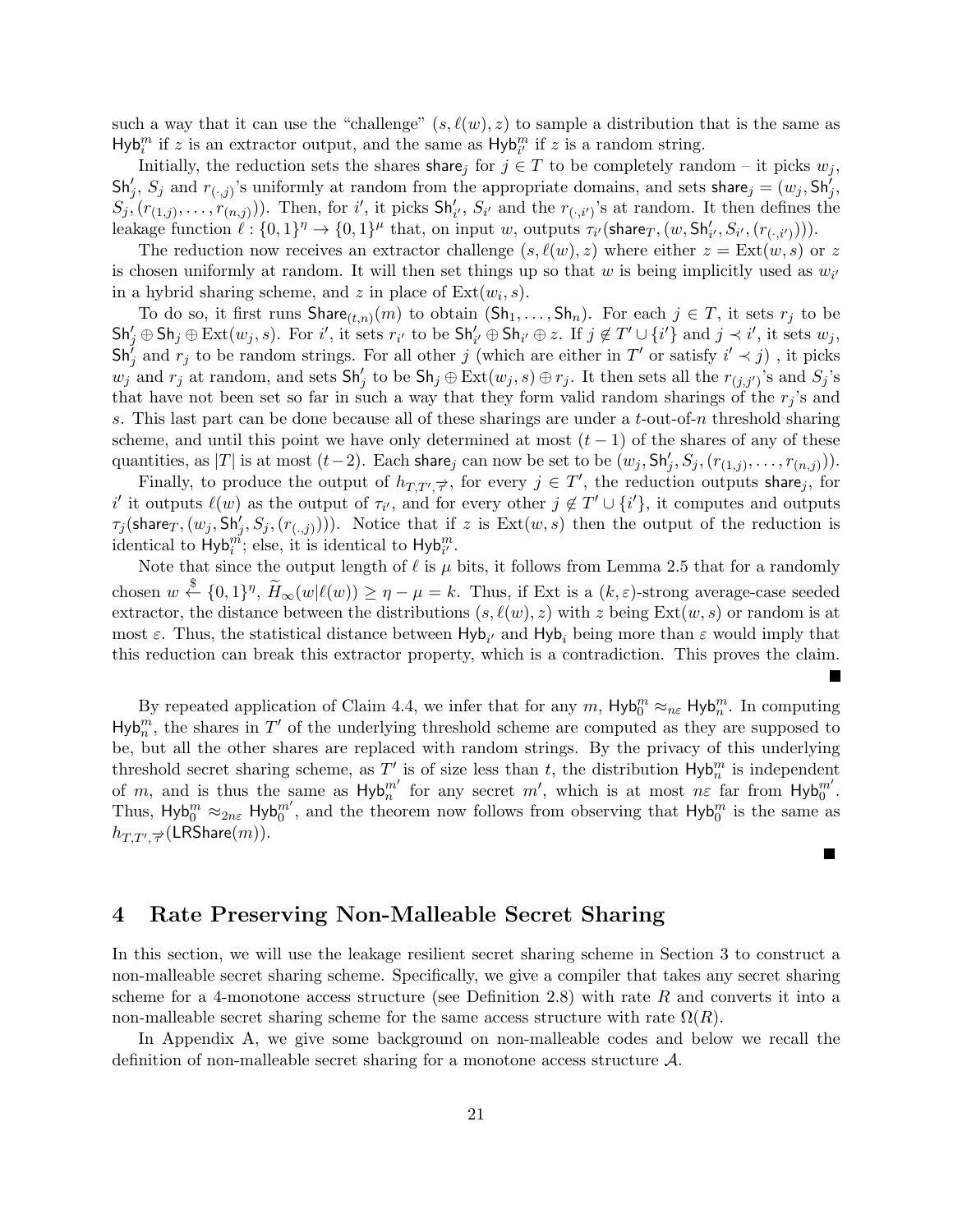Definition 4.1 (Non-Malleable Secret Sharing for General Access Structures [\[GK18b\]](#page-39-5)) Let (Share, Rec) be a  $(A, n, \varepsilon_c, \varepsilon_s)$ -secret sharing scheme for message space M and access structure A. Let F be a family of tampering functions. For each  $f \in \mathcal{F}$ ,  $m \in \mathcal{M}$  and authorized set  $T \in \mathcal{A}$ , define the tampered distribution  $\text{Tamper}_m^{f,T}$  as  $\text{Rec}(f(\text{Share}(m))_T)$  where the randomness is over the sharing function Share. We say that the  $(A, n, \varepsilon_c, \varepsilon_s)$ -secret sharing scheme, (Share, Rec) is  $\varepsilon'$ -nonmalleable w.r.t. F if for each  $f \in \mathcal{F}$  and any authorized set  $T \in \mathcal{A}$ , there exists a distribution  $D^{f,T}$ *over*  $M \cup \{same^*\}$  *such that for any m,* 

$$
|\textsf{Tamper}_m^{f,T} - \text{copy}(D^{f,T},m)| \leq \varepsilon'
$$

where copy is defined by  $\text{copy}(x, y) = \begin{cases} x & \text{if } x \neq \textsf{same}^{\star} \\ y & \text{if } y \neq \textsf{some} \end{cases}$  $y$  if  $x = \text{same}^*$ . We call  $\varepsilon'$  as the simulation error.

#### <span id="page-21-0"></span>4.1 Conditional Independence

For the purpose of constructing non-malleable secret sharing, we need the underlying leakageresilient secret sharing to satisfy a stronger property called conditional independence defined in [\[BS19\]](#page-37-4).

In the rest of this section, given a secret sharing scheme (Share, Rec) with n parties, two sets  $K, S \subseteq [n]$  such that  $|K \cap S| = 0$ , a message m, and any deterministic function aux over the appropriate domain, we refer to the following procedure as resampling shares consistent with aux (with  $K, S$ , and  $m$  to be inferred from context):

- 1. Sample (share<sub>1</sub>, ..., share<sub>n</sub>) ← Share( $m; r$ )
- 2. Compute  $a \leftarrow \text{aux}(m, r)$
- 3. Let R' be the set of all strings  $r'$  such that  $a = \text{aux}(m, r')$  and  $\text{Share}_K = \text{Share}(m; r')_K$
- 4. Sample  $r' \stackrel{\$} {\leftarrow} R'$  and let  $\mathsf{share}'_S \leftarrow \mathsf{Share}(m;r')_S$
- 5. Output (share's, share $_{[n]\setminus S}$ ) (that is, replacing the shares of S with the corresponding shares from  $\operatorname{\sf share}'_S)$

With the above terminology, we now define leakage-resilient secret sharing with conditional independence (for threshold access structures), and show that our construction from Section [3](#page-12-0) satisfies it.

**Definition 4.2 (** [\[BS19\]](#page-37-4)) A  $(t, n, \delta_c, \delta_s)$  secret sharing scheme (Share, Rec) for a message space M is said to be  $\varepsilon$ -leakage resilient against the leakage family  $\mathbb{F}_{(t,n),\mu}$  with conditional independence if, for any  $K, S \subseteq [n]$  such that  $|K| = t - 1$  and  $|K \cap S| = 0$ , there exists a function  $\mathsf{aux}_{K,S}$  (over the appropriate domain) such that the following properties hold:

- Conditional Independence. For any message  $m \in \mathcal{M}$ , the following two distributions are identical:
	- 1. share $\{n\} \leftarrow$  Share $(m;r)$  (for uniformly chosen r)
	- 2. (share<sub>S</sub>, share<sub>[n]</sub>\s), as output by resampling shares consistent with  $aux_{K,S}$  (with  $m, K$ , and S as specified above)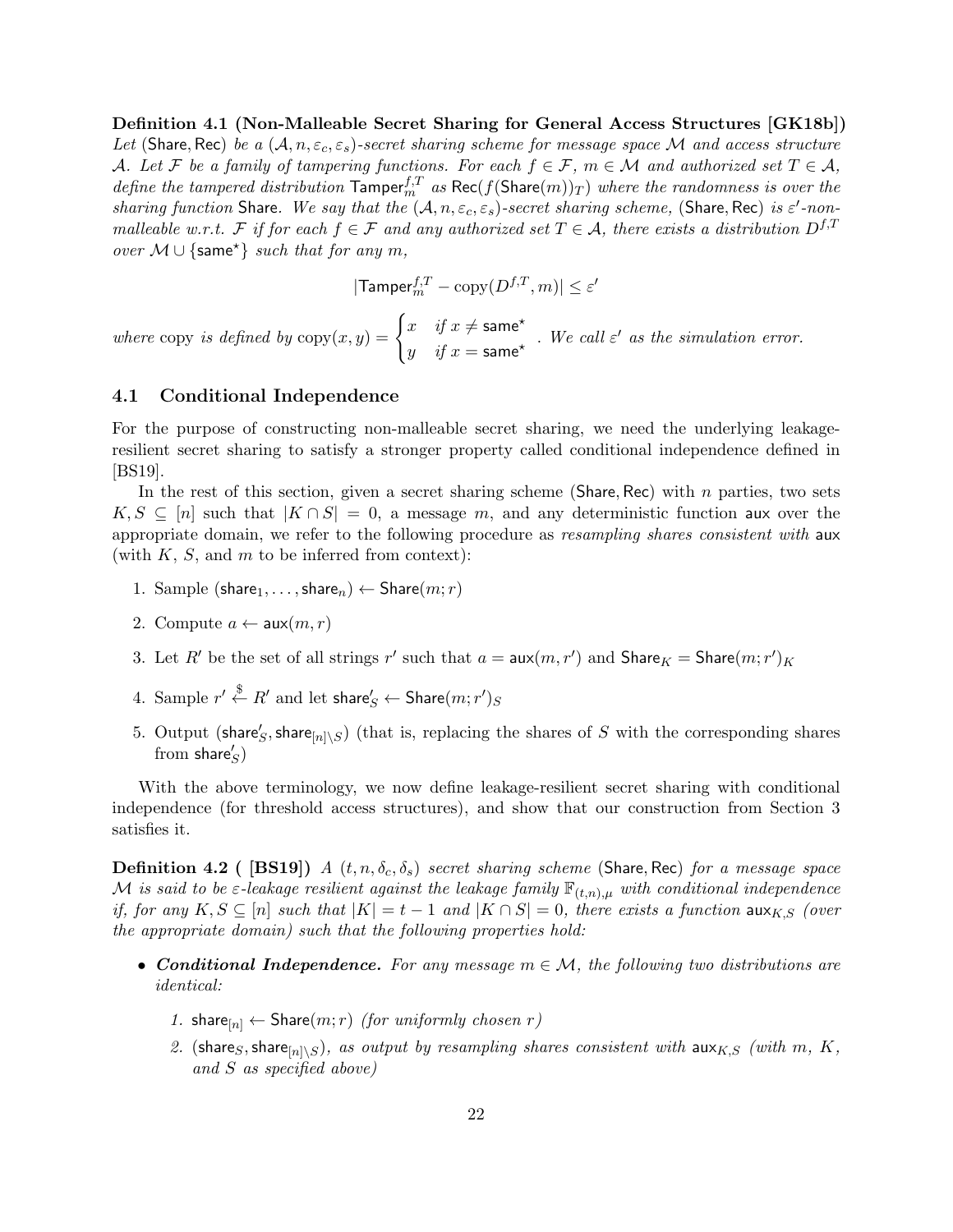• Leakage-Resilience. For every function  $f_{K,\mu} \in \mathbb{F}_{(t,n),\mu}$ , for every two messages  $m_0, m_1 \in$  $\mathcal{M},$ 

 $|(aux_{K,S}(m_0,r), f_{K,u}(Share(m_0;r))) - (aux_{K,S}(m_1,r), f_{K,u}(Share(m_1;r)))| \leq \varepsilon$ 

**Lemma 4.3** Consider any  $t \geq 2$  and  $\mu \in \mathbb{N}$  and a secret domain M with secrets of length m. Suppose for some  $\eta, d, \rho \in \mathbb{N}$  and  $\varepsilon_c, \varepsilon_s, \varepsilon \in [0, 1)$ , the following exist:

- A  $(t, n, 0, 0)$  Shamir secret sharing scheme for the secret domain M with share length  $\rho$ .
- A  $(\eta \mu, \varepsilon)$ -average-case strong seeded extractor Ext :  $\{0,1\}^{\eta} \times \{0,1\}^d \rightarrow \{0,1\}^{\rho}$ .

Then, the construction in Figure [1,](#page-14-0) when instantiated with these, is a  $(t, n, 0, 0)$  secret sharing scheme for M that is  $2(n \cdot \varepsilon)$ -leakage resilient against  $\mathcal{F}_{(t,n),\mu}$  with conditional independence. It has share size  $(\eta + 2\rho + d)$ .

Proof The proof of correctness and privacy follow directly from the proof of Theorem [3.3.](#page-13-1) We now argue conditional independence and leakage resilience.

**Conditional Independence.** Let us fix sets  $K \subseteq [n]$  such that  $|K| = t - 1$ ,  $S \subseteq [n] \setminus K$ , and  $T = [n] \setminus (K \cup S)$ . We start by giving the description of aux<sub>K,S</sub> (using terminology from Figure [1\)](#page-14-0). On input the sharing randomness and the message,  $aux_{K,S}$  outputs aux  $=(s,r)$  where s is the seed of the average-case strong seeded extractor and r is the random mask that are generated by LRShare in the process of generating its shares.

To argue conditional independence, we first fix share<sub>K</sub>, aux, m. This fixes all the Shamir shares  $\mathsf{Sh}_1, \ldots, \mathsf{Sh}_n$  since  $|K| = t - 1$ . Now notice, that the only randomness used for sampling share, for any  $i \in [n] \setminus K$  is in sampling the source  $w_i$  and this is independent for each i. Thus, conditioned on fixing share<sub>K</sub>, aux, and m, the set of shares share<sub>S</sub> is independent of share<sub>T</sub>. The conditional independence now follows from the observation that  $\textsf{share}'_S$  and  $\textsf{share}_S$  are distributed identically for every fixed  $(s, r, Sh_1, \ldots, Sh_n)$ .

Leakage-Resilience. The proof of leakage resilience follows almost identically to the proof of Theorem [3.3.](#page-13-1) We give the proof for the sake of completeness.

Let us fix the sets K, S and a function  $f_{K,\vec{\tau}} \in \mathcal{F}_{(t,n),\mu}$ . Recall that  $f_{K,\vec{\tau}}$  on input (share<sub>1</sub>, ..., share<sub>n</sub>) will output share<sub>i</sub> in the clear for every  $i \in K$  and for all other i, it will output  $\tau_i$ (share<sub>i</sub>). We need to show that for any two secrets  $m, m' \in \mathcal{M}$ :

 $|(\mathsf{aux}_{K,S}(m,\mathsf{rand}), f_{K,\overrightarrow{\tau}}(\mathsf{LRShare}(m;\mathsf{rand}))) - (\mathsf{aux}_{K,S}(m',\mathsf{rand}), f_{K,\overrightarrow{\tau}}(\mathsf{LRShare}(m';\mathsf{rand})))| \leq 2(\varepsilon_s+n\cdot\varepsilon)$ 

Let us consider some total ordering  $\prec$  of the elements in the set  $[n]\setminus K$ . We define a sequence of hybrids  $\mathsf{Hyb}_i$  for every  $i \in [n] \setminus K$  where we use the modified sharing procedure LRShare'<sub>i</sub> described below.

Description of  $\mathsf{LRShare}_i'$  :

- 1. Run Share(m) to obtain the shares  $(Sh_1, \ldots, Sh_n)$ .
- 2. Choose a uniform seed  $s \stackrel{\$}{\leftarrow} \{0,1\}^d$  and a masking element  $r \stackrel{\$}{\leftarrow} \{0,1\}^{\rho}$ .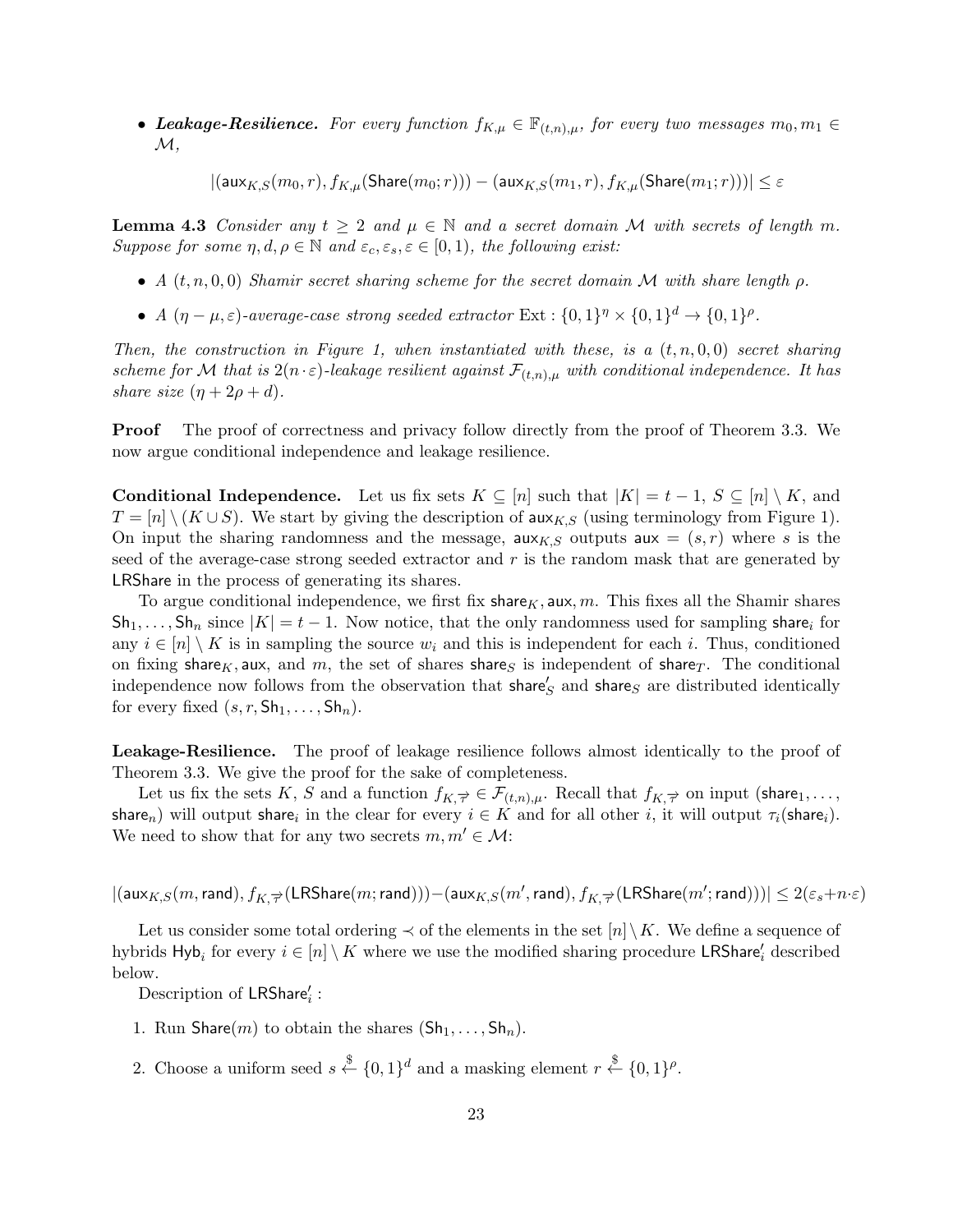- 3. For each  $j \in [n]$  do:
	- (a) Choose  $w_j \overset{\$}{\leftarrow} \{0,1\}^{\eta}$ .
	- (b) Choose  $\mathsf{Sh}'_j \leftarrow \{0,1\}^\rho$  if  $j \in [n] \setminus K$  and  $j \prec i$ . Else, set  $\mathsf{Sh}'_j = \mathsf{Sh}_j \oplus \text{Ext}(w_j, s)$ .
- 4. Run  $\textsf{Share}_{(2,n)}(s,r)$  to obtain  $S_1,\ldots,S_n.$
- 5. Output share<sub>i</sub> as  $(w_i, Sh'_i \oplus r, S_i)$ .

The output of  $H$ yb $_i$  is  $((s, r), f_{K,\overrightarrow{\tau}}(\mathsf{share}_1, \ldots, \mathsf{share}_n)).$  Let  $\ell = |[n] \setminus K|$  and let  $i_1$  be the first element and  $i_{\ell}$  to be the last element in  $[n] \setminus K$  as per the ordering  $\prec$ . Notice that in  $Hyb_{i_1}$ , the distribution of the shares given as input to  $f_{K,\vec{\tau}}$  is identical to a valid secret sharing of m. We first prove the following claim.

<span id="page-23-1"></span>**Claim 4.4** For every  $i, i' \in [n] \setminus K$  such that i' is the successor of i as per the ordering  $\prec$ , we have  $\mathsf{Hyb}_{i'} \approx_{\varepsilon} \mathsf{Hyb}_i.$ 

**Proof** Assume for the sake of contradiction that the statistical distance between  $\text{Hyb}_{i'}$  and  $\text{Hyb}_{i}$ is greater than  $\varepsilon$ . We will use this to break the property of the strong, average-case seeded extractor Ext. The reduction is described below.

The reduction runs Share $(m)$  to obtain  $(\textsf{Sh}_1,\ldots,\textsf{Sh}_n)$ . It then chooses a random string  $r_i \overset{\$}{\leftarrow}$  $\{0,1\}^{\rho}$  and a random Shamir share  $S_i$ . It then defines a function  $f_{r_i,S_i}: \{0,1\}^{\eta} \to \{0,1\}^{\mu}$  as follows: on input  $w_i$ , run  $\tau_i(w_i, r_i, S_i)$  and output whatever it outputs. Note that since the output length of  $f_{r_i, S_i}$  is  $\mu$  bits, it follows from Lemma [2.5](#page-11-2) that for a randomly chosen  $w_i \stackrel{\$}{\leftarrow} \{0,1\}^{\eta}$ ,  $H_{\infty}(w_i|f_{r_i,S_i}(w_i)) \geq \eta - \mu$ . The reduction receives from the extractor challenger  $(s, f_{r_i,S_i}(w_i), R_i)$ where either  $R_i = \text{Ext}(w_i, s)$  or  $R_i$  is chosen uniformly at random. It sets  $\text{Sh}'_i = \text{Sh}_i \oplus R_i$  and sets  $r = r_i \oplus Sh'_i$ . It then generates Shamir secret sharing of  $(s, r)$  such that it is consistent with the share  $S_i$  to obtain  $S_1,\ldots,S_n$ . For every other  $j \neq i$ , it chooses  $w_j \stackrel{\$}{\leftarrow} \{0,1\}^{\eta}$ , and chooses  $\mathsf{Sh}'_j \overset{\$}{\leftarrow} \{0,1\}^\rho$  if  $j \prec i$  and  $j \in [n] \setminus K$ ; else, it sets  $\mathsf{Sh}'_j = \mathsf{Sh}_j \oplus \text{Ext}(w_j, s)$ . The first component of the output of the reduction is  $(s, r)$ . For every  $k \in K$ , the reduction outputs  $(w_k, \mathsf{Sh}'_k \oplus r, S_k)$  and for every other  $j \in [n] \setminus K \cup \{i\}$ , it outputs  $\tau_j(w_j, \mathsf{Sh}'_j \oplus r, S_j)$ . For  $j = i$ , it outputs  $f_{r_i, S_i}(w_i)$ .

Notice that if  $R_i$  is  $Ext(w_i, s)$  then the output of the reduction is identical to  $Hyb_i$ . Else, it is identical to Hyb<sub>i</sub>. Thus, the statistical distance between  $Hyb_{i'}$  and  $Hyb_i$  is more than  $\varepsilon$  implies that this reduction can break the extractor property which is a contradiction. П

By repeated application of Claim [4.4,](#page-23-1) we infer that  $Hyb_{i_1} \approx_{\ell_{\mathcal{E}}} Hyb_{i_{\ell}}$ . We note that  $Hyb_{i_{\ell}}$ is identical to another distribution D where  $(Sh_1, \ldots, Sh_n)$  are generated as Share(0) instead of Share( $m$ ) and this follows directly from the perfect privacy property of the Shamir sharing (Share, Rec). The proof of the theorem now follows from observing that  $\mathcal{D} \approx_{\ell_{\epsilon}} ((s, r), f_{K,\vec{\tau}}(\textsf{LRShare}(m'))).$ 

#### <span id="page-23-0"></span>4.2 Construction

We give a construction of a non-malleable secret sharing scheme for a 4-monotone access structures against the individual tampering function family  $\mathcal{F}_{\text{ind}}$  (see below).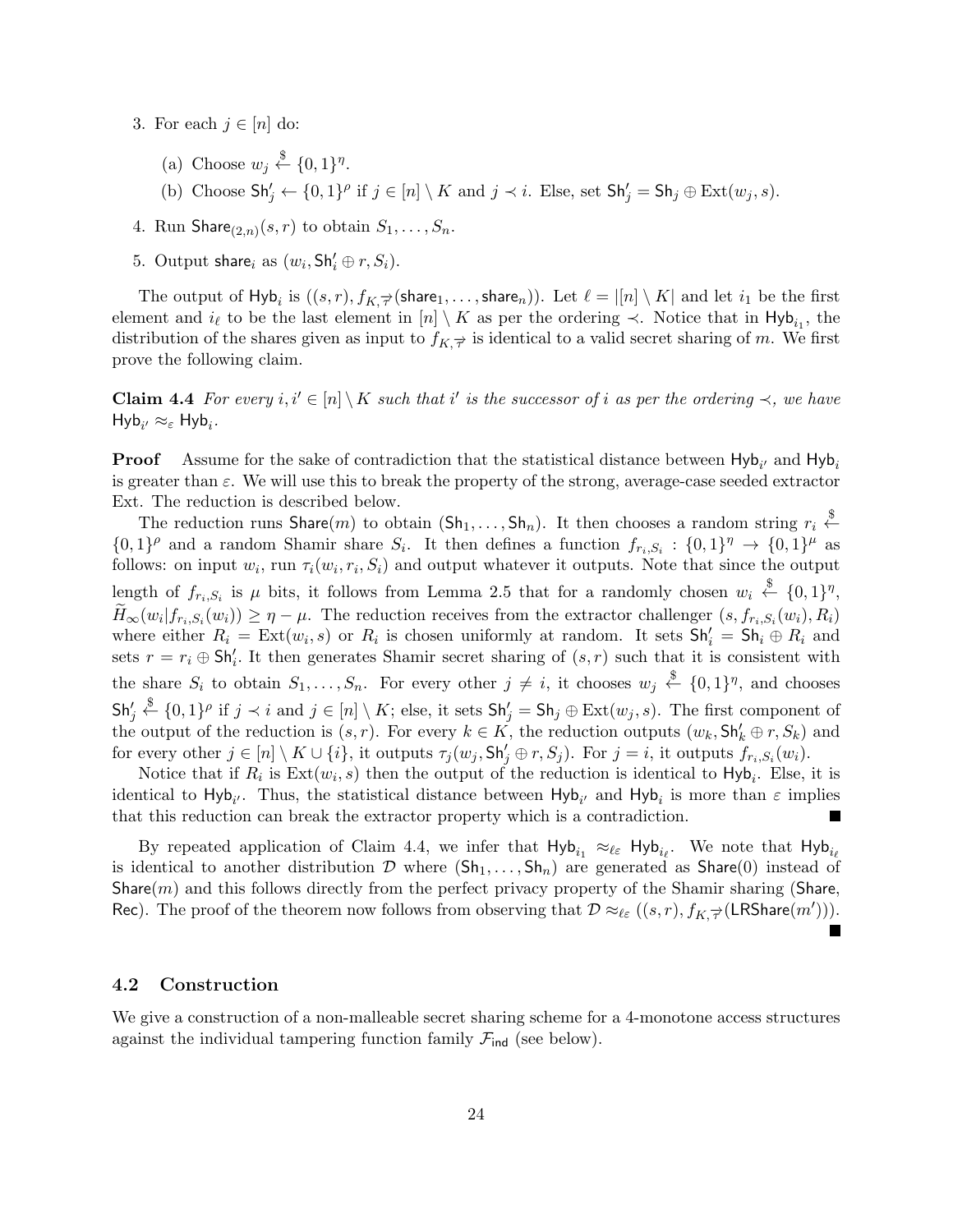**Individual Tampering Family**  $\mathcal{F}_{ind}$ . Let Share be the sharing function of the secret sharing scheme that outputs *n*-shares in  $S_1 \times S_2 \dots \times S_n$ . The function family  $\mathcal{F}_{\text{ind}}$  is composed of tuples of functions  $(f_1, \ldots, f_n)$  where each  $f_i : \mathcal{S}_i \to \mathcal{S}_i$ .

Construction. The construction is same as the one given in [\[BS19\]](#page-37-4) but we instantiate the leakageresilient secret sharing scheme with the one constructed in the previous section. We now give the description of the building blocks and then give the construction. In the following, we will denote a t-out-of-n monotone access structure as  $(t, n)$ .

Building Blocks. The construction uses the following building blocks. We instantiate them with concrete schemes later:

- A 3-split-state non-malleable code (Enc, Dec) where  $\text{Enc}: \mathcal{M} \to \mathcal{L} \times \mathcal{C} \times \mathcal{R}$  and the simulation error of the scheme is  $\varepsilon_1$ . Furthermore, we assume that for any two messages  $m, m' \in \mathcal{M}$ ,  $(C, R) \approx_{\varepsilon_2} (C', R')$  where  $(L, C, R) \leftarrow \mathsf{Enc}(m)$  and  $(L', C', R') \leftarrow \mathsf{Enc}(m')$ .
- A  $(A, n, \varepsilon_c, \varepsilon_s)$  (where A is 4-monotone) secret sharing scheme (SecShare<sub> $(A, n)$ </sub>, SecRec<sub> $(A, n)$ </sub>) with statistical privacy (with error  $\varepsilon_s$ ) for message space L. We will assume that the size of each share is  $m_1$ .
- A  $(3, n, 0, 0)$  secret sharing scheme  $(\mathsf{LRShare}_{(3,n)}, \mathsf{LRRec}_{(3,n)})$  that is  $\varepsilon_3$ -leakage resilient against leakage functions  $\mathcal{F}_{(3,n),m_1}$  for message space C with conditional independence. We assume that the size of each share is  $m_2$ .
- A  $(2, n, 0, 0)$  secret sharing scheme  $(LRShare_{(2,n)}, LRRec_{(2,n)})$  for message space R that is  $\varepsilon_4$ -leakage resilient against leakage functions  $\mathcal{F}_{(2,n),\mu}$  with conditional independence where  $\mu = m_1 + m_2$ . We assume that the size of each share is  $m_3$ .

We give the formal description of the construction in Figure [3](#page-25-0) (taken verbatim from [\[BS19\]](#page-37-4)).

**Imported Theorem 4.5 ( [\[BS19\]](#page-37-4))** For any arbitrary  $n \in \mathbb{N}$  and any 4-monotone access struc-ture A, the construction given in Figure [3](#page-25-0) is a  $(A, n, \varepsilon_c, \varepsilon_s+\varepsilon_2)$  secret sharing scheme. Furthermore, it is  $(\varepsilon_1 + \varepsilon_3 + \varepsilon_4)$ -non-malleable against  $\mathcal{F}_{\text{ind}}$ .

#### <span id="page-24-0"></span>4.3 Rate Analysis

We now instantiate the primitives and provide the rate analysis.

- 1. We instantiate the three split state non-malleable code from the works of [\[KOS18,](#page-40-9)[GMW17\]](#page-39-10). Using their construction, the  $|L| = |C| = |R| = O(m)$  bits and the error  $\varepsilon_1 = 2^{-\Omega(m/\log^{1+\rho}(m))}$ for any  $\rho > 0$ .
- 2. We use a secret sharing scheme for access structure A with rate R. We get  $m_1 = O(m/R)$ .
- 3. We instantiate  $(\mathsf{LRShare}_{(3,n)}, \mathsf{LRRec}_{(3,n)})$  and  $(\mathsf{LRShare}_{(2,n)}, \mathsf{LRRec}_{(2,n)})$  with the construction from Section [3.1.2.](#page-15-0) We get  $m_2 = O(m/R)$  and  $m_3 = O(m/R)$  by setting  $\varepsilon_3$  and  $\varepsilon_4$  to be  $2^{-\Omega(m/\log m)}$ .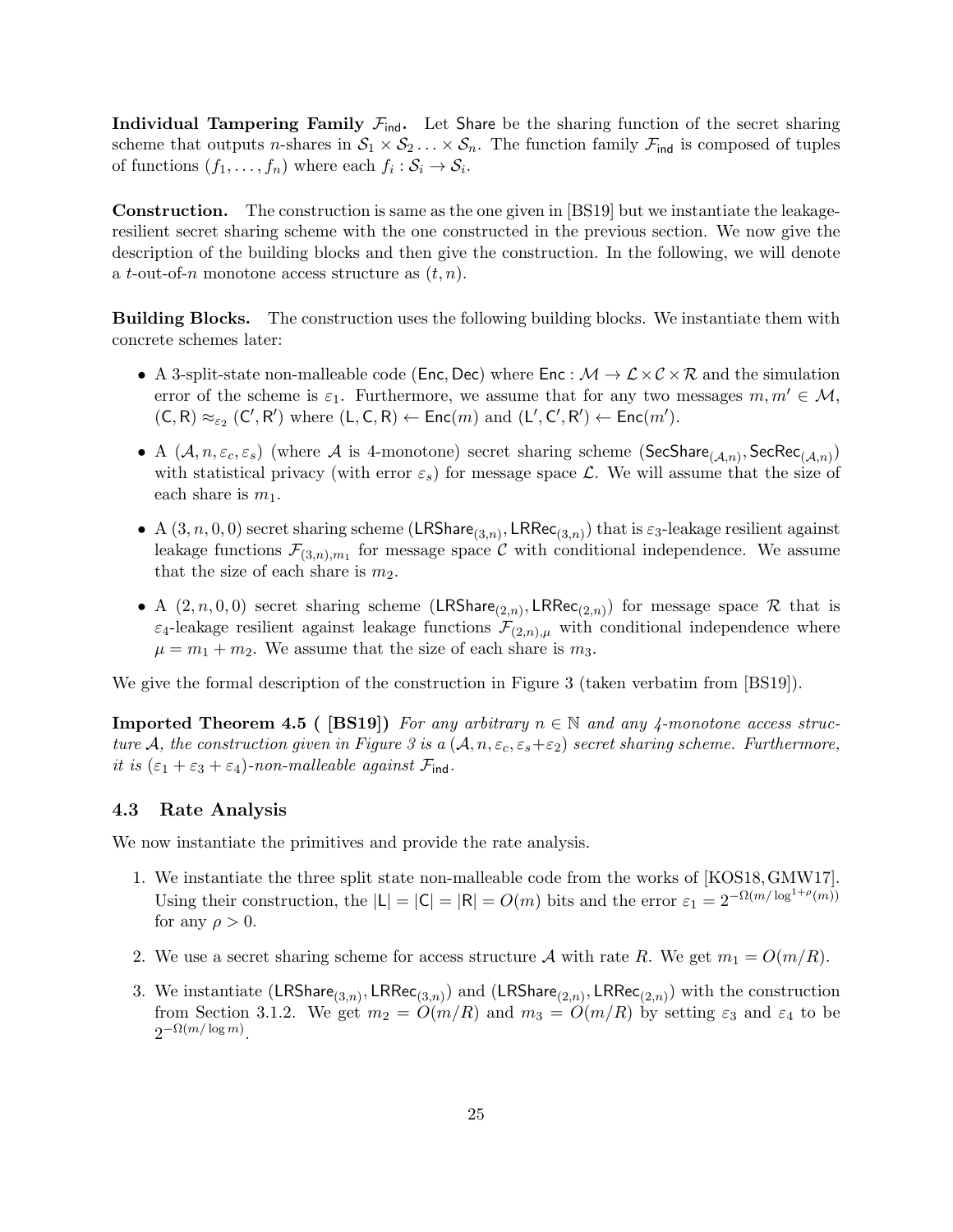Let (SecShare<sub>(A,n)</sub>, SecRec<sub>(A,n)</sub>) be a  $(A, n, \varepsilon_c, \varepsilon_s)$  (where A is 4-monotone) secret sharing scheme. Let (Enc, Dec) be a 3-split state non-malleable code and  $(LRShare_{(t,n)}, LRRec_{(t,n)})$ be leakage resilient threshold secret sharing schemes with threshold  $t$  and with conditional independence. Share(m) : To share a secret  $s \in \mathcal{M}$  do: 1. Encode the secret s as  $(L, C, R) \leftarrow \text{Enc}(s)$ . 2. Compute the shares  $(\mathsf{SL}_1,\ldots,\mathsf{SL}_n)\leftarrow \mathsf{SecShare}_{(\mathcal{A},n)}(\mathsf{L})$  $(\mathsf{SC}_1, \ldots, \mathsf{SC}_n) \leftarrow \mathsf{LRShare}_{(3,n)}(\mathsf{C})$  $(SR_1, \ldots, SR_n) \leftarrow \mathsf{LRShare}_{(2,n)}(R)$ 3. For each  $i \in [n]$ , set share<sub>i</sub> as  $(S\mathsf{L}_i, \mathsf{SC}_i, \mathsf{SR}_i)$  and output  $(\mathsf{share}_1, \ldots, \mathsf{share}_n)$  as the set of shares. Rec(Share $(m)_T$ ): Given a set of shares in an authorized set  $T' \in \mathcal{A}$ , let  $T \subseteq T'$  denote a minimal authorized set. To reconstruct the secret from the shares in set  $T$  (of size at most  $t$ ), do: 1. Let the shares corresponding to the set T be  $(\text{share}_{i_1}, \ldots, \text{share}_{i_t}).$ 2. For each  $j \in \{i_1, \ldots, i_t\}$ , parse share<sub>j</sub> as  $(SL_j, SC_j, SR_j)$ . 3. Reconstruct  $\mathsf{L} := \mathsf{SecRec}_{(\mathcal{A},n)}(\mathsf{SL}_{i_1}, \ldots, \mathsf{SL}_{i_t})$  $\mathsf{C} := \mathsf{LRRec}_{(3,n)}(\mathsf{SC}_{i_1},\mathsf{SC}_{i_2},\mathsf{SC}_{i_3})$  $\mathsf{R} := \mathsf{LRRec}_{(2,n)}(\mathsf{SR}_{i_1},\mathsf{SR}_{i_2})$ 4. Output the secret s as  $Dec(L, C, R)$ .

<span id="page-25-0"></span>Figure 3: Construction of Non-Malleable Secret Sharing Scheme for 4-monotone access structure taken verbatim from [\[BS19\]](#page-37-4)

Thus, the size of a share is  $m_1 + m_2 + m_3 = O(m/R)$  and hence the rate is  $\Omega(R)$ . The error of our construction is  $2^{-\Omega(m/\log^{1+\rho}(m))}$ .

We obtain the following corollary.

**Corollary 4.6** For any  $n \in \mathbb{N}$ ,  $\rho > 0$  and 4-monotone access structure A, if there exists a statistically private (with privacy error  $\varepsilon$ ) secret sharing scheme for A that can share m-bit secrets with rate R, there exists a non-malleable secret sharing scheme for sharing m-bit secrets for the same access structure A against  $\mathcal{F}_{ind}$  with rate  $\Omega(R)$  and simulation error  $\varepsilon + 2^{-\Omega(m/\log^{1+\rho}(m))}$ .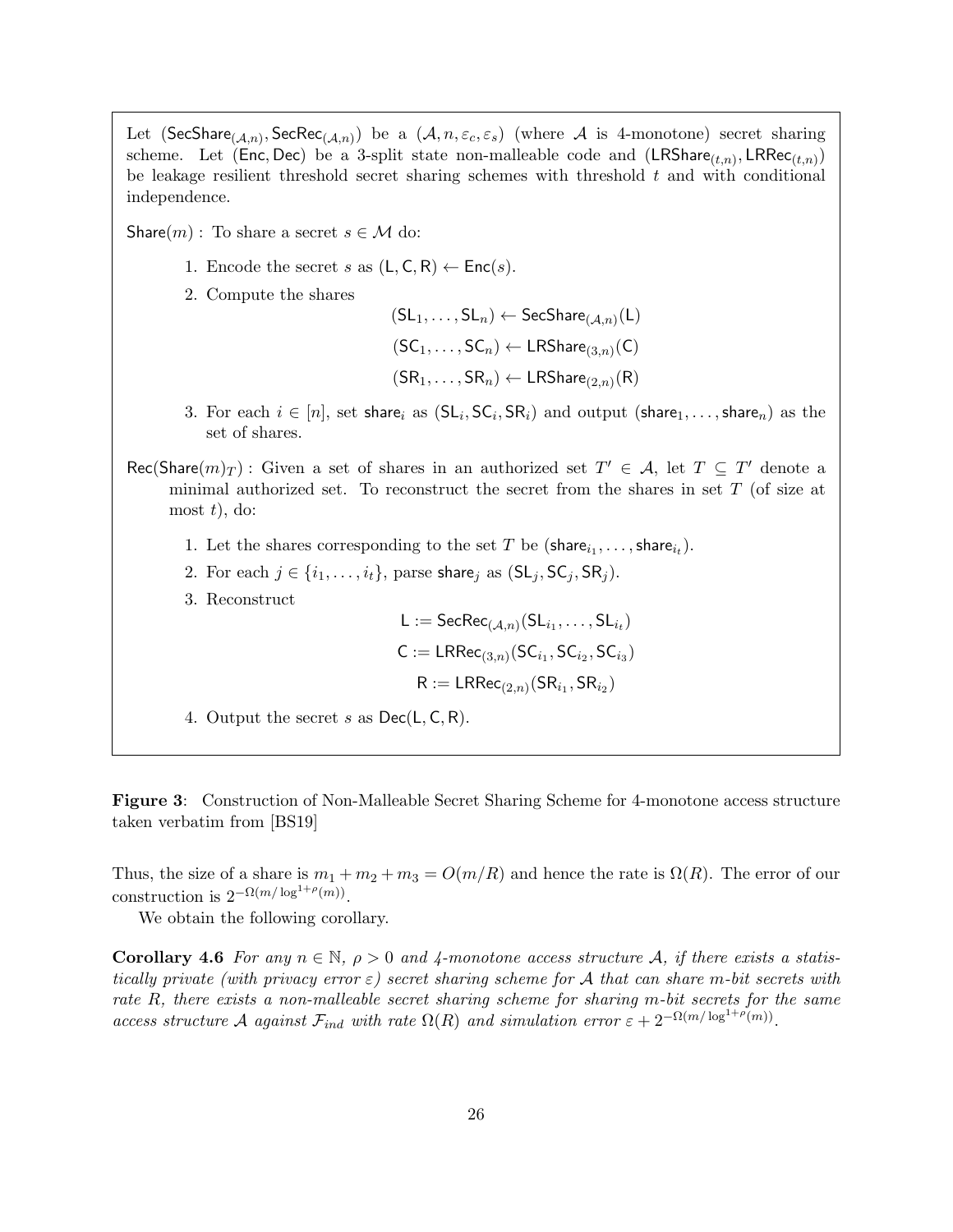### <span id="page-26-0"></span>5 Leakage Tolerant MPC for General Interaction Patterns

In this section, we will construct a leakage tolerant secure multiparty computation protocol for any interaction pattern (defined below). We will first recall some basic definitions from  $[HIJ^+16]$ .

#### <span id="page-26-1"></span>5.1 Basic Definitions

This subsection consists of definitions and some associated exposition, all taken verbatim from  $[HIJ+16]$  $[HIJ+16]$ .

We begin by defining the syntax for specifying a communication pattern  $\mathcal I$  and a protocol  $\Pi$ that complies with it. In all the definitions below, we let  $\mathcal{P} = \{P_1, \ldots, P_n\}$  denote a fixed set of parties who would participate in the protocol. When we want to stress the difference between a protocol message as an entity by itself (e.g., "the 3rd message of party  $P_1$ ") and the content of that message in a specific run of the protocol, we sometime refer to the former as a "message slot" and the latter as the "message content." To define an N-message interaction pattern for the parties in  $P$ , we assign a unique identifier to each message slot. Without loss of generality, the identifiers are the indices 1 through  $N$ . An interaction pattern is then defined via a set of constraints on these message slots, specifying the sender and receiver of each message, as well as the other messages that it depends on. These constraints are specified by a message dependency graph, where the vertices are the message slots and the edges specify the dependencies.

**Definition 5.1 (Interaction pattern [\[HIJ](#page-39-6)+16])** An N-message interaction pattern for the set of parties  $P$  is specified by a message dependency directed acyclic labeled graph,

$$
\mathcal{I} = ([N], D, L: V \to \mathcal{P} \times (\mathcal{P} \cup Out))
$$

The vertices are the message indices  $[N]$ , each vertex  $i \in [N]$  is labeled by a sender-receiver pair  $L(i) = (S_i, R_i)$ , with  $R_i =$  Out meaning that this message is output by party  $S_i$  rather than sent to another party. The directed edges in D specify message dependencies, where an edge  $i \rightarrow j$ means that message j in the protocol may depend on message i. The message-dependency graph must satisfy two requirements:

- I is acyclic. We assume without loss of generality that the message indices are given in topological order, so  $i < j$  for every  $(i \rightarrow j) \in D$ .
- If message j depends on message i, then the sender of message j is the receiver of message i. That is, for every  $(i \rightarrow j) \in D$ , we have  $S_j = R_i$  (where  $L(i) = (S_i, R_i)$  and  $L(j) = (S_j, R_j)$ ).

We assume without loss of generality that each party  $P \in \mathcal{P}$  has at most one output, namely at most one  $i \in [N]$  such that  $L(i) = (P, \text{Out})$ . For a message  $j \in [N]$ , we denote its incoming neighborhood, i.e. all the messages that it depends on, by  $\mathsf{DepOn}(j) := \{i : (i \to j) \in D\}$ .

An n-party, N-message interaction pattern, is an N-message pattern for  $\mathcal{P} = [n]$ . We will interchangeably denote the *i*-th party as either using *i* or  $P_i$ .

A well known example of an interaction pattern is the star pattern which we define below.

**Star Interaction Pattern.** A  $n + 1$ -party,  $n + 1$ -message interaction pattern is called a star interaction pattern, if for each  $i \in [n]$ ,  $L(i) = (P_i, P_{n+1})$ ,  $(i \to n+1) \in D$  and  $L(n+1) = (P_{n+1},$ Out). In other words, for every  $i \in [n]$ ,  $P_i$  sends a single message to  $P_{n+1}$  who computes the output from all the messages received.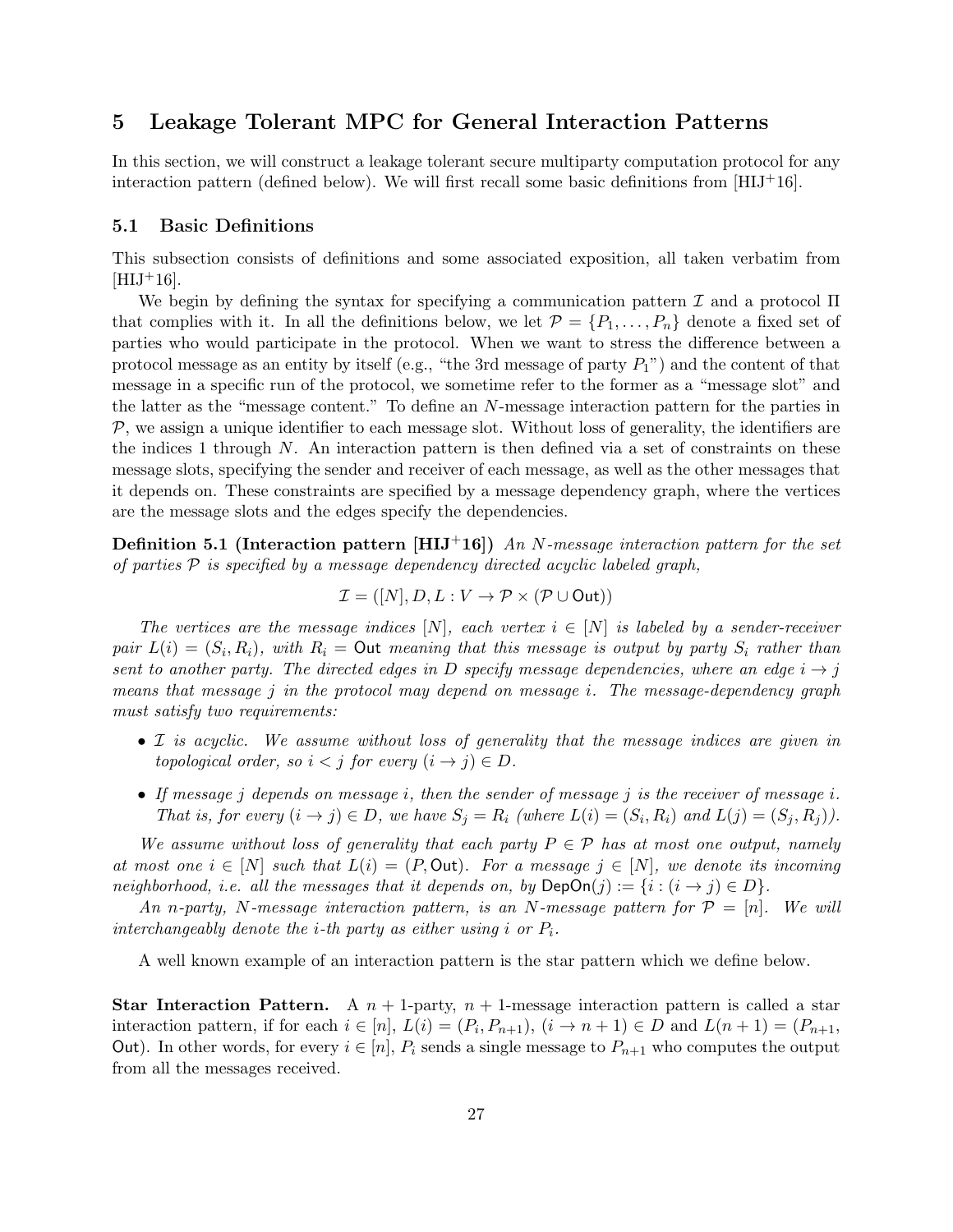**L-compliant MPC.** We next define the syntax of an MPC protocol complying with a restricted fixed interaction pattern. Importantly, our model includes general correlated randomness set-up, making protocols with limited interaction much more powerful.

<span id="page-27-0"></span>**Definition 5.2** (*I* compliant protocol [\[HIJ](#page-39-6)+16]) Let  $\mathcal{I} = ([N], D, L)$  be an n-party N-message interaction pattern. An n-party protocol complying with  $\mathcal I$  is specified by a pair of algorithms  $\Pi = (Gen, Msg)$  of the following syntax:

- Gen is a randomized sampling algorithm that outputs an n-tuple of correlated random strings  $(r_1,\ldots,r_n).$
- Msg is a deterministic algorithm specifying how each message is computed from the messages on which it depends. Concretely, the input of Msg consists of the index  $i \in [N]$  of a vertex in the dependency graph, the randomness  $r_{S_i}$  and input  $x_{S_i}$  for the sender  $S_i$  corresponding to that vertex, and an assignment of message-content to all the messages that message i depends on, M : DepOn(i)  $\rightarrow$  {0,1}<sup>\*</sup>. The output of Msg is an outgoing message in {0,1}<sup>\*</sup>, namely the string that the sender  $S_i$  should send to the receiver  $R_i$ .

The execution of such a protocol  $\Pi$  with pattern  $\mathcal I$  proceeds as follows. During an offline set-up phase, before the inputs are known, Gen is used to generate the correlated randomness  $(r_1, ..., r_n)$ and distribute  $r_i$  to party  $P_i$ . In the online phase, on inputs  $(x_1, \ldots, x_n)$ , the parties repeatedly invoke Msg on vertices (message-slots) in  $\mathcal I$  to compute the message-content they should send. The execution of  $\Pi$  goes over the message slots in a topological order, where each message is sent after all messages on which it depends have been received. We do not impose any restriction on the order in which messages are sent, other than complying with the depend-on relation as specified by *I.* Once all messages (including outputs) are computed, the parties have local outputs  $(y_1, \ldots, y_n)$ , where we use  $y_i = \perp$  to indicate that  $P_i$  does not have an output.

For a set  $T \subset [n]$  of corrupted parties, let view<sub>T</sub> denote the entire view of T during the protocol execution. This view includes the inputs  $x_T$ , correlated randomness  $r_T$ , and messages received by T. (Sent messages and outputs are determined by this information.) The view does not include messages exchanged between honest parties. Security of a protocol with communication pattern  $\mathcal I$ requires that for any subset of corrupted parties  $T \subset \mathcal{P}$ , the view view<sub>T</sub> reveals as little about the inputs  $x_{\overline{T}}$  of honest parties as is possible with the interaction pattern  $\mathcal{I}$ . We formulate this notion of "as little as possible" via the notion of fixed vs. free inputs: If parties  $P_i$ ,  $P_j$  are corrupted and no path of messages from  $P_i$  to  $P_j$  passes through any honest party, then the adversary can learn the output of  $P_j$  on every possible value of  $x_i$ . However, if there is some honest party on some communication path from  $P_i$  to  $P_j$ , then having to send a message through that party may be used to "fix" the input of  $P_i$  that was used to generate that message, so the adversary can only learn the value of the function on that one input.

**Definition 5.3 (Fixed vs. free inputs.)** For an interaction pattern I, parties  $P_i, P_j \in \mathcal{P}$  (input and output parties), and a set  $T \subset P$  of corrupted parties, we say that  $P_i$  has fixed input with respect to  $\mathcal{I}, T$  and  $P_j$  if either

- $P_i \notin T$  (the input party is honest), or
- there is a directed path in  $\mathcal I$  starting with some message sent by  $P_i$ , ending with some message received by  $P_j$ , and containing at least one message sent by some honest party  $P_h \notin T$ .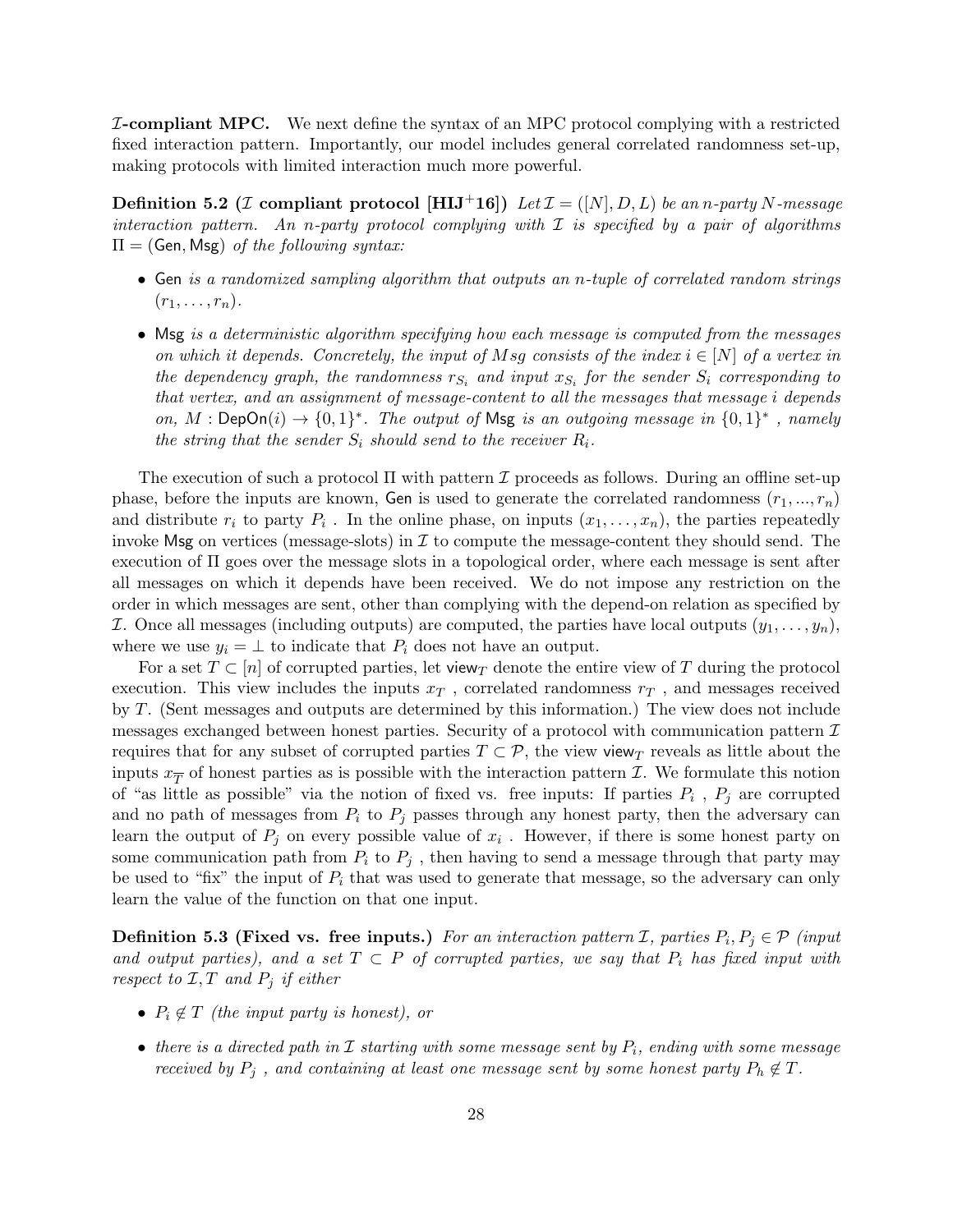We say that  $P_i$  has free input (with respect to  $\mathcal{I}, T, P_j$ ) if  $P_i \in T$  and its input is not fixed. We let Free $(\mathcal{I}, T, P_j) \subseteq T$  denote the set of parties with free inputs, and Fixed $(\mathcal{I}, T, P_j) = P \setminus \text{Free}(\mathcal{I}, T, P_j)$ is the complement set of parties with fixed input (all with respect to  $\mathcal{I}, T$  and  $P_j$ ).

Using the notion of fixed inputs, we can now capture the minimum information available to the adversary by defining a suitable restriction of the function f that the protocol needs to compute.

**Definition 5.4** For an n-party functionality f, interaction pattern I, corrupted set  $T \subset P$ , input  $x = (x_1, \ldots, x_n)$  and output party  $P_j \in P$ , the residual function  $f_{\mathcal{I},T,x,P_j}$  is the function obtained from  $f_j$  by restricting the input variables indexed by  $F = \mathsf{Fixed}(\mathcal{I}, T, P_j)$  to their values in x. That is, for input variables  $x_1$  $\frac{\partial f}{\partial F} = \{x'_i\}_{i \not\in F}$  , we define  $f_{\mathcal{I},T,x,P_j}(x'_j)$  $\frac{d}{F}$  =  $f_j(x_1', \ldots, x_n')$ , where  $x_i' = x_i$  for all  $i\in F.$ 

We formalize our notion of security in the semi-honest model below. To get around general impossibility results for security with polynomial-time simulation [\[HLP11,](#page-39-7)[GGG](#page-38-4)+14,[BGI](#page-37-6)+14], we will allow by default simulators to be unbounded (but will also consider bounded simulation variants). We start by considering perfectly/statistically/computationally secure protocols.

**Definition 5.5** (Security with semi-honest adversaries). Let f be a deterministic n-party functionality, I be an n-party, N-message interaction pattern, and  $\Pi = (Gen, Msg)$  be an n-party protocol complying with I. We say that  $\Pi$  is a perfectly T-secure protocol for f in the semi-honest model for a fixed set  $T \subset P$  of corrupted parties if the following requirements are met:

- Correctness: For every input  $x = (x_1, \ldots, x_n)$ , the outputs at the end of the protocol execution are always equal to  $f(x)$  (namely, with probability 1 over the randomness of Gen).
- Semi-honest security: There is an unbounded simulator S that for any input x is given  $x_T$  and the truth tables of the residual functions  $f_{\mathcal{I},T,x,P_j}$  for all  $P_j \in T$ , and its output is distributed identically/statistically close/computationally indistinguishable to view $_T(x)$ .

**Remark 5.6 (Efficient Simulation)** For the case where we require the simulator to be efficient, we provide the simulator with oracle access to the residual function  $f_{\mathcal{I},T,x,P_j}$ .

#### <span id="page-28-0"></span>5.2 Definition: Leakage Tolerant MPC for an Interaction Pattern

We now define what it means for an MPC protocol compliant with an interaction pattern  $\mathcal I$  to be leakage-tolerant.

We consider an  $(n+1)$ -party  $\mathcal{P} = \{P_1, \ldots, P_n, P_{n+1}\}$  protocol  $\Pi = (Gen, Msg)$  that is compliant with an interaction pattern  $\mathcal I$  with a single output party, namely,  $P_{n+1}$  (that does not have any inputs)<sup>[6](#page-28-1)</sup> that computes a function  $f: (\{0,1\}^m)^n \to \{0,1\}^*$ , where the party  $P_i$  gets input  $x_i \in$  $\{0,1\}^m$  for each  $i \in [n]$ . The execution of  $\Pi$  proceeds along an identical fashion as in the standard MPC for general interaction pattern (see Definition [5.2\)](#page-27-0) and we recall this once again. In the offline phase before the parties get to know their actual inputs, the algorithm Gen is run and this outputs the correlated randomness  $(r_1, \ldots, r_{n+1})$  where  $r_i$  is given to party  $P_i$ . In the online phase, on inputs  $(x_1, \ldots, x_n)$ , the parties repeatedly invoke Msg on vertices (message-slots) in  $\mathcal I$  to

<span id="page-28-1"></span><sup>&</sup>lt;sup>6</sup>The case of multiple output parties reduces to the case of single output party by considering each output party computing a specific function of the other parties input.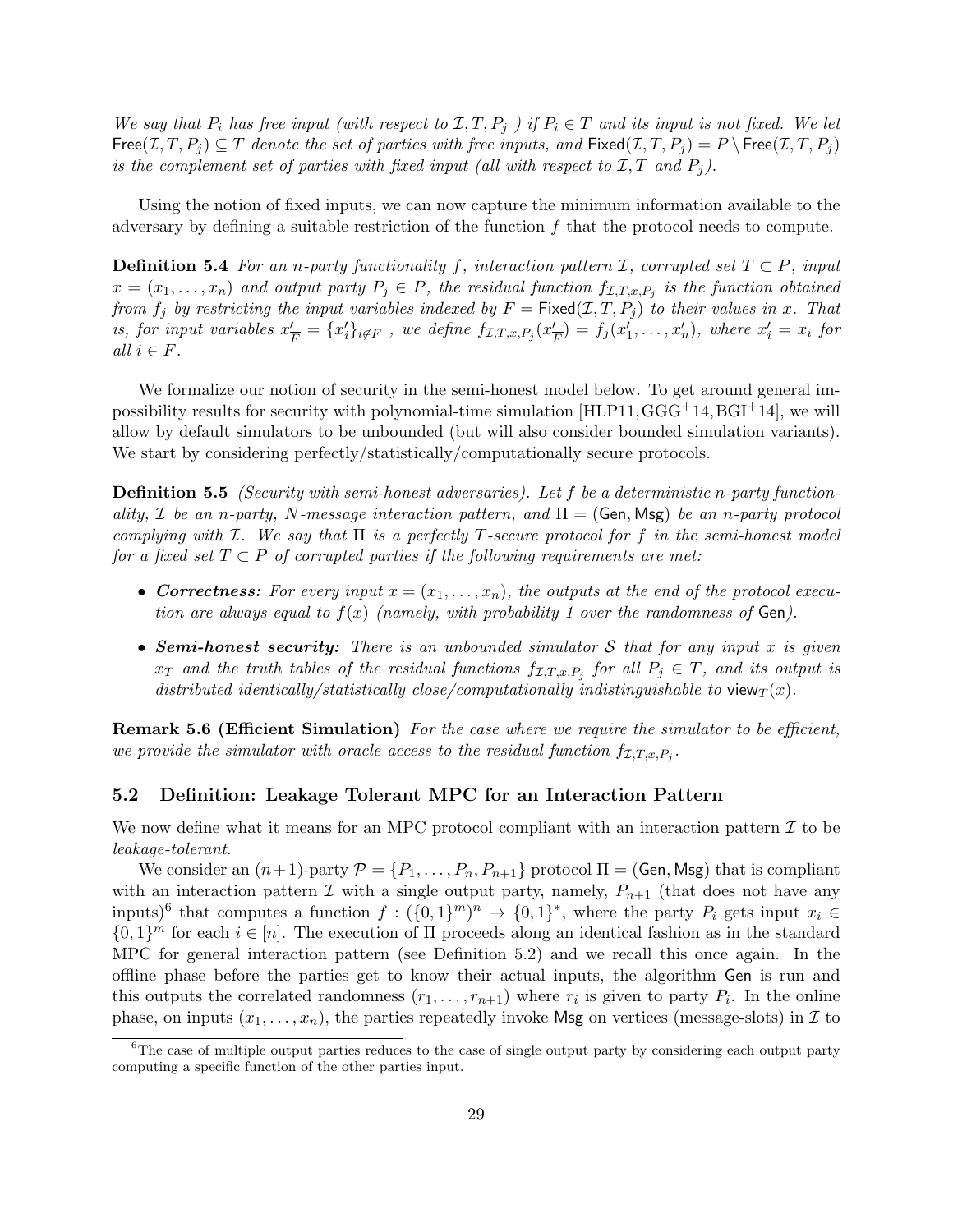compute the message-content they should send. The execution of Π goes over the message slots in a topological order, where each message is sent after all messages on which it depends have been received. Once all messages are sent, the output party  $P_{n+1}$  computes the output.

Let us say that at the end of a protocol  $\Pi$ , the party  $P_i$ 's view view<sub>i</sub> is from a domain  $\mathcal{V}_i$ . Recall that view<sub>i</sub> includes the correlated randomness output by Gen, party  $P_i$ 's input  $x_i$  as well as the messages that it has received during the execution of the protocol. Let us denote  $\Pi(x)$  as the joint distribution of the views of every party during the execution of the protocol. We are interested in adversaries that statically corrupt  $t \leq n$  of the parties, obtaining their entire states, and also obtain some leakage on the states of the other uncorrupted parties. More formally, we represent the view of such adversaries as families of functions of the form  $\mathcal{G}_{t,\mu} = \{g_{T,\vec{\tau}} : T \subseteq [n],$  $|T| \leq t, \tau_i : \mathcal{V}_i \to \{0,1\}^{\mu}\};$  where  $g_{T,\overrightarrow{\tau}}(\Pi(x))$  outputs  $view_i$  for every  $i \in T$ , and  $\tau_i(view_i)$  for  $i \notin T$ , when the protocol  $\Pi$  is run with input  $x$  – we refer to such a function as a  $(T, \mu)$ -leakage function. Informally, we assume that the algorithm Gen runs in a leak-free manner and from then on, the honest party's entire secret state is subject to leakage.

Definition 5.7 (Leakage Tolerance against Semi-Honest Adversaries) Let f be a deterministic n-party functionality, I be an n-party, N-message interaction pattern, and  $\Pi = (Gen, Msg)$  be an n-party protocol complying with I. We say that  $\Pi$  is a  $(T, \mu)$ –leakage tolerant protocol for f in the semi-honest model for a set  $T \subseteq \mathcal{P}$  if it satisfies the following properties:

- Correctness: The protocol  $\Pi$  computes  $f(x)$  correctly for any input  $x = (x_1, \ldots, x_n)$ .
- Leakage Tolerance: For any  $(T, \mu)$ -leakage function  $g_{T, \overrightarrow{\tau}}$ , there is an unbounded simulator S satisfying the following.
	- For any input  $x = (x_1, \ldots, x_n)$ , the simulator S is given the inputs of the corrupted parties  $x_T$  and the truth tables of the residual functions  $f_{\mathcal{I},T,x,P_j}$  for all  $P_j \in T$  as input. It is allowed a single query to an oracle  $\mathcal{O}[x_{\overline{T}}]$ , which takes as input a tuple of functions  $(\sigma_i)_{i \in \overline{T}}$ , where each function is of the form  $\sigma_i : \{0,1\}^m \to \{0,1\}^\mu$ , and outputs  $(\sigma_i(x_i))_{i \in \overline{T}}$ .
	- We require that:

$$
g_{T,\overrightarrow{\tau}}(\Pi(x)) \approx \mathcal{S}^{\mathcal{O}[x_{\overrightarrow{T}}]}(f_{\mathcal{I},T,x,P_j},x_T)
$$

where  $\approx$  might indicate identical/statistically close/computationally indistinguishable.

We say that  $\Pi$  is a  $(t, \mu)$ -leakage tolerant protocol for f if it is  $(T, \mu)$ -leakage tolerant for all  $T \subseteq \mathcal{P}$ and  $|T| \leq t$ .

#### <span id="page-29-0"></span>5.3 Construction

In this subsection, we give a construction of a leakage-tolerant semi-honest MPC for any interaction pattern  $I$ . Specifically, we give a reduction from a leakage-tolerant semi-honest MPC for any interaction pattern  $\mathcal I$  to constructing a (possible leakage intolerant) MPC protocol for the star interaction pattern. The construction we give is the same as the one given in  $[HIJ^+16]$  with the only change being that we use our strong local leakage-resilient scheme instead of any secret sharing scheme.

Before we describe the construction, we introduce the following notation. For a function  $f$ :  $({0,1})^m$ <sup>n</sup>  $\rightarrow$   ${0,1}^*$ , we denote by  $f^{bit}: {0,1}^{mn} \rightarrow {0,1}^*$  the function that takes mn bits as inputs, groups them together in order into n strings of length  $m$  each, and applies  $f$  on them.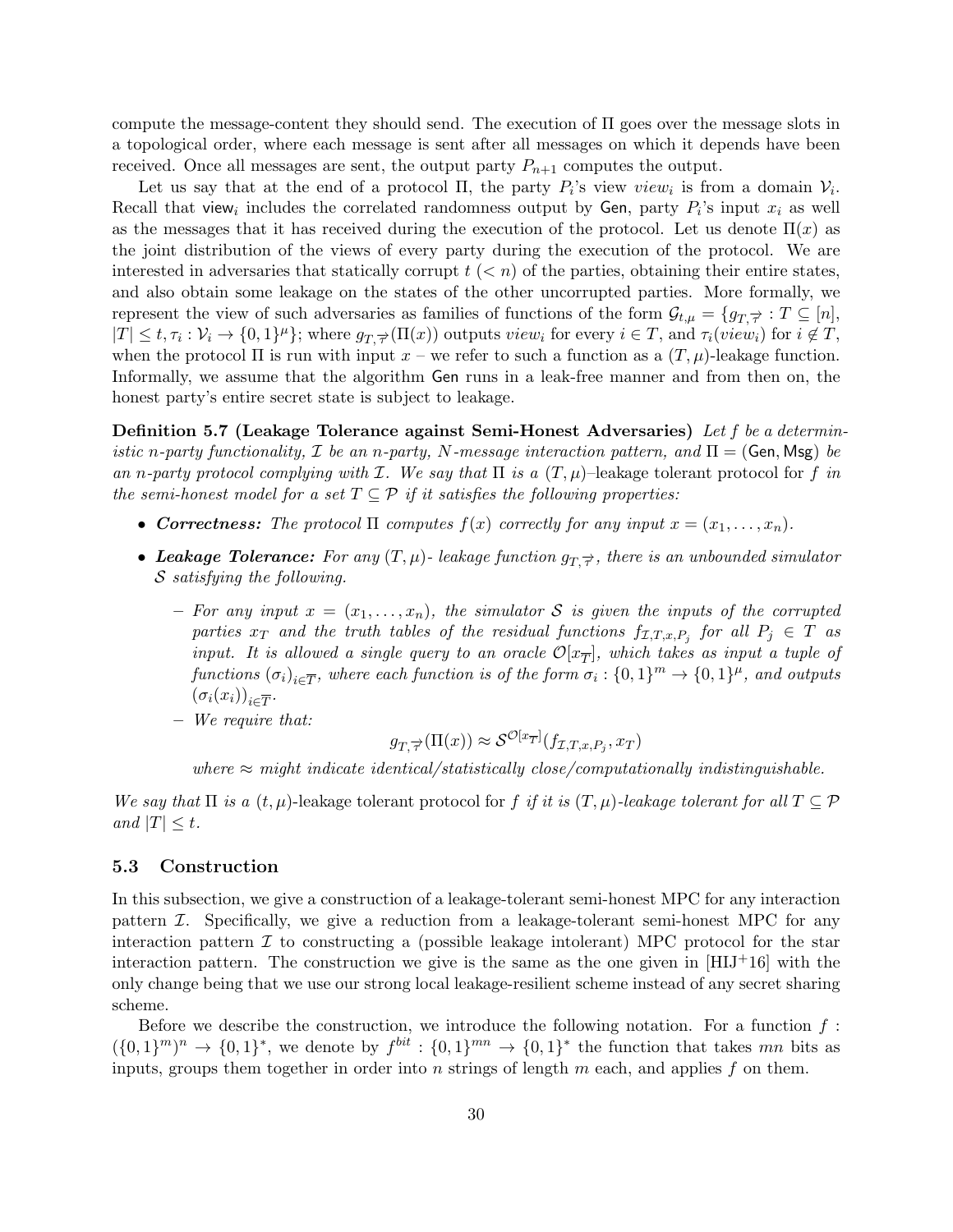Building Blocks. The construction uses the following building blocks:

- A star compliant, semi-honest protocol  $\Pi^* = (\mathsf{Gen}^*, \mathsf{Msg}^*, \mathsf{Eval}^*)$  that securely (either perfect/statistical/computational) computes the function  $f^{bit}$ . Here, Msg<sup>\*</sup> denotes the next message function of the parties  $P_1, \ldots, P_{mn}$  and Eval<sup>\*</sup> is the function computed by the evaluator (or in other words, party  $P_{mn+1}$ ).
- A  $(n+1, n+1, 0, 0)$  threshold secret sharing scheme (LRShare, LRRec) that is  $\varepsilon$ -strong leakage resilient for some negligible  $\varepsilon$  against the function family  $\mathcal{H}_{n-1,n,\mu}$  (where H function class is defined in Section [3.2\)](#page-16-0).

**Construction.** Let  $f: (\{0,1\}^m)^n \to \{0,1\}^*$  be a *n*-party functionality that depends on all its inputs and I be an interaction pattern with a single sink. Let  $\mathcal{P} = \{P_1, \ldots, P_{n+1}\}$  be the set of parties with  $P_{n+1}$  being the evaluator who does not have any inputs. We give the construction of an  $\mathcal I$  compliant protocol in Figure [4.](#page-31-0)

<span id="page-30-0"></span>**Theorem 5.8** If  $\Pi^*$  computes  $f^{bit}$  with statistical/computational security and (LRShare, LRRec) is an  $\varepsilon$ -strong leakage resilient secret sharing scheme against  $\mathcal{H}_{n-1,n,\mu}$  for some negligible  $\varepsilon$ , then the construction in Figure [4](#page-31-0) is a semi-honest, *I*-compliant protocol for f that is  $(n, \mu)$ -leakage tolerant with statistical/computational security. Furthermore, if each party uses R bits of correlated randomness and sends M bits in the protocol  $\Pi^*$ , then each party in the protocol in Figure [4](#page-31-0) uses  $O(m(R + n^2M + n\mu))$  bits of correlated randomness and sends  $O((n^2M + n\mu)m)$  bits.

Proof The correctness of the protocol follows directly from the correctness of (LRShare, LRRec) and that of  $\Pi^*$ . We now argue leakage tolerance.

**Leakage Tolerance.** In case that  $T = [n]$  i.e., the output party  $P_{n+1}$  is only honest party, the definition is trivially satisfied and hence in the rest of this section, we assume that  $T \neq [n]$ . To prove leakage tolerance of the protocol, we need to show that for every  $(T, \mu)$ -leakage function  $g_{T, \vec{\tau}},$ there exists a simulator  $\mathcal S$  such that,

$$
g_{T,\overrightarrow{\tau}}(\Pi(x)) \approx \mathcal{S}^{\mathcal{O}[x_{\overrightarrow{T}}]}(f_{\mathcal{I},T,x,P_{n+1}},x_T)
$$

Depending on whether  $\Pi^*$  has statistical/computational security, we get  $\approx$  to either be statistically or computationally close.

**Description of Simulator.** Let  $T \subset [n+1]$  be the set of corrupted parties and let H be the set of honest parties i.e.,  $H = [n+1] \setminus T$ . Partition T as  $T_{fixed}$  and  $T_{free}$  where  $T_{fixed} = T \cap$  Fixed( $\mathcal{I}$ ,  $T, P_{n+1}$  and  $T_{free} = T \setminus T_{fixed}$ . Let  $H^* = T_{fixed} \cup H$  and  $T^* = [n+1] \setminus H^*$ . The simulator S does the following:

• It runs the simulator  $S^*$  for the star compliant protocol  $\Pi^*$  for computing  $f^{bit}$ . To be more precise, S runs S<sup>\*</sup> by specifying  $\widehat{T} = \{(i-1)m + \ell : i \in T^*, \ell \in [m]\} \cup \{mn+1\}$  as the set of corrupted parties and gives each bit of the string  $x_T^*$  as the corresponding corrupted parties' input. It sets the residual function to be given as input to  $S^*$  as  $f_{\mathcal{I},T,x,P_{n+1}}$ . Notice that by definition, the residual function  $f_{\mathcal{I},T,x,P_{n+1}}$  fixes the inputs  $x_{H^*}$  and leaves  $x_{T^*}$  as free.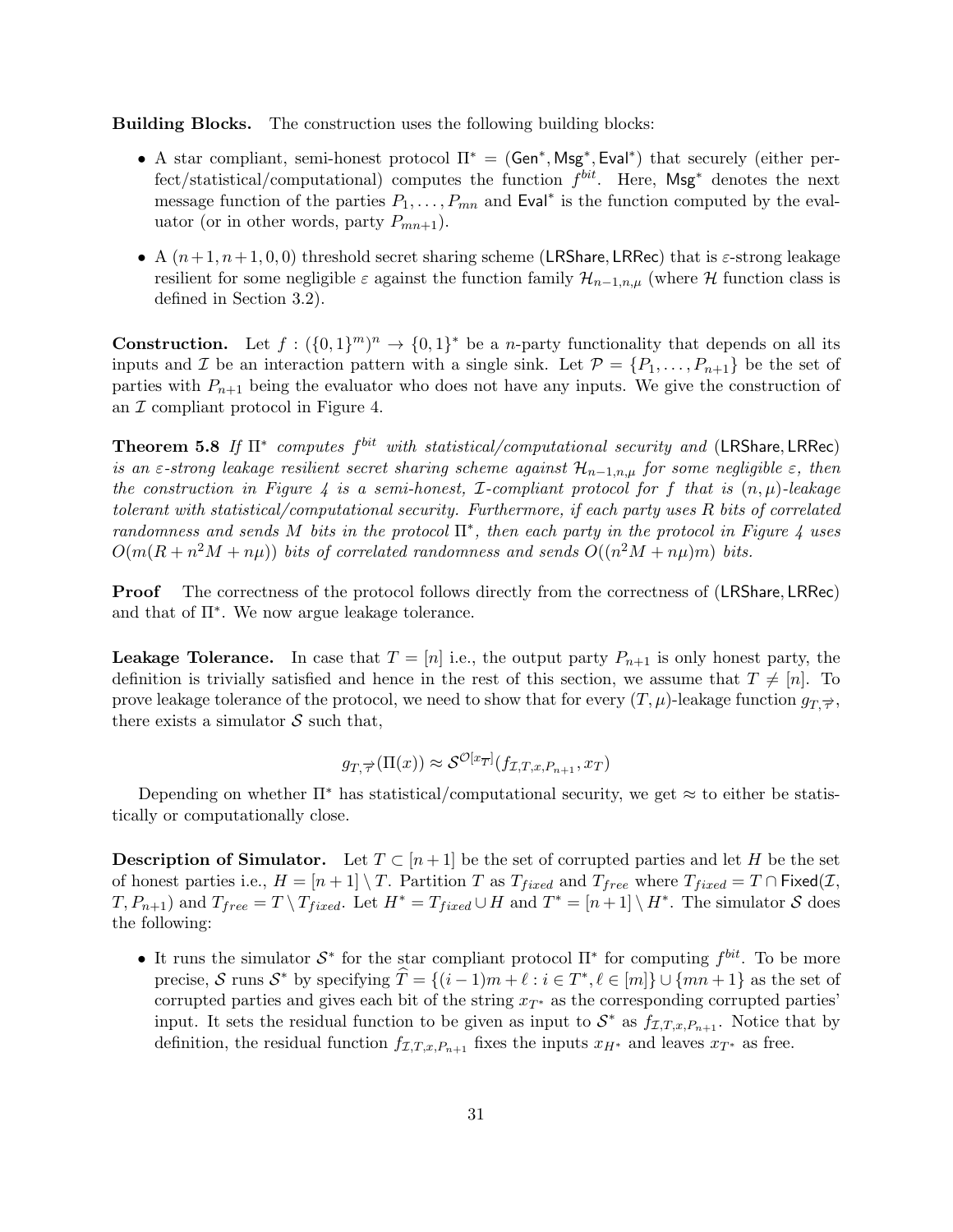Gen : To generate the correlated randomness, do:

- 1. Run Gen<sup>\*</sup> to obtain the correlated randomness  $(r_1, \ldots, r_{mn+1})$ .
- 2. For each  $i \in [mn]$  and  $\sigma \in \{0,1\}$ , compute  $m_i^{\sigma} := \mathsf{Msg}^*(\sigma, r_i)$ .
- 3. For each  $i \in [mn]$  and  $\sigma \in \{0,1\}$ , compute  $(m^{\sigma}_{i,1}, \ldots, m^{\sigma}_{i,n+1}) \leftarrow \textsf{LRShare}(m^{\sigma}_{i}).$
- 4. Choose random permutation strings  $b_1, \ldots, b_n \leftarrow \{0, 1\}^m$ , one for each party  $P_i$ ,  $i \leq n$ .
- 5. Let  $c = b_1 \circ b_2 \circ \ldots \circ b_n$ . For each  $i \in [mn]$ , let  $c_i$  denote the *i*-th bit of c.
- 6. For each  $j \in [n]$ , the correlated randomness for party j is  $(\{m_{i,j}^{c_i}, m_{i,j}^{1-c_i}\}_{i \in [mn]}, b_j)$ . The correlated randomness of the evaluator  $P_{n+1}$  is  $(r_{mn+1}, \{m_{i,n+1}^{c_i}, m_{i,n+1}^{1-c_i}\}_{i \in [mn]})$

### Msg : On input  $x_j \in \{0,1\}^m$  and the correlated randomness, party  $P_j$  does the following:

- 1. Parses the correlated randomness as  $(\{M_{i,j}^0, M_{i,j}^1\}_{i \in [mn], \sigma \in \{0,1\}}, b_j)$ .
- 2. Computes  $s_j = x_j \oplus b_j$  and sends  $s_j$  on every path to the evaluator in  $\mathcal{I}$ .
- 3. Then, for every  $P_k$  such that some path from  $P_k$  to the evaluator goes through  $P_j$ , party  $P_j$  waits until it receives the string  $s_k$  and then sends  $\{M^{s_{k,\ell}}_{(k-1)m+\ell,j}\}_{\ell \in [m]}$  =  $\{m_{(k-1)m+\ell,j}^{x_{k,\ell}}\}_{\ell \in [m]}$  on every path to the evaluator.
- 4. For every  $P_k$  such that no path from  $P_k$  to the evaluator goes through  $P_j$ , party  $P_j$ sends both shares  $\{M_{(k-1)m+\ell,j}^0, M_{(k-1)m+\ell,j}^1\}_{\ell \in [m]}$  on every path to the evaluator.
- 5. In addition,  $P_i$  forwards every message that it receives from other parties on some I-path to the evaluator.
- Eval: The evaluator uses its correlated randomness to reconstruct  $M_{(\mu)}^{s_{k,\ell}}$ <sup>-sk,ℓ</sup> for every  $k \in [n]$ and  $\ell \in [m]$ . It then uses the function Eval<sup>\*</sup> on these reconstructed values to learn the output.

<span id="page-31-0"></span>**Figure 4:** A I compliant protocol computing f. The construction is same as the one in  $[HIJ^+16]$ except that we use our leakage resilient secret sharing.

- The output of  $S^*$  is the set of correlated randomness for the corrupted parties, namely,  ${r_{(i-1)m+\ell}}_{\ell \in [m]}$  for each  $i \in T^*$  and the set of honest party messages  ${m_{(i-1)m+\ell}}_{\ell \in [m]}$  for each  $i \in H^*$ .
- S uses the correlated randomness  $\{r_{(i-1)m+\ell}\}_{\ell \in [m]}$  to generate the messages for the corrupted parties. Specifically, for each  $i \in T^*$  and  $\ell \in [m]$ , S computes  $m_{(i-1)m+\ell}^{\sigma} = \mathsf{Msg}^*(\sigma, r_{(i-1)m+\ell})$ for  $\sigma \in \{0,1\}$ .
- For every party  $i \in H^*$ , S sets both  $(m_{(i-1)m+\ell}^0, m_{(i-1)m+\ell}^1)$  to be equal to  $\{m_{(i-1)m+\ell}\}_{\ell \in [m]}$ obtained from  $S^*$ .
- For each  $i \in [mn]$  and  $\sigma \in \{0,1\}$ , S computes  $(m^{\sigma}_{i,1}, \ldots, m^{\sigma}_{i,n+1}) \leftarrow \textsf{LRShare}(m^{\sigma}_{i}).$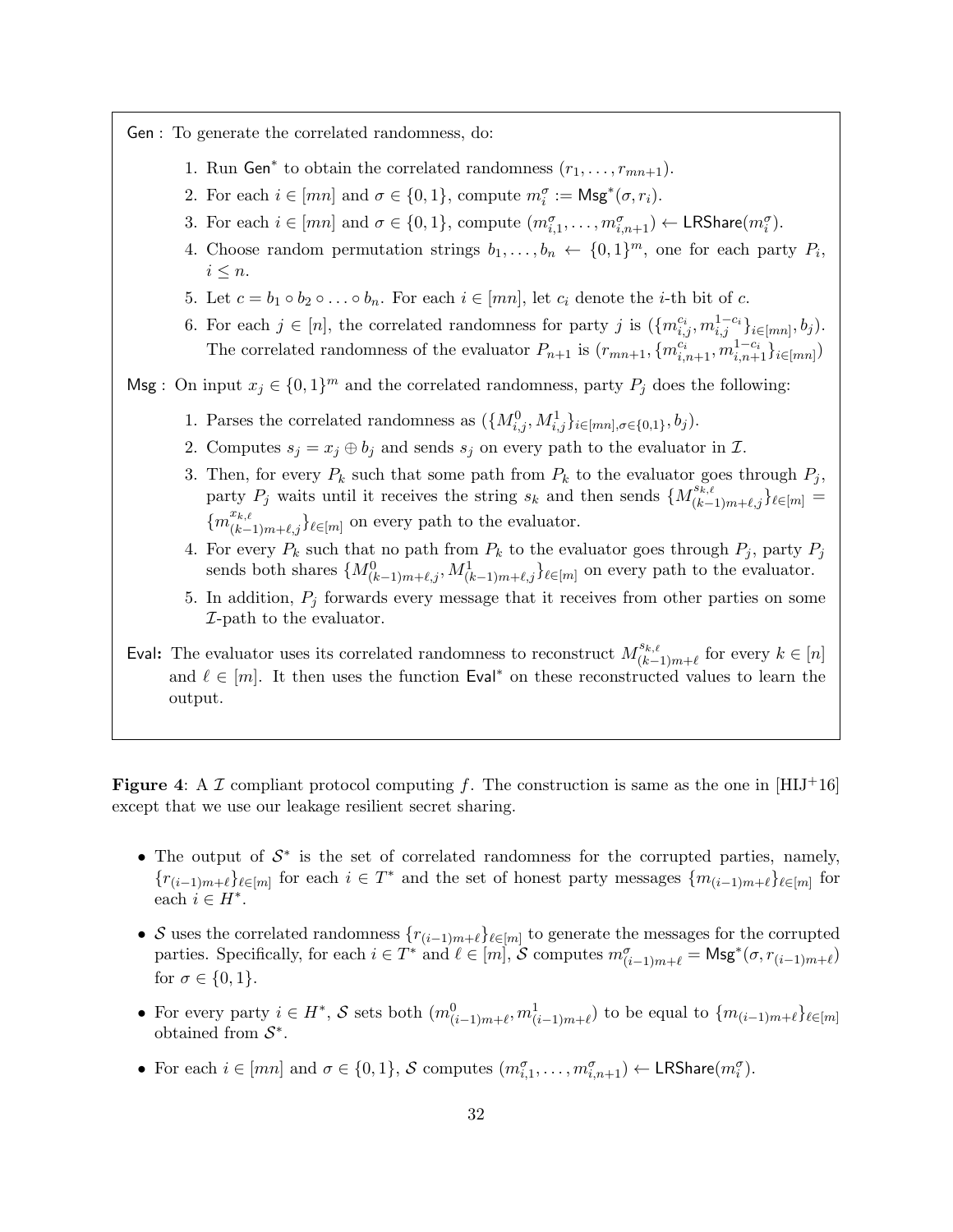- For each  $i \in T \setminus \{n+1\}$ , S chooses random permutation strings  $b'_i \stackrel{\$}{\leftarrow} \{0,1\}^m$ . For every honest party  $i \in H$ ,  $S$  sets  $b'_i = 0^m$ .
- Let  $c = b'_1 \circ b'_2 \circ \ldots \circ b'_n$ . For each  $i \in [mn]$ , let  $c_i$  denote the *i*-th bit of  $c$ .
- For each  $j \in T$ , S sets the correlated randomness for party  $P_j$  for some  $j \leq n$  as  $R_j = (\{m_{i,j}^{c_i}\},\})$  $m_{i,j}^{1-c_i}\}_{i\in[mn],\sigma\in\{0,1\},\,b'_j$ ). If  $P_{n+1}\in\mathcal{T}$ , it sets the evaluator's correlated randomness to be  $(r_{mn+1}, \{m_{i,n+1}^{c_i}, m_{i,n+1}^{1-c_i}\}_{i \in [mn]})$ .
- S generates the protocol messages as follows. Let the interaction pattern  $\mathcal I$  be specified by  $([N], D, L: V \to \mathcal{P} \times (\mathcal{P} \cup Out)).$  For each k in 1 to N, S does the following:
	- Let  $L(k) = (P_{r_1}, P_{r_2}).$
	- If  $P_{r_1} \in T$  (or in other words, it is corrupted) then, S uses the input of the party  $P_{r_1}$ denoted by  $x_{r_1}$  and the correlated randomness  $R_{r_1}$  to generate the protocol message honestly.
	- If  $P_{r_1}$  ∈ H, then S chooses a random string  $s_{r_1}$  ←  $\{0,1\}^m$  (or reuses  $s_{r_1}$  if it has been picked before). S sends the party  $P_{r_1}$ 's masked input as  $s_{r_1}$  and sends the rest of the messages (i.e., forwarding the appropriate set of shares) exactly as in the protocol.
- For every  $k \in H$ , let msg<sub>k</sub> be the set of messages that  $P_k$  has received during the execution of the protocol. S defines the leakage function  $\sigma_k$  to be queried to the oracle  $\mathcal O$  as follows.  $\sigma_k$ has the messages msg<sub>k</sub>, the set of shares shares<sub>k</sub> =  $\{m_{i,k}^{c_i}, m_{i,k}^{1-c_i}\}_{i \in [mn], \sigma \in \{0,1\}}$  and the string  $s_k$  hardwired and on input  $x_k$ , computes  $b_k := x_k \oplus s_k$  and outputs  $\tau_k(\text{msg}_k, \text{shares}_k, x_k, b_k)$ .
- S outputs the protocol messages sent to and by the corrupted parties and  $\{(R_i, x_i)\}_{i\in\mathcal{I}}$  in the clear and for all  $i \in H$ , it outputs  $\sigma_i(x_i)$ .

We now argue that the output of the simulator is statistically/computationally close to the output of  $g_{T,\vec{\tau}}(\Pi(x))$ . We show this via a hybrid argument.

 $Hyb<sub>1</sub>$ : In this hybrid, we make the following change with respect to  $g<sub>T</sub>$ ,  $\neq$  ( $\Pi(x)$ ). For each  $i \in H^*$ and  $\ell \in [m]$ , we generate the shares  $\{m_{(i-1)m+\ell,j}^{\sigma}\}_{j\in[n+1],\sigma\in\{0,1\}}$  which is part of the correlated randomness as a leakage resilient secret sharing of the secret  $m_{i}^{x_{i,\ell}}$  $\{u_{i,\ell}\}_{(\ell-1)\ell+m}$  for both  $\sigma \in \{0, 1\}$ . That is, both set of shares correspond to the secret sharing of the same secret, namely,  $m_{i,j}^{x_{i,\ell}}$  $\frac{x_{i,\ell}}{(i-1)\ell+m}$ . Notice that by definition of  $H^*$ , it follows that for every  $i \in H^*$ , there exists at least one party  $P_j$  (for some  $j \leq n$ ) that does not reveal the share  $m_{(i-1)\ell+m,j}^{1-x_{i,\ell}}$  for each  $\ell \in [m]$  and hence, intuitively, it should follow from the local leakage resilience property of our secret sharing scheme that  $Hy_{\mathbf{b}_1} \approx_s g_{T,\vec{\tau}}(\Pi(x))$ . However, the proof of this claim is involved and we in fact, require the underlying leakage resilient secret sharing to be strong. We now give the details.

**Lemma 5.9** If (LRShare, LRRec) is an  $\varepsilon$ -strong leakage resilient secret sharing scheme, then Hyb<sub>1</sub>  $\approx$ <sub>nms</sub>  $g_{T,\overrightarrow{\tau}}(\Pi(x)).$ 

**Proof** We prove this lemma by defining a sequence of sub-hybrids.

Let  $\Gamma$  be the set  $\{(i, \ell) : i \in H^*, \ell \in [m]\}.$  Let  $\prec$  be a total ordering on the set  $\Gamma$ . For every element  $\gamma \in \Gamma$ , we define a hybrid distribution  $H_y$ , where the correlated randomness is generated as follows: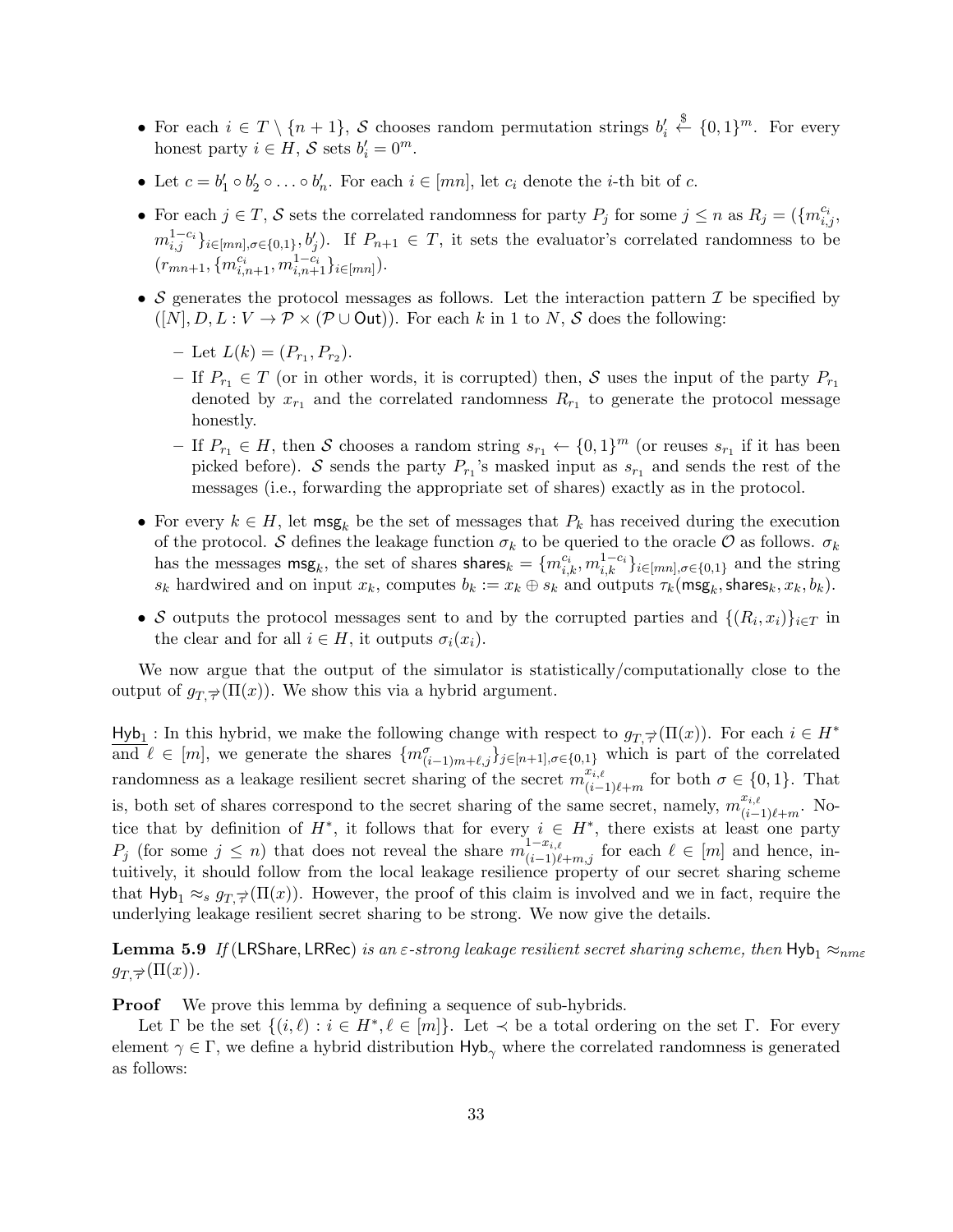- Run Gen<sup>\*</sup> to obtain the correlated randomness  $(r_1, \ldots, r_{mn})$ .
- For each  $i \in [mn]$  and  $\sigma \in \{0,1\}$ , compute  $m_i^{\sigma} := \mathsf{Msg}^*(\sigma, r_i)$ .
- For each  $i \in H^*$  and  $\ell \in [m]$ , if  $(i, \ell) \prec \gamma$ , reset  $m_{(i-1)m+\ell}^{\sigma} := \mathsf{Msg}^*(x_{i,\ell}, r_{(i-1)\ell+m})$  for both  $\sigma = \{0, 1\}.$
- For each  $i \in [mn]$  and  $\sigma \in \{0,1\}$ , compute  $(m^{\sigma}_{i,1}, \ldots, m^{\sigma}_{i,n+1}) \leftarrow \textsf{LRShare}(m^{\sigma}_{i}).$
- Choose random permutation strings  $b_1, \ldots, b_n \leftarrow \{0, 1\}^m$ , one for each party  $P_i, i \leq n$ .
- Let  $c = b_1 \circ b_2 \circ \ldots \circ b_n$ . For each  $i \in [mn]$ , let  $c_i$  denote the *i*-th bit of  $c$ .
- <span id="page-33-0"></span>• For each  $j \in [n]$ , the correlated randomness for party j is  $(\{m_{i,j}^{c_i}, m_{i,j}^{1-c_i}\}_{i \in [mn]}, b_j)$ . The correlated randomness of the evaluator  $P_{n+1}$  is  $\{m_{i,n+1}^{c_i}, m_{i,n+1}^{1-c_i}\}_{i \in [mn]}$

The protocol is then run exactly as in Figure [4](#page-31-0) with the above generated correlated randomness. We denote the joint distribution of the views of all the parties where the correlated randomness is generated as above using  $\Pi_{\gamma}(x)$ . The output of  $Hy_{\gamma}$  is  $g_{T,\overrightarrow{\tau}}(\Pi_{\gamma}(x))$ .

Let  $\gamma_{first}$  be the first element as per the ordering  $\prec$ . We note that Hyb<sub> $\gamma_{first}$ </sub> is distributed identically to  $g_{T,\overrightarrow{r}}(\Pi(x))$ . We now prove the following claim:

**Claim 5.10** For any  $\gamma, \gamma' \in \Gamma$  where  $\gamma'$  is the successor of  $\gamma$  as per the ordering  $\prec$ , we have that  $\mathsf{Hyb}_{\gamma} \approx_{\varepsilon} \mathsf{Hyb}_{\gamma'}$ .

**Proof** Assume for the sake of contradiction that the statistical distance between  $Hyb_{\gamma}$  and  $Hyb_{\gamma'}$ is greater than  $\varepsilon$ . We will use this to contradict the security of the strong leakage resilience of (LRShare, LRRec). Let  $\gamma = (i^*, \ell^*)$ . We first define the concept of friend parties.

**Definition 5.11 (Friend Party)** We define a party  $P_j$  to be a friend of  $P_i$  for an  $i \in H^*$  as follows:

- If  $i \in H$ , then  $P_i = P_i$ .
- Else, if  $i \in H^* \setminus H$ , then  $P_j \in H$  is a friend of  $P_i$  such that there is a directed path in  $\mathcal{I}$ starting with some message sent by  $P_i$ , ending with some message received by the evaluator  $P_{n+1}$ , and containing at least one message sent by the party  $P_i$ .

Intuitively, the friend party of  $P_{i^*}$  will not reveal its share  $m_{(i^*-1)\ell^*}^{1-x_{i^*,\ell^*}}$  $\sum_{i=-1}^{1-x_{i^*},\ell^*}$  and we can make use of this to argue indistinguishability between  $Hyb_{\gamma}$  and  $Hyb_{\gamma'}$ . We formalize this intuition by giving a reduction to the strong leakage resilience property of the secret sharing scheme. The reduction proceeds as follows:

- 1. Let  $P_{j^*}$  be the friend of  $P_{i^*}$  (which by definition exists for each  $i^* \in H^*$ ).
- 2. Let Send<sub>j\*</sub> be the set of parties in  $\{P_1, \ldots, P_n\}$  such that they send both shares corresponding to the  $\ell^*$ -th bit of the input of party  $P_{i^*}$  during the execution of the protocol. We note that  $|\mathsf{Send}_{j^*}| \leq n-1$ , since  $\mathsf{Send}_{j^*}$  does not include  $i^*$ .
- 3. Run Gen<sup>\*</sup> to obtain the correlated randomness  $(r_1, \ldots, r_{mn})$ .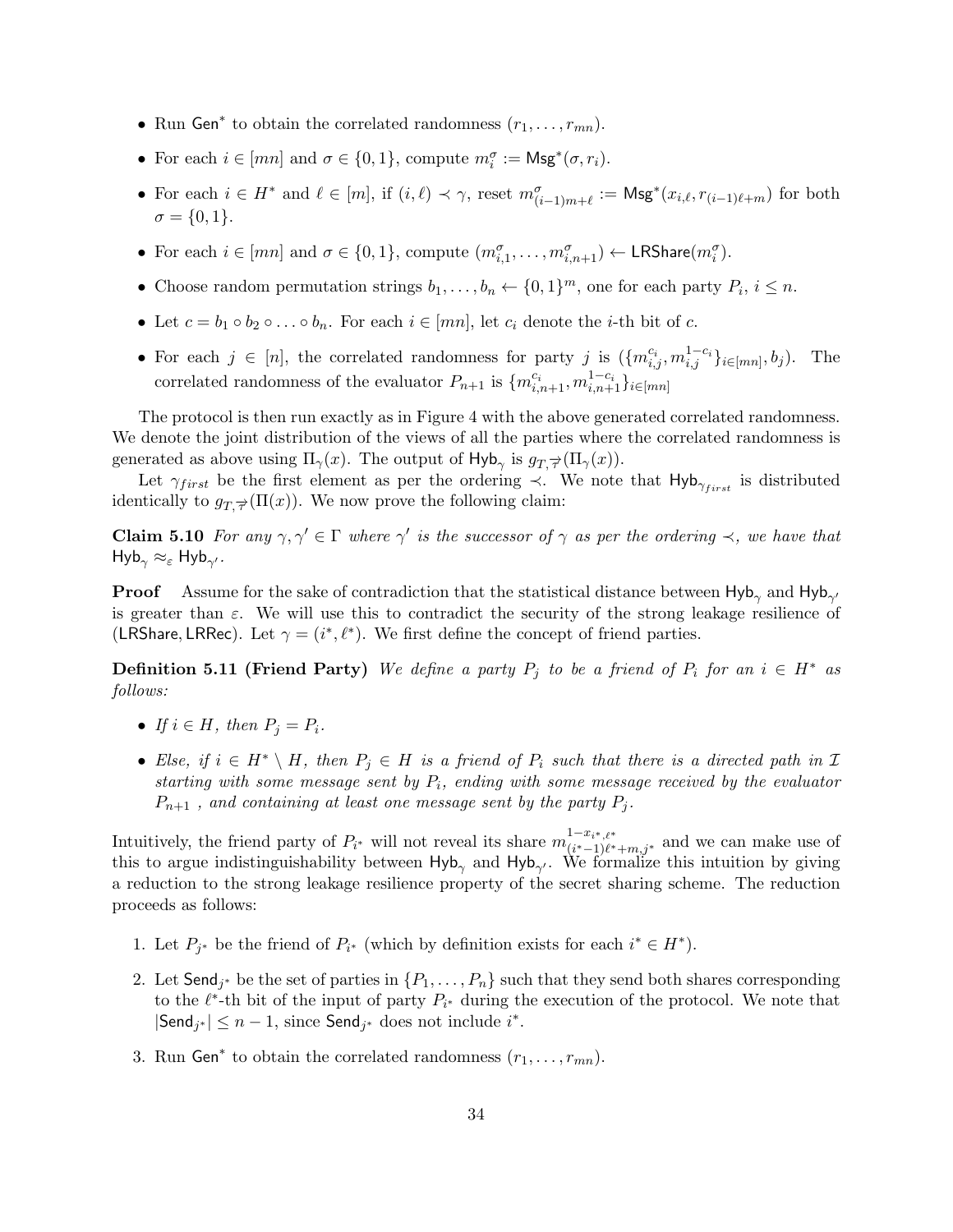- 4. For each  $i \in [mn]$  and  $\sigma \in \{0,1\}$ , compute  $m_i^{\sigma} := \mathsf{Msg}^*(\sigma, r_i)$ .
- 5. For each  $i \in H^*$  and  $\ell \in [m]$ , if  $(i, \ell) \prec \gamma$ , reset  $m_{(i-1)m+\ell}^{\sigma} := \mathsf{Msg}^*(x_{i,\ell}, r_{(i-1)\ell+m})$  for both  $\sigma = \{0, 1\}.$
- 6. For each  $i \in [mn]$  and  $\sigma \in \{0,1\}$ , compute  $(m^{\sigma}_{i,1}, \ldots, m^{\sigma}_{i,n+1}) \leftarrow \textsf{LRShare}(m^{\sigma}_{i}).$
- 7. Reset for each  $j \in [n]$ ,  $m_{(i^* 1)m}^{1 x_{i^*}, \ell^*}$  $\frac{1-x_i*,\ell^*}{(i^*-1)m+\ell^*,j} = \bot.$
- 8. Interact with the strong leakage resilient challenger. Provide  $(m_0, m_1) = (m_{(i^* 1)}^{x_{i^*}, \ell^*}$  $\overset{x_i, \ell^*}{(i^*-1)m+\ell^*},$  $m_{(i^*-1)m}^{1-x_{i^*,\ell^*}}$  $\{a^{1-x_i*,\ell^*}_{(i^*-1)m+\ell^*}\}$  as the two challenge messages and set  $T = \mathsf{Send}_{j^*}$  and  $T' = [n+1] \setminus \{j^*\}.$ Send  $(m_0, m_1, T, T')$  to the strong leakage resilience challenger. The challenger replies with the set of shares share<sub>k</sub> for each  $k \in \mathsf{Send}_{j^*}$  where this set of shares correspond to a sharing of  $m_0$  or  $m_1$ .
- 9. The reduction generates the permutation strings exactly as per the description of the protocol.
- 10. Using  $\{\text{share}_k\}_{k \in \text{Send}_{i^*}}$ , the set of shares it generated in Step 6, the parties inputs and the permutation strings, the reduction generates all the protocol messages that are sent. We note that this is possible since each party  $j \in [n] \setminus \mathsf{Send}_{j^*}$ , do not make use of missing shares in generating the protocol messages.
- 11. Let  $\text{msg}_{j^*}$  be the set of messages that  $P_{j^*}$  has received during the execution of the protocol. The reduction defines a leakage function  $\sigma_k$  (that has  $\mu$  bits of output) to be sent to the challenger as follows.  $\sigma_{j^*}$  has the following values hardwired:
	- The messages  $\text{msg}_{j^*}$  that  $P_{j^*}$  received during the execution of the protocol.
	- All the shares generated as a part of the correlated randomness given to  $P_{j^*}$  except the share share $j^*$ .
	- The input  $x_{j^*}$  and the permutation string  $b_{j^*}$ .

On input the share share<sub>j\*</sub>, it computes  $\tau_{j^*}$  applied to the secret state of  $P_{j^*}$ .

- 12. It provides this leakage function  $\sigma_{j^*}$  to the challenger and receives the output of the leakage and the shares of the remaining parties in the clear.
- 13. Using the information received from the challenger, the reduction outputs the protocol messages sent to and by the corrupted parties and their private state and for all  $i \in H$ , it outputs the leakage function  $\tau_i$  applied on their secret state.

We note that if the shares correspond to a sharing of  $m_0$  then the output of the reduction is identical to Hyb<sub>γ</sub>. Else, it is identical to Hyb<sub>γ</sub>. This contradicts the strong leakage resilience of the secret sharing. П

By repeated application of Claim [5.10,](#page-33-0) we infer that  $Hyb_{\gamma_{first}} \approx_{(nm-1)\varepsilon} Hy b_{\gamma_{last}}$  where  $\gamma_{last}$  is the last element in  $\Gamma$  as per the ordering  $\prec$ . Note that  $Hy_{\alpha_{ast}} \approx_{\varepsilon} Hy_{\alpha_1}$  via another application of Claim [5.10.](#page-33-0) Thus, we infer that  $Hy_{\mathbf{b}_1} \approx_{nm\varepsilon} g_{T,\vec{\tau}}(\Pi(x))$ . This completes the proof of the lemma.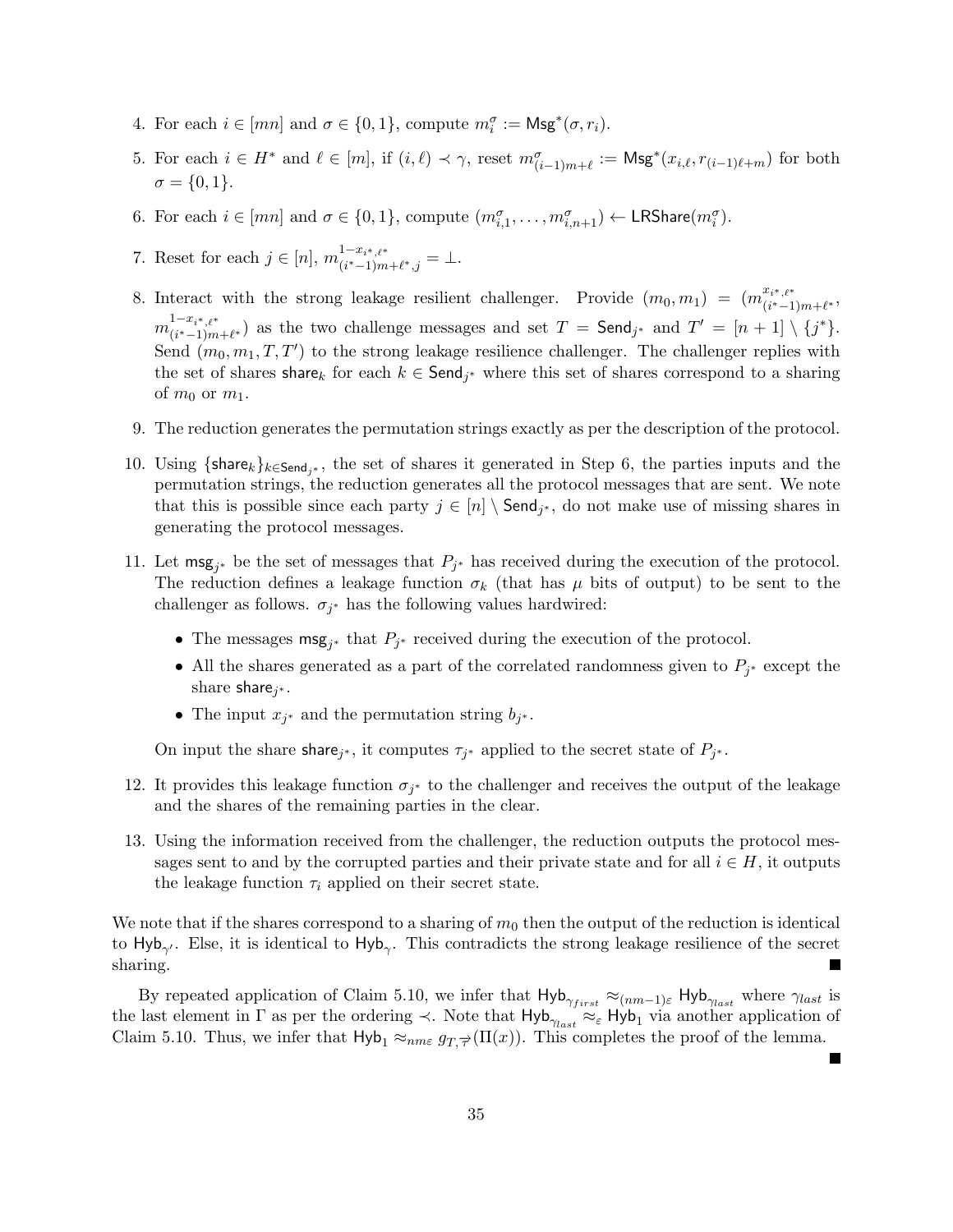$\mathsf{Hyb}_2$ : In this hybrid, for every  $i \in H^*$  and  $\ell \in [m]$ , we set  $m_{(i-1)}^{x_{i,\ell}}$  $\binom{x_i,\ell}{(i-1)\ell+m}$  (used in computing the secret shares) as the output of  $S^*$  on input  $x_{T^*}$  and the residual function  $f_{\mathcal{I},T,x,P_{n+1}}$ . That is, instead of computing  $m_{ij}^{x_{i},\ell}$  $x_{i,\ell}^{x_{i,\ell}}$  using the input bit  $x_{i,\ell}$  and the correlated randomness  $r_{(i-1)\ell+m}$ , we will use the simulator  $S^*$  for the star compliant protocol  $\Pi^*$  to generate this message. Note that it follows from the security of  $\Pi^*$  that  $\mathsf{Hyb}_1$  is statistically/computationally close to  $\mathsf{Hyb}_2$  depending on whether  $\Pi^*$  was statistically/computationally secure.

 $Hyb_3:$  This hybrid is same as the output of the simulator S. Note that the only difference between  $\overline{\text{Hyb}_2}$  and  $\text{Hyb}_3$  is syntactic. In  $\text{Hyb}_2$ , for each  $i \in H$ , we use the actual inputs  $x_i$  for each  $i \in H^*$  to generate the output of  $\tau_i(\mathsf{msg}_i,\mathsf{shares}_i,x_i,b_i)$  whereas in  $\mathsf{Hyb}_3$ , we use  $\sigma_i(x_i)$ . Notice that the output of  $\tau_i(\mathsf{msg}_i,\mathsf{shares}_i,x_i,b_i)$  is the same as the output of  $\sigma_i(x_i)$  in the description of the simulator. Thus, these two hybrids are identically distributed.

This completes the proof of Theorem [5.8.](#page-30-0)

#### <span id="page-35-0"></span>5.4 Instantiation

We will first recall some results for the star interaction pattern.

**Theorem 5.12 (** [\[BGI](#page-37-6)<sup>+</sup>14]) For any function  $f: (\{0,1\}^m)^n \rightarrow \{0,1\}^*$ , there exists a star compliant protocol that computes f with perfect security tolerating upto  $n-1$  corruptions. The communication complexity of the protocol is exponential in nm.

**Theorem 5.13 (** [\[BKR17\]](#page-37-7)) For any function  $f: (\{0,1\}^m)^n \rightarrow \{0,1\}^*$  that is computable in NC<sup>1</sup> and  $m = O(\log n)$ , there exists an efficient, star compliant protocol that computes f with perfect security tolerating a constant number of corruptions. Furthermore, assuming the existence of oneway functions, for any function  $f: (\{0,1\}^m)^n \to \{0,1\}^*$  and  $m = O(\log n)$  that is computable by a circuit, there exists an efficient star compliant protocol that computes f with computational security tolerating a constant number of corruptions.

**Theorem 5.14 (**  $[\text{GGG+14}]$ ) Assuming the existence of indistinguishability obfuscation and oneway functions, for any function  $f: (\{0,1\}^m)^n \to \{0,1\}^*$  that is computable by circuits, there exists an efficient, star compliant protocol that computes f with computational security tolerating upto  $n-1$  corruptions.

Using the known protocols for the star interaction pattern from the works of  $[BGI^+14, BKR17,$  $[BGI^+14, BKR17,$ [GGG](#page-38-4)+14], we obtain the following corollary.

Corollary 5.15 (  $[BGI^+14, BKR17, GGG^+14]$  $[BGI^+14, BKR17, GGG^+14]$  $[BGI^+14, BKR17, GGG^+14]$  $[BGI^+14, BKR17, GGG^+14]$  $[BGI^+14, BKR17, GGG^+14]$  $[BGI^+14, BKR17, GGG^+14]$ ) Let I be a n-party interaction pattern with a single sink and let be  $f: (\{0,1\}^m)^n \to \{0,1\}^*$  be a function which depends on all its inputs. Then,

- There is a statistical *I*-compliant leakage tolerant protocol that securely computes f against upto  $n-1$  passive corruptions. The communication complexity is exponential in  $n, m$ .
- If f is computable by a circuit in  $NC^1$  and  $m = O(\log n)$ , then there exists an efficient I-compliant leakage tolerant protocol that computes f with statistical security upto a constant number of corruptions. Assuming one-way functions, every f that is computable by polynomial-sized circuits has a computationally secure, efficient, I-compliant leakage tolerant protocol upto a constant number of corruptions.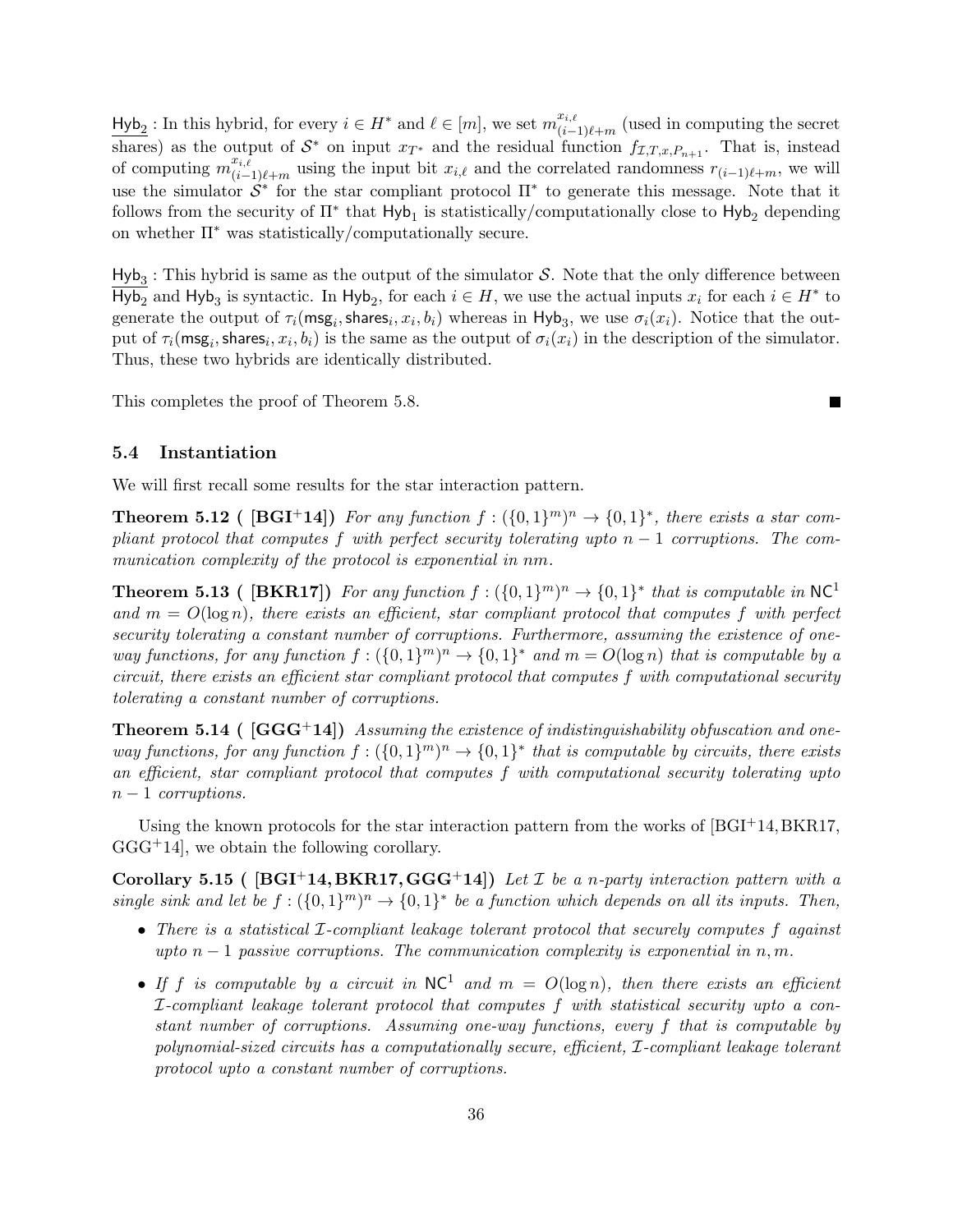• Assuming indistinguishability obfuscation and one-way functions, every function computable by polynomial-sized circuits has a computationally secure, efficient, I-compliant leakage tolerant protocol against upto  $n - 1$  passive corruptions.

### References

- <span id="page-36-3"></span>[ADN+18] Divesh Aggarwal, Ivan Damgard, Jesper Buus Nielsen, Maciej Obremski, Erick Purwanto, Jo ao Ribeiro, and Mark Simkin. Stronger leakage-resilient and non-malleable secret-sharing schemes for general access structures. Cryptology ePrint Archive, Report 2018/1147, 2018. <https://eprint.iacr.org/2018/1147>.
- <span id="page-36-4"></span>[ADW09] Joël Alwen, Yevgeniy Dodis, and Daniel Wichs. Survey: Leakage resilience and the bounded retrieval model. In Kaoru Kurosawa, editor, Information Theoretic Security, 4th International Conference, ICITS 2009, Shizuoka, Japan, December 3-6, 2009. Revised Selected Papers, volume 5973 of Lecture Notes in Computer Science, pages 1–18. Springer, 2009.
- <span id="page-36-0"></span>[AGV09] Adi Akavia, Shafi Goldwasser, and Vinod Vaikuntanathan. Simultaneous hardcore bits and cryptography against memory attacks. In Omer Reingold, editor, TCC 2009: 6th Theory of Cryptography Conference, volume 5444 of Lecture Notes in Computer Science, pages 474–495. Springer, Heidelberg, March 2009.
- <span id="page-36-5"></span>[BCG+11] Nir Bitansky, Ran Canetti, Shafi Goldwasser, Shai Halevi, Yael Tauman Kalai, and Guy N. Rothblum. Program obfuscation with leaky hardware. In Dong Hoon Lee and Xiaoyun Wang, editors, Advances in Cryptology – ASIACRYPT 2011, volume 7073 of Lecture Notes in Computer Science, pages 722–739. Springer, Heidelberg, December 2011.
- <span id="page-36-2"></span>[BCH12] Nir Bitansky, Ran Canetti, and Shai Halevi. Leakage-tolerant interactive protocols. In Ronald Cramer, editor, TCC 2012: 9th Theory of Cryptography Conference, volume 7194 of Lecture Notes in Computer Science, pages 266–284. Springer, Heidelberg, March 2012.
- <span id="page-36-1"></span>[BDIR18] Fabrice Benhamouda, Akshay Degwekar, Yuval Ishai, and Tal Rabin. On the local leakage resilience of linear secret sharing schemes. In Hovav Shacham and Alexandra Boldyreva, editors, Advances in Cryptology – CRYPTO 2018, Part I, volume 10991 of Lecture Notes in Computer Science, pages 531–561. Springer, Heidelberg, August 2018.
- <span id="page-36-6"></span>[BDL14] Nir Bitansky, Dana Dachman-Soled, and Huijia Lin. Leakage-tolerant computation with input-independent preprocessing. In Juan A. Garay and Rosario Gennaro, editors, Advances in Cryptology – CRYPTO 2014, Part II, volume 8617 of Lecture Notes in Computer Science, pages 146–163. Springer, Heidelberg, August 2014.
- <span id="page-36-7"></span>[Bei11] Amos Beimel. Secret-sharing schemes: A survey. In Coding and Cryptology - Third International Workshop, IWCC 2011, Qingdao, China, May 30-June 3, 2011. Proceedings, pages 11–46, 2011.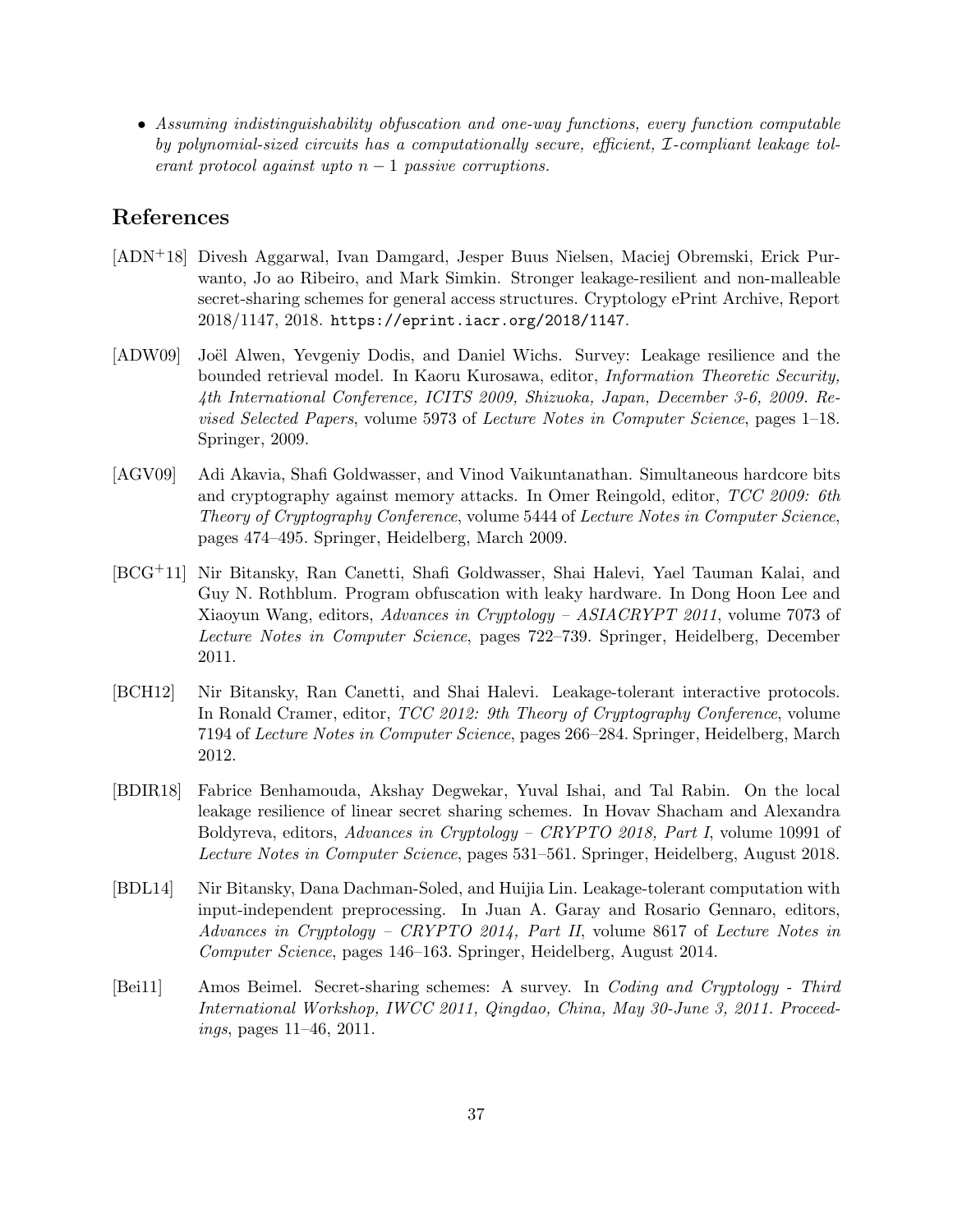- <span id="page-37-6"></span>[BGI+14] Amos Beimel, Ariel Gabizon, Yuval Ishai, Eyal Kushilevitz, Sigurd Meldgaard, and Anat Paskin-Cherniavsky. Non-interactive secure multiparty computation. In Juan A. Garay and Rosario Gennaro, editors, Advances in Cryptology – CRYPTO 2014, Part II, volume 8617 of Lecture Notes in Computer Science, pages 387–404. Springer, Heidelberg, August 2014.
- <span id="page-37-10"></span>[BGJ+13] Elette Boyle, Sanjam Garg, Abhishek Jain, Yael Tauman Kalai, and Amit Sahai. Secure computation against adaptive auxiliary information. In Ran Canetti and Juan A. Garay, editors, Advances in Cryptology – CRYPTO 2013, Part I, volume 8042 of Lecture Notes in Computer Science, pages 316–334. Springer, Heidelberg, August 2013.
- <span id="page-37-9"></span>[BGJK12] Elette Boyle, Shafi Goldwasser, Abhishek Jain, and Yael Tauman Kalai. Multiparty computation secure against continual memory leakage. In Howard J. Karloff and Toniann Pitassi, editors, 44th Annual ACM Symposium on Theory of Computing, pages 1235–1254. ACM Press, May 2012.
- <span id="page-37-8"></span>[BGK14] Elette Boyle, Shafi Goldwasser, and Yael Tauman Kalai. Leakage-resilient coin tossing. Distributed Computing, 27(3):147–164, 2014.
- <span id="page-37-1"></span>[BGW88] Michael Ben-Or, Shafi Goldwasser, and Avi Wigderson. Completeness theorems for non-cryptographic fault-tolerant distributed computation (extended abstract). In Proceedings of the 20th Annual ACM Symposium on Theory of Computing, May 2-4, 1988, Chicago, Illinois, USA, pages 1–10, 1988.
- <span id="page-37-7"></span>[BKR17] Fabrice Benhamouda, Hugo Krawczyk, and Tal Rabin. Robust non-interactive multiparty computation against constant-size collusion. In Jonathan Katz and Hovav Shacham, editors, Advances in Cryptology – CRYPTO 2017, Part I, volume 10401 of Lecture Notes in Computer Science, pages 391–419. Springer, Heidelberg, August 2017.
- <span id="page-37-0"></span>[Bla79] G. R. Blakley. Safeguarding cryptographic keys. Proceedings of AFIPS 1979 National Computer Conference, 48:313–317, 1979.
- <span id="page-37-4"></span>[BS19] Saikrishna Badrinarayanan and Akshayaram Srinivasan. Revisiting non-malleable secret sharing. In Advances in Cryptology - EUROCRYPT 2019 - 38th Annual International Conference on the Theory and Applications of Cryptographic Techniques, Darmstadt, Germany, May 19-23, 2019, Proceedings, Part I, pages 593–622, 2019.
- <span id="page-37-2"></span>[CCD88] David Chaum, Claude Crepeau, and Ivan Damgaard. Multiparty unconditionally secure protocols (extended abstract). In Proceedings of the 20th Annual ACM Symposium on Theory of Computing, May 2-4, 1988, Chicago, Illinois, USA, pages 11–19. ACM, 1988.
- <span id="page-37-5"></span>[CG88] Benny Chor and Oded Goldreich. Unbiased bits from sources of weak randomness and probabilistic communication complexity. SIAM J. Comput., 17(2):230–261, 1988.
- <span id="page-37-3"></span>[DDFY94] Alfredo De Santis, Yvo Desmedt, Yair Frankel, and Moti Yung. How to share a function securely. In 26th Annual ACM Symposium on Theory of Computing, pages 522–533. ACM Press, May 1994.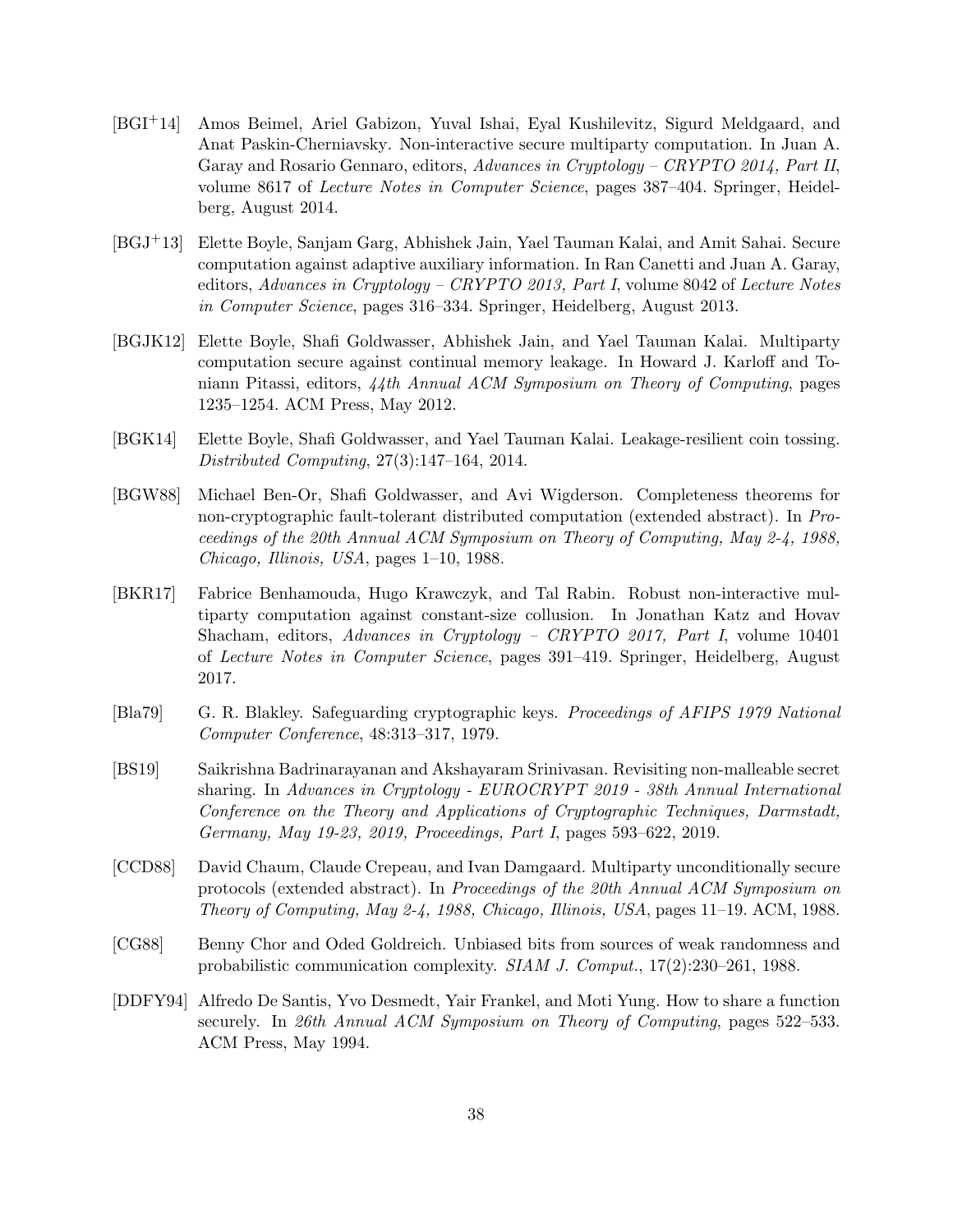- <span id="page-38-0"></span>[DF90] Yvo Desmedt and Yair Frankel. Threshold cryptosystems. In Gilles Brassard, editor, Advances in Cryptology – CRYPTO'89, volume 435 of Lecture Notes in Computer Science, pages 307–315. Springer, Heidelberg, August 1990.
- <span id="page-38-9"></span>[DHP11] Ivan Damgard, Carmit Hazay, and Arpita Patra. Leakage resilient secure two-party computation. Cryptology ePrint Archive, Report 2011/256, 2011. [http://eprint.](http://eprint.iacr.org/2011/256) [iacr.org/2011/256](http://eprint.iacr.org/2011/256).
- <span id="page-38-10"></span>[DORS08] Y. Dodis, R. Ostrovsky, L. Reyzin, and A. Smith. Fuzzy extractors: How to generate strong keys from biometrics and other noisy data. SIAM Journal on Computing, 38:97– 139, 2008.
- <span id="page-38-7"></span>[DP07] Stefan Dziembowski and Krzysztof Pietrzak. Intrusion-resilient secret sharing. In 48th Annual Symposium on Foundations of Computer Science, pages 227–237. IEEE Computer Society Press, October 2007.
- <span id="page-38-3"></span>[DP08] Stefan Dziembowski and Krzysztof Pietrzak. Leakage-resilient cryptography. In 49th Annual Symposium on Foundations of Computer Science, pages 293–302. IEEE Computer Society Press, October 2008.
- <span id="page-38-5"></span>[FKN94] Uriel Feige, Joe Kilian, and Moni Naor. A minimal model for secure computation (extended abstract). In 26th Annual ACM Symposium on Theory of Computing, pages 554–563. ACM Press, May 1994.
- <span id="page-38-1"></span>[Fra90] Yair Frankel. A practical protocol for large group oriented networks. In Jean-Jacques Quisquater and Joos Vandewalle, editors, Advances in Cryptology – EUROCRYPT'89, volume 434 of Lecture Notes in Computer Science, pages 56–61. Springer, Heidelberg, April 1990.
- <span id="page-38-2"></span>[FRR+10] Sebastian Faust, Tal Rabin, Leonid Reyzin, Eran Tromer, and Vinod Vaikuntanathan. Protecting circuits from leakage: the computationally-bounded and noisy cases. In Henri Gilbert, editor, Advances in Cryptology – EUROCRYPT 2010, volume 6110 of Lecture Notes in Computer Science, pages 135–156. Springer, Heidelberg, May / June 2010.
- <span id="page-38-4"></span>[GGG+14] Shafi Goldwasser, S. Dov Gordon, Vipul Goyal, Abhishek Jain, Jonathan Katz, Feng-Hao Liu, Amit Sahai, Elaine Shi, and Hong-Sheng Zhou. Multi-input functional encryption. In Advances in Cryptology - EUROCRYPT 2014 - 33rd Annual International Conference on the Theory and Applications of Cryptographic Techniques, Copenhagen, Denmark, May 11-15, 2014. Proceedings, pages 578–602, 2014.
- <span id="page-38-8"></span>[GIM+16] Vipul Goyal, Yuval Ishai, Hemanta K. Maji, Amit Sahai, and Alexander A. Sherstov. Bounded-communication leakage resilience via parity-resilient circuits. In Irit Dinur, editor, 57th Annual Symposium on Foundations of Computer Science, pages 1–10. IEEE Computer Society Press, October 2016.
- <span id="page-38-6"></span>[GJS11] Sanjam Garg, Abhishek Jain, and Amit Sahai. Leakage-resilient zero knowledge. In Phillip Rogaway, editor, Advances in Cryptology – CRYPTO 2011, volume 6841 of Lecture Notes in Computer Science, pages 297–315. Springer, Heidelberg, August 2011.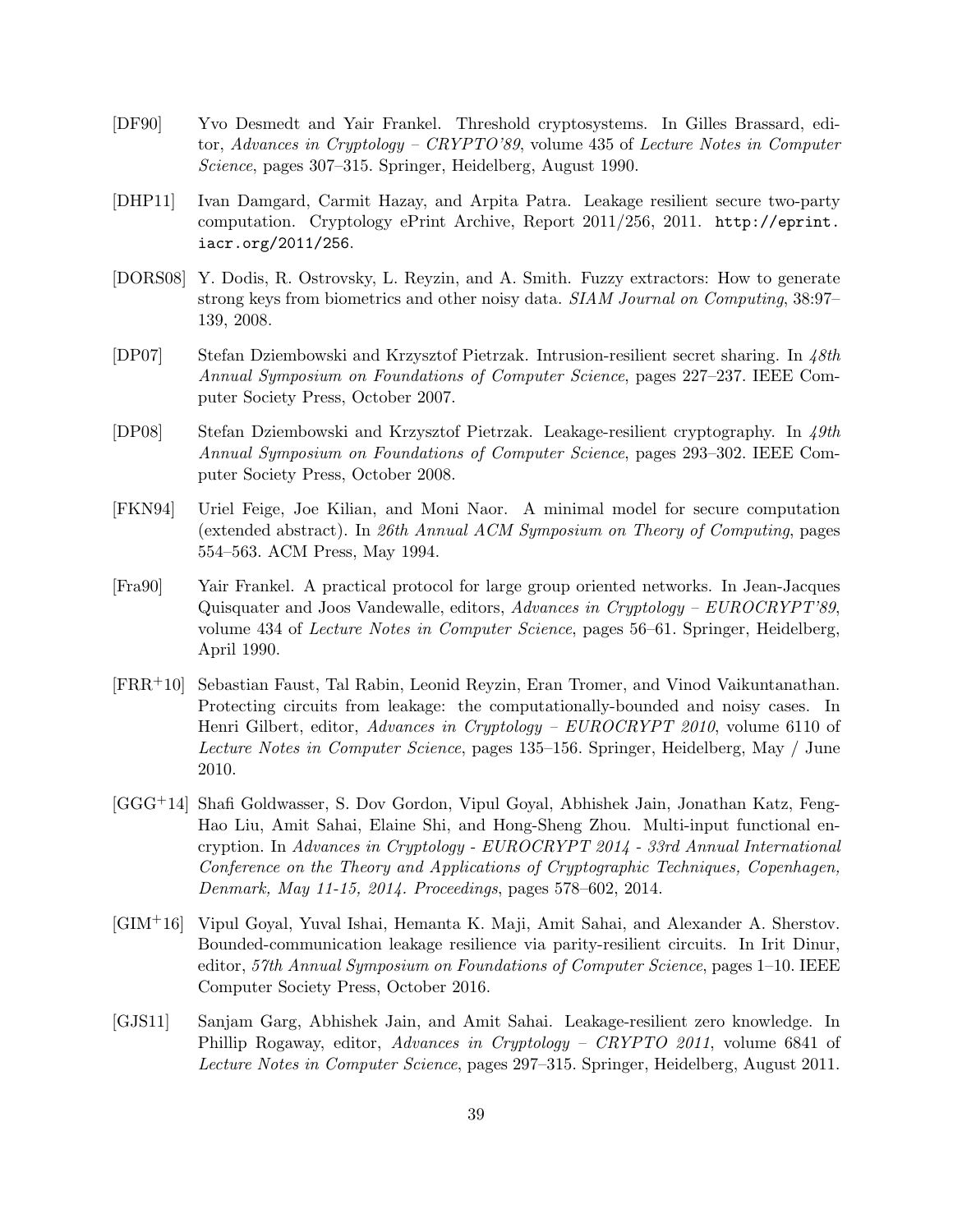- <span id="page-39-3"></span>[GK18a] Vipul Goyal and Ashutosh Kumar. Non-malleable secret sharing. In Proceedings of the 50th Annual ACM SIGACT Symposium on Theory of Computing, STOC 2018, Los Angeles, CA, USA, June 25-29, 2018, pages 685–698, 2018.
- <span id="page-39-5"></span>[GK18b] Vipul Goyal and Ashutosh Kumar. Non-malleable secret sharing for general access structures. In Hovav Shacham and Alexandra Boldyreva, editors, Advances in Cryptology – CRYPTO 2018, Part I, volume 10991 of Lecture Notes in Computer Science, pages 501–530. Springer, Heidelberg, August 2018.
- <span id="page-39-0"></span>[GMW87] Oded Goldreich, Silvio Micali, and Avi Wigderson. How to play any mental game or A completeness theorem for protocols with honest majority. In Alfred Aho, editor, 19th Annual ACM Symposium on Theory of Computing, pages 218–229. ACM Press, May 1987.
- <span id="page-39-10"></span>[GMW17] Divya Gupta, Hemanta K. Maji, and Mingyuan Wang. Constant-rate non-malleable codes in the split-state model. Cryptology ePrint Archive, Report 2017/1048, 2017. <http://eprint.iacr.org/2017/1048>.
- <span id="page-39-9"></span>[GUV09] Venkatesan Guruswami, Christopher Umans, and Salil P. Vadhan. Unbalanced expanders and randomness extractors from parvaresh–vardy codes. J. ACM, 56(4), 2009.
- <span id="page-39-8"></span>[GW16] Venkatesan Guruswami and Mary Wootters. Repairing reed-solomon codes. In Daniel Wichs and Yishay Mansour, editors, 48th Annual ACM Symposium on Theory of Computing, pages 216–226. ACM Press, June 2016.
- <span id="page-39-6"></span>[HIJ+16] Shai Halevi, Yuval Ishai, Abhishek Jain, Eyal Kushilevitz, and Tal Rabin. Secure multiparty computation with general interaction patterns. In Madhu Sudan, editor, ITCS 2016: 7th Conference on Innovations in Theoretical Computer Science, pages 157–168. Association for Computing Machinery, January 2016.
- <span id="page-39-7"></span>[HLP11] Shai Halevi, Yehuda Lindell, and Benny Pinkas. Secure computation on the web: Computing without simultaneous interaction. In Phillip Rogaway, editor, Advances in Cryptology – CRYPTO 2011, volume 6841 of Lecture Notes in Computer Science, pages 132–150. Springer, Heidelberg, August 2011.
- <span id="page-39-4"></span>[HSH+09] J. Alex Halderman, Seth D. Schoen, Nadia Heninger, William Clarkson, William Paul, Joseph A. Calandrino, Ariel J. Feldman, Jacob Appelbaum, and Edward W. Felten. Lest we remember: cold-boot attacks on encryption keys. *Commun. ACM*, 52(5):91– 98, 2009.
- <span id="page-39-1"></span>[ISW03] Yuval Ishai, Amit Sahai, and David Wagner. Private circuits: Securing hardware against probing attacks. In Dan Boneh, editor, Advances in Cryptology – CRYPTO 2003, volume 2729 of Lecture Notes in Computer Science, pages 463–481. Springer, Heidelberg, August 2003.
- <span id="page-39-2"></span>[KGG+18] Paul Kocher, Daniel Genkin, Daniel Gruss, Werner Haas, Mike Hamburg, Moritz Lipp, Stefan Mangard, Thomas Prescher, Michael Schwarz, and Yuval Yarom. Spectre attacks: Exploiting speculative execution. CoRR, abs/1801.01203, 2018.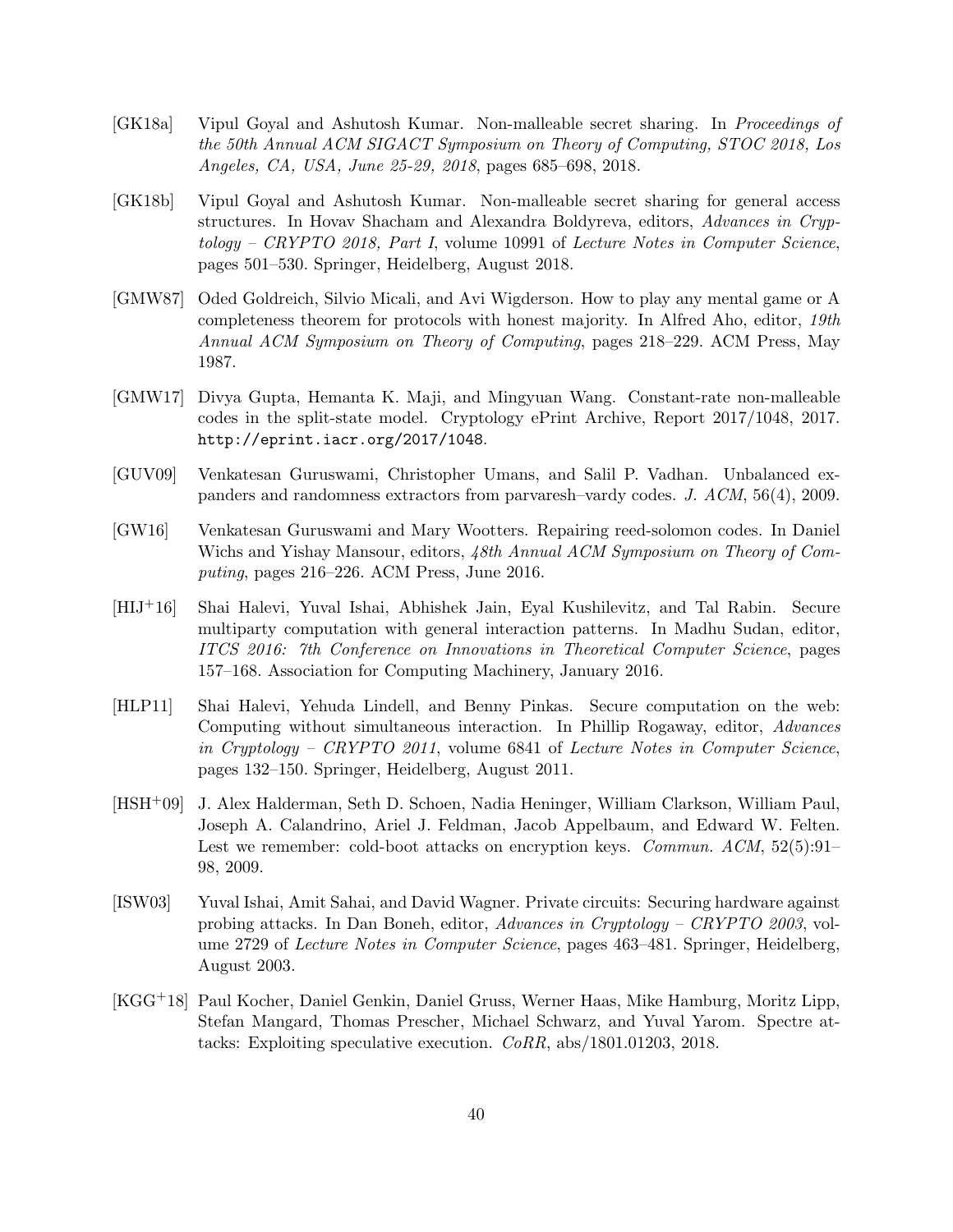- <span id="page-40-6"></span>[KMS18] Ashutosh Kumar, Raghu Meka, and Amit Sahai. Leakage-resilient secret sharing. IACR Cryptology ePrint Archive, 2018:1138, 2018.
- <span id="page-40-9"></span>[KOS18] Bhavana Kanukurthi, Sai Lakshmi Bhavana Obbattu, and Sruthi Sekar. Non-malleable randomness encoders and their applications. In Advances in Cryptology - EUROCRYPT 2018 - 37th Annual International Conference on the Theory and Applications of Cryptographic Techniques, Tel Aviv, Israel, April 29 - May 3, 2018 Proceedings, Part III, pages 589–617, 2018.
- <span id="page-40-3"></span>[LSG+18] Moritz Lipp, Michael Schwarz, Daniel Gruss, Thomas Prescher, Werner Haas, Stefan Mangard, Paul Kocher, Daniel Genkin, Yuval Yarom, and Mike Hamburg. Meltdown. CoRR, abs/1801.01207, 2018.
- <span id="page-40-4"></span>[MR04] Silvio Micali and Leonid Reyzin. Physically observable cryptography (extended abstract). In Moni Naor, editor, TCC 2004: 1st Theory of Cryptography Conference, volume 2951 of Lecture Notes in Computer Science, pages 278–296. Springer, Heidelberg, February 2004.
- <span id="page-40-5"></span>[NS09] Moni Naor and Gil Segev. Public-key cryptosystems resilient to key leakage. In Shai Halevi, editor, Advances in Cryptology – CRYPTO 2009, volume 5677 of Lecture Notes in Computer Science, pages 18–35. Springer, Heidelberg, August 2009.
- <span id="page-40-7"></span>[NS19] Jesper Buus Nielsen and Mark Simkin. Lower bounds for leakage-resilient secret sharing. IACR Cryptology ePrint Archive, 2019:181, 2019.
- <span id="page-40-8"></span>[NZ96] Noam Nisan and David Zuckerman. Randomness is linear in space. J. Comput. Syst.  $Sci., 52(1):43-52, 1996.$
- <span id="page-40-2"></span>[Rot12] Guy N. Rothblum. How to compute under  $AC^0$  leakage without secure hardware. In Reihaneh Safavi-Naini and Ran Canetti, editors, Advances in Cryptology – CRYPTO 2012, volume 7417 of Lecture Notes in Computer Science, pages 552–569. Springer, Heidelberg, August 2012.
- <span id="page-40-1"></span>[Sha79] Adi Shamir. How to share a secret. Communications of the Association for Computing Machinery, 22(11):612–613, November 1979.

### <span id="page-40-0"></span>A Background: Non-Malleable Codes

We start with the definition of a coding scheme.

**Definition A.1 (Coding scheme)** Let  $\text{Enc} : \{0,1\}^m \rightarrow \{0,1\}^n$  be a randomized algorithm and Dec :  $\{0,1\}^n \to \{0,1\}^m \cup \{\perp\}$  be a deterministic function. We say that (Enc, Dec) is a coding scheme with code length n and message length m if for all  $s \in \{0,1\}^m$ ,  $Pr[Dec(Enc(s)) = s] = 1$ , where the probability is taken over the randomness of Enc. The rate of the coding scheme is  $\frac{m}{n}$ .

Dziembowski, Pietrzak and Wichs [?] introduced the notion of non-malleable codes which generalizes the usual notion of error correction. In particular, it guarantees that when a codeword is subject to tampering attack, the reconstructed message is either the original one or something that is independent of the original message.